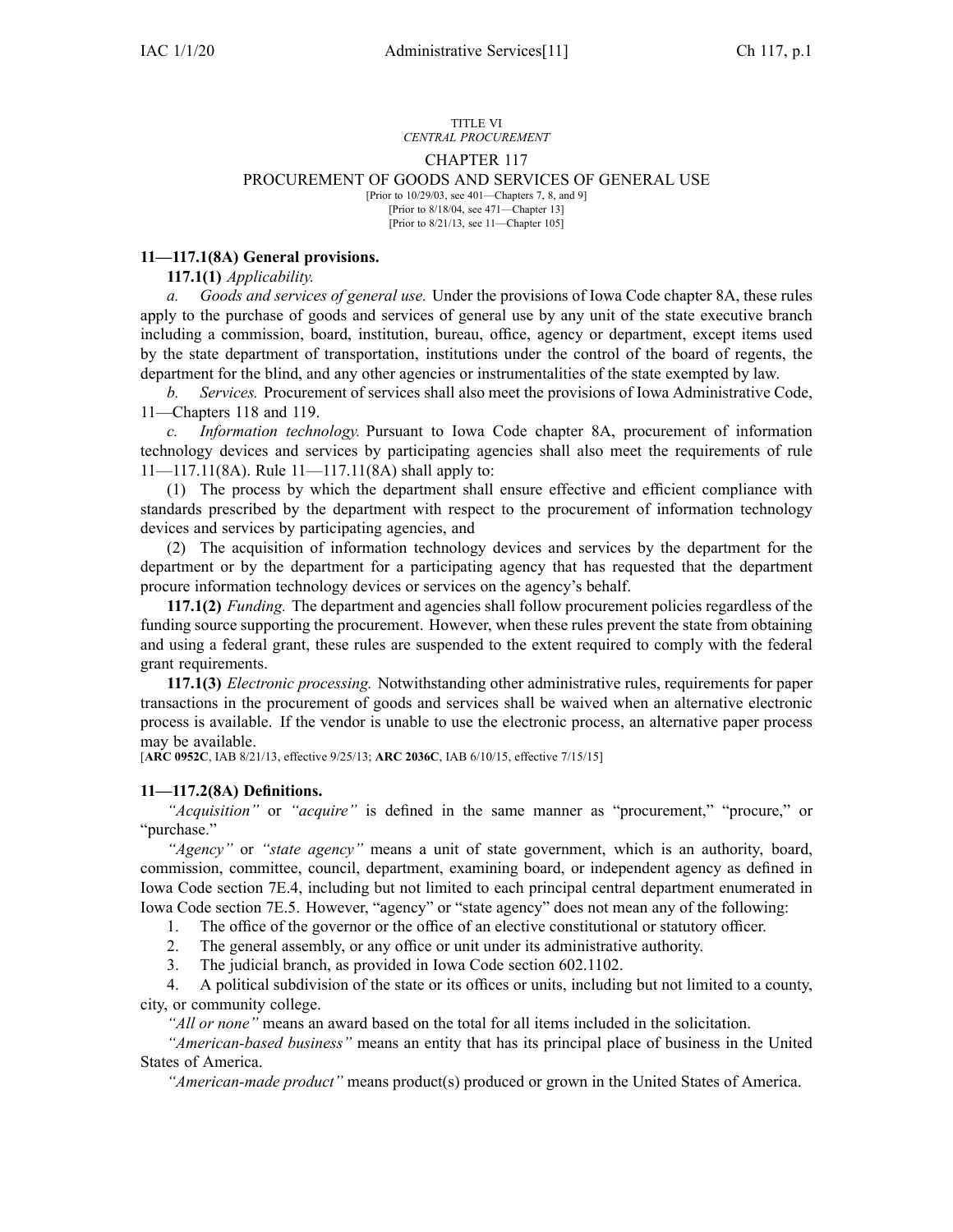*"American motor vehicles"* means those vehicles manufactured in this state and those vehicles in which at least 70 percen<sup>t</sup> of the value of the motor vehicle was manufactured in the United States or Canada and at least 50 percen<sup>t</sup> of the motor vehicle sales of the manufacturer are in the United States or Canada.

*"Award"* means the selection of <sup>a</sup> vendor to receive <sup>a</sup> master agreemen<sup>t</sup> or order of <sup>a</sup> good or service.

*"Bid specification"* means the standards or qualities which must be met before <sup>a</sup> contract to purchase will be awarded and any terms which the director has set as <sup>a</sup> condition precedent to the awarding of <sup>a</sup> contract.

*"Board"* means the technology governance board established by Iowa Code section [8A.204](https://www.legis.iowa.gov/docs/ico/section/8A.204.pdf).

*"Competent and qualified"* means an architect or engineer who, at the sole discretion of the department, has the capability in all respects to satisfactorily perform the scope of services required by the proposed contract in <sup>a</sup> timely manner.

*"Competitive bidding procedure"* means the advertisement for, solicitation of, or the procuremen<sup>t</sup> of bids; the manner and condition in which bids are received; and the procedure by which bids are opened, accessed, evaluated, accepted, rejected or awarded. A "competitive bidding procedure" refers to all types of competitive solicitation processes referenced in this chapter and may include <sup>a</sup> transaction accomplished in an electronic format.

*"Competitive selection documents"* means documents prepared for <sup>a</sup> competitive selection by <sup>a</sup> department or agency to purchase goods and services. Competitive selection documents may include requests for proposal, invitations to bid, or any other type of document <sup>a</sup> department or agency is authorized to use that is designed to procure <sup>a</sup> good or service for state government. A competitive selection document may be an electronic document.

*"Department"* means the department of administrative services (DAS).

*"Director"* means the director of the department of administrative services or the director's designee. *"Emergency"* includes, but is not limited to, <sup>a</sup> condition:

1. That threatens public health, welfare or safety; or

2. In which there is <sup>a</sup> need to protect the health, welfare or safety of persons occupying or visiting <sup>a</sup> public improvement or property located adjacent to the public improvement; or

3. In which the department or agency must act to preserve critical services or programs; or

4. In which the need is <sup>a</sup> result of events or circumstances not reasonably foreseeable.

*"Emergency procurement"* means an acquisition resulting from an emergency need.

*"Enterprise"* means most or allstate agencies acting collectively, unlessit is used in <sup>a</sup> mannersuch as "state accounting enterprise," in which case it means the specific unit of the department of administrative services.

*"Fair and reasonable price"* means <sup>a</sup> price that is commensurate with the extent and complexity of the services to be provided and is comparable to the price paid by the department or other entities for projects of similar scope and complexity.

*"Formal competition"* means <sup>a</sup> competitive selection process that employs <sup>a</sup> reques<sup>t</sup> for proposals or other means of competitive selection authorized by applicable law and results in procuremen<sup>t</sup> of <sup>a</sup> good or service.

*"Good"* or *"goods"* means products or personal property other than money that is tangible or movable at the time of purchase, including specially manufactured goods. A contract for goods is <sup>a</sup> contract in which the predominant factor, thrust, and purpose of the contract as reasonably stated is for the acquisition of goods. When there is <sup>a</sup> contract for both goods and services and the predominant factor, thrust, and purpose of the contract as reasonably stated is for the acquisition of goods, <sup>a</sup> contract for goods exists.

*"Goods and services of general use"* means goods and services that are not unique to an agency's program or that are needed by more than one agency. This chapter applies to the purchase of goods and services of general use.

*"Governmental entity"* means any unit of governmen<sup>t</sup> in the executive, legislative, or judicial branch of government; an agency or political subdivision; any unit of another state government, including its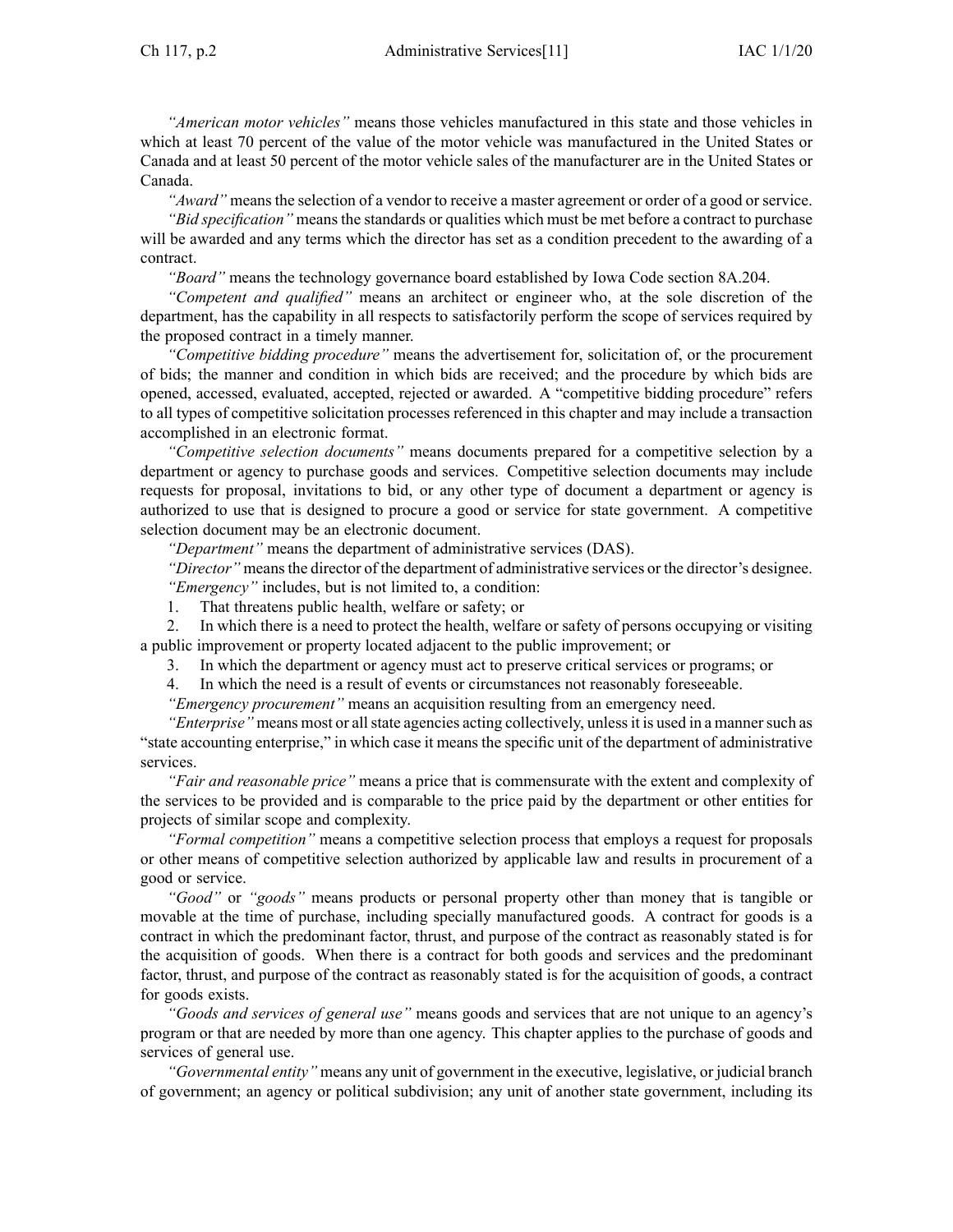political subdivisions; any unit of the United States government; or any association or other organization whose membership consists primarily of one or more of any of the foregoing.

*"Informal competition"* means <sup>a</sup> streamlined competitive selection process in which <sup>a</sup> department or agency makes an effort to contact at least three prospective vendors identified by the department or purchasing agency as qualified to perform the work described in the scope of work to reques<sup>t</sup> that they provide bids or proposals for the delivery of the goods or services the department or agency is seeking.

*"Information technology device"* means equipment or associated software, including programs, languages, procedures, or associated documentation, used in operating the equipment which is designed for utilizing information stored in an electronic format. "Information technology device" includes but is not limited to computer systems, computer networks, and equipment used for input, output, processing, storage, display, scanning, and printing.

*"Information technology services"* means services designed to provide functions, maintenance, and suppor<sup>t</sup> of information technology devices, or services including but not limited to computer systems application development and maintenance; systems integration and interoperability; operating systems maintenance and design; computer systems programming; computer systems software support; planning and security relating to information technology devices; data managemen<sup>t</sup> consultation; information technology education and consulting; information technology planning and standards; and establishment of local area network and workstation managemen<sup>t</sup> standards.

*"Iowa-based business"* means an entity that has its principal place of business in Iowa.

*"Iowa product"* means <sup>a</sup> product(s) produced or grown in Iowa.

*"Life cycle cost"* means the expected total cost of ownership during the life of <sup>a</sup> product, including disposal costs.

*"Limited scope"* means only <sup>a</sup> few specific services are required for <sup>a</sup> project. An example is <sup>a</sup> project for which all existing conditions and parameters are clearly evident or defined in <sup>a</sup> reques<sup>t</sup> for proposal, such as <sup>a</sup> project calling for development of specifications and bidding documents for replacement of an existing boiler.

*"Lowest responsible bidder"* means the responsible bidder that is fully compliant with the requirements and terms of the competitive selection document and that submits the lowest price(s) or  $cost(s)$ .

*"Master agreement"* means <sup>a</sup> contract competitively bid and entered into by the department which establishes prices, terms, and conditions for the purchase of goods and services of general use. These contracts may involve the needs of one or more state agencies. Agencies may purchase from <sup>a</sup> master agreemen<sup>t</sup> without further competition. Master agreements (also referred to as "master contracts") for <sup>a</sup> particular item or class of items may be awarded to <sup>a</sup> single vendor or multiple vendors. The department is the sole agency authorized to enter into master agreements for goods and services of general use.

*"Material modification"* relating to an approved IT procuremen<sup>t</sup> means <sup>a</sup> change in the procuremen<sup>t</sup> of 10 percen<sup>t</sup> or \$50,000, whichever is less, or <sup>a</sup> change of sufficient importance or relevance so as to have possible significant influence on the outcome.

*"Negotiated contract"* means <sup>a</sup> master agreemen<sup>t</sup> for <sup>a</sup> procuremen<sup>t</sup> that meets the requirements of Iowa Code section [8A.207\(4\)](https://www.legis.iowa.gov/docs/ico/section/8A.207.pdf)*"b."*

*"Newspaper of general circulation"* means <sup>a</sup> newspaper meeting the definition set forth in Iowa Code section [618.3](https://www.legis.iowa.gov/docs/ico/section/618.3.pdf).

*"Operational standards"* means information technology standards established by the department according to Iowa Code sections [8A.202](https://www.legis.iowa.gov/docs/ico/section/8A.202-207.pdf) to 8A.207 that include but are not limited to specifications, requirements, processes, or initiatives that foster compatibility, interoperability, connectivity, and use of information technology devices and services among agencies.

*"Order"* means <sup>a</sup> direct purchase or <sup>a</sup> purchase from <sup>a</sup> state contract or master agreement.

*"Participating agency,"* applicable only to information technology purchases, means any agency other than:

- 1. The state board of regents and institutions operated under its authority;
- 2. The public broadcasting division of the department of education;
- 3. The department of transportation's mobile radio network;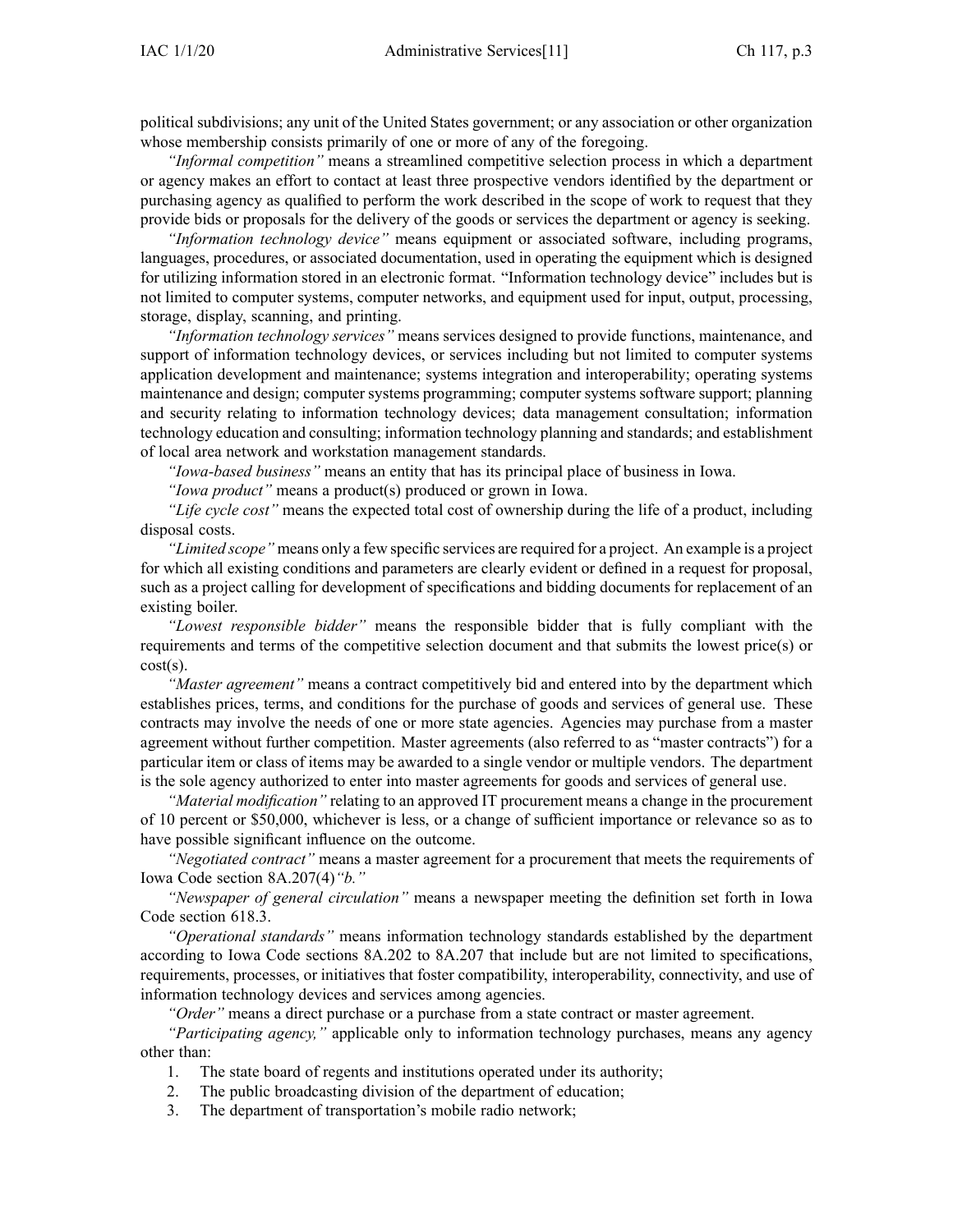4. The department of public safety law enforcement communicationssystems and capitol complex security systems in use for the legislative branch;

5. The Iowa telecommunications and technology commission, with respec<sup>t</sup> to information technology that is unique to the Iowa communications network;

6. The Iowa lottery authority; and

7. A judicial district department of correctional services established pursuant to Iowa Code section [905.2](https://www.legis.iowa.gov/docs/ico/section/905.2.pdf).

*"Printing"* means the reproduction of an image from <sup>a</sup> printing surface made generally by <sup>a</sup> contact impression that causes <sup>a</sup> transfer of ink, the reproduction of an impression by <sup>a</sup> photographic process, or the reproduction of an image by electronic means and shall include binding and may include material, processes, or operations necessary to produce <sup>a</sup> finished printed product, but shall not include binding, rebinding or repairs of books, journals, pamphlets, magazines and literary articles by <sup>a</sup> library of the state or any of its offices, departments, boards, and commissions held as <sup>a</sup> par<sup>t</sup> of their library collection.

*"Printing equipment"* means offset presses, gravure presses, silk-screen equipment, large format ink jet printers, digital printing/copying equipment, letterpress equipment, office copiers and bindery equipment.

*"Procurement," "procure,"* or *"purchase"* means the acquisition of goods and services through lease, lease/purchase, acceptance of, contracting for, obtaining title to, use of, or any other manner or method for acquiring an interest in <sup>a</sup> good or service.

*"Procurement authority"* means an agency authorized by statute to purchase goods and services.

*"Purchasing card"* means <sup>a</sup> statewide commercial credit card for electronic purchasing transactions by any agency, department, division, bureau, enterprise, unit or other state entity to facilitate the acquisition of goods, services and select travel expenses.

*"Responsible bidder"* means <sup>a</sup> vendor that has the capability in all material respects to perform the contract requirements. In determining whether <sup>a</sup> vendor is <sup>a</sup> responsible bidder, the department may consider various factors including, but not limited to, the vendor's competence and qualification for the type of good or service required, the vendor's integrity and reliability, the pas<sup>t</sup> performance of the vendor relative to the quality of the good or service, the pas<sup>t</sup> experience of the department in relation to the vendor's performance, the relative quality of the good or service, the proposed terms of delivery, and the best interest of the state.

*"Sealed"* means the submission of responses to <sup>a</sup> solicitation in <sup>a</sup> form that prevents disclosure of the contents prior to <sup>a</sup> date and time established by the department for opening the responses. Sealed responses may be received electronically.

*"Service"* or *"services"* means work performed for an agency or its clients by <sup>a</sup> service provider. A contract for services is <sup>a</sup> procuremen<sup>t</sup> where the predominant factor, thrust, and purpose of the contract as reasonably stated is for services. When there is <sup>a</sup> mixed contract for goods and services, if the predominant factor, thrust, and purpose of the contract as reasonably stated is for service, with goods incidentally involved, <sup>a</sup> contract for services exists.

*"Software"* means an ordered set of instructions or statements that causes information technology devices to process data and includes any program or set of programs, procedures, or routines used to employ and control capabilities of computer hardware. As used in these rules, "software" also includes, but is not limited to, an operating system; compiler; assembler; utility; library resource; maintenance routine; application; or <sup>a</sup> computer networking program's nonmechanized and nonphysical components; arrangements; algorithms; procedures; programs; services; sequences and routines utilized to support, guide, control, direct, or monitor information technology equipment or applications; and "data processing software" as defined in Iowa Code section [22.3A\(1\)](https://www.legis.iowa.gov/docs/ico/section/22.3A.pdf)*"e."*

*"Sole source procurement*" means a purchase of a good or service in which the department or agency selects <sup>a</sup> vendor without engaging in <sup>a</sup> competitive selection process.

*"Systems software"* means software designed to support, guide, control, direct, or monitor information technology equipment, other system software, mechanical and physical components, arrangements, procedures, programs, services or routines.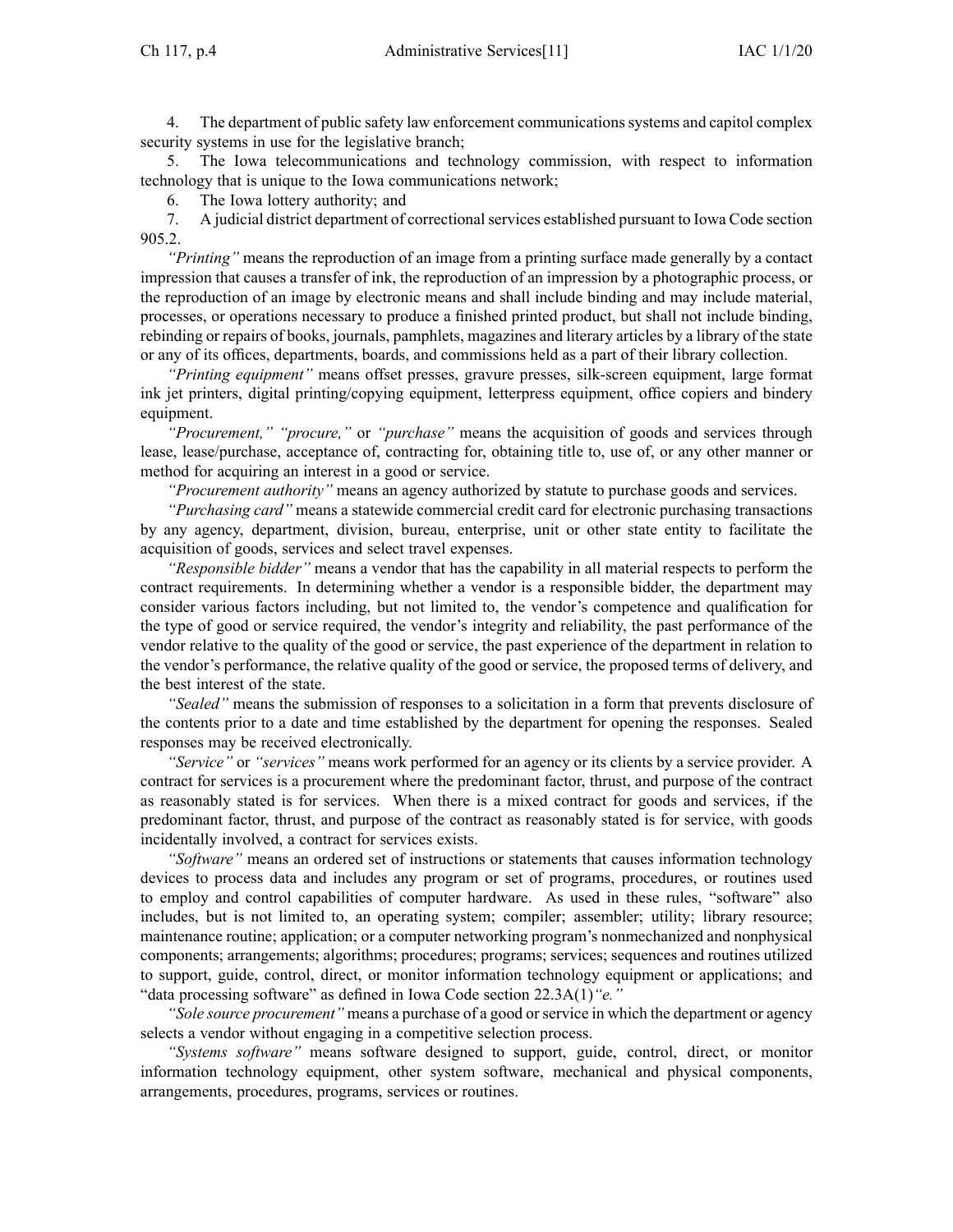*"Targeted small business (TSB)"* means <sup>a</sup> targeted small business as defined in Iowa Code section [15.102](https://www.legis.iowa.gov/docs/ico/section/15.102.pdf) that is certified by the economic development authority pursuan<sup>t</sup> to Iowa Code section [15.108](https://www.legis.iowa.gov/docs/ico/section/2018/15.108.pdf) and as authorized by Iowa Code chapter [73](https://www.legis.iowa.gov/docs/ico/chapter/73.pdf).

*"Upgrade"* means additional hardware or software enhancements, extensions, features, options, or devices to support, enhance, or extend the life or increase the usefulness of previously procured information technology devices.

*"Vendor"* means <sup>a</sup> person, firm, corporation, partnership, business or other commercial entity that provides services or offers goods for sale or lease.

*"Vendor on-line system"* means <sup>a</sup> state computer system that enables vendors to conduct business electronically with the state through an Internet location on the World Wide Web.

*"Web"* or *"website"* refers to an Internet location on the World Wide Web that provides information, communications, and the means to conduct business electronically.

[**ARC [0952C](https://www.legis.iowa.gov/docs/aco/arc/0952C.pdf)**, IAB 8/21/13, effective 9/25/13; **ARC [2036C](https://www.legis.iowa.gov/docs/aco/arc/2036C.pdf)**, IAB 6/10/15, effective 7/15/15; **ARC [4097C](https://www.legis.iowa.gov/docs/aco/arc/4097C.pdf)**, IAB 10/24/18, effective 11/28/18; **ARC [4134C](https://www.legis.iowa.gov/docs/aco/arc/4134C.pdf)**, IAB 11/21/18, effective 12/26/18; **ARC [4182C](https://www.legis.iowa.gov/docs/aco/arc/4182C.pdf)**, IAB 12/19/18, effective 1/23/19]

**11—117.3(8A) Competitive procurement.** It is the policy of the state to obtain goods and services from the private sector for public purposes to achieve value for the taxpayer through <sup>a</sup> competitive selection process that is fair, open, and objective. Where feasible, common use items will be purchased cooperatively with state agencies having independent procuremen<sup>t</sup> authority to leverage economies of scale, add convenience, standardize common items, and increase efficiencies.

**117.3(1)** *Informal competition.* The department may use informal competition or formal competition for the purchase of any good or service or group of goods or services of general use costing less than \$50,000.

**117.3(2)** *Formal competition.* The department shall use formal competition for the procuremen<sup>t</sup> of any good or service or group of goods or services of general use costing \$50,000 or more.

**117.3(3)** *Construction procurement.* Formal competition shall be used for selection of <sup>a</sup> vendor for construction, erection, demolition, alteration, or repair of <sup>a</sup> public improvement when the cost of the work exceeds \$100,000 or the adjusted competitive threshold established in Iowa Code section [314.1B](https://www.legis.iowa.gov/docs/ico/section/314.1B.pdf).

**117.3(4)** *Purchasing services.* Thresholds for the use of formal or informal competition for the procuremen<sup>t</sup> of services are governed by rule [11—118.5](https://www.legis.iowa.gov/docs/iac/rule/11.118.5.pdf)(8A).

[**ARC [0952C](https://www.legis.iowa.gov/docs/aco/arc/0952C.pdf)**, IAB 8/21/13, effective 9/25/13; **ARC [1485C](https://www.legis.iowa.gov/docs/aco/arc/1485C.pdf)**, IAB 6/11/14, effective 7/16/14]

#### **11—117.4(8A) Master agreements.**

**117.4(1)** *Use of master agreements.* The department shall enter into master agreements to procure goods and services of general use for all state agencies with the exception of those purchases made by the state department of transportation, institutions under the control of the board of regents, the department for the blind, and any other agencies exempted by law. If the department has entered into <sup>a</sup> master agreemen<sup>t</sup> for <sup>a</sup> good or service of general use, <sup>a</sup> state agency that is not otherwise exemp<sup>t</sup> shall purchase the good or service through the master agreement, unless <sup>a</sup> comparable good or service is available from <sup>a</sup> different vendor and the quantity required or an emergency or immediate need makes it cost-effective to purchase from that vendor. If an agency or agencies routinely or on <sup>a</sup> recurring basis purchase <sup>a</sup> specific good or service not available through <sup>a</sup> master agreement, the department may establish <sup>a</sup> master agreemen<sup>t</sup> for that good or service in cooperation with the affected agencies.

**117.4(2)** *Term of master agreements.* The initial term of <sup>a</sup> master agreemen<sup>t</sup> shall be no more than three years. Following the initial term, <sup>a</sup> master agreemen<sup>t</sup> may be renewed by the department for periods of one to three years; provided, however, that <sup>a</sup> master agreement, including all optional renewals, shall not exceed a term of six years unless a waiver of this provision is granted pursuant to rule [11—117.21\(](https://www.legis.iowa.gov/docs/iac/rule/11.117.21.pdf)8A) (goods) or rule  $11-118.16(8A)$  (services).

**117.4(3)** *Master agreements available to governmental subdivisions.* Master agreements entered into by the department may be extended to and made available for the use of other governmental entities as defined in Iowa Code section [8A.101](https://www.legis.iowa.gov/docs/ico/section/8A.101.pdf). The department shall provide <sup>a</sup> list of current master agreements to <sup>a</sup> governmental subdivision upon request. The list may be provided in an electronic format. A governmental subdivision may reques<sup>t</sup> <sup>a</sup> copy of <sup>a</sup> specific master agreement. The department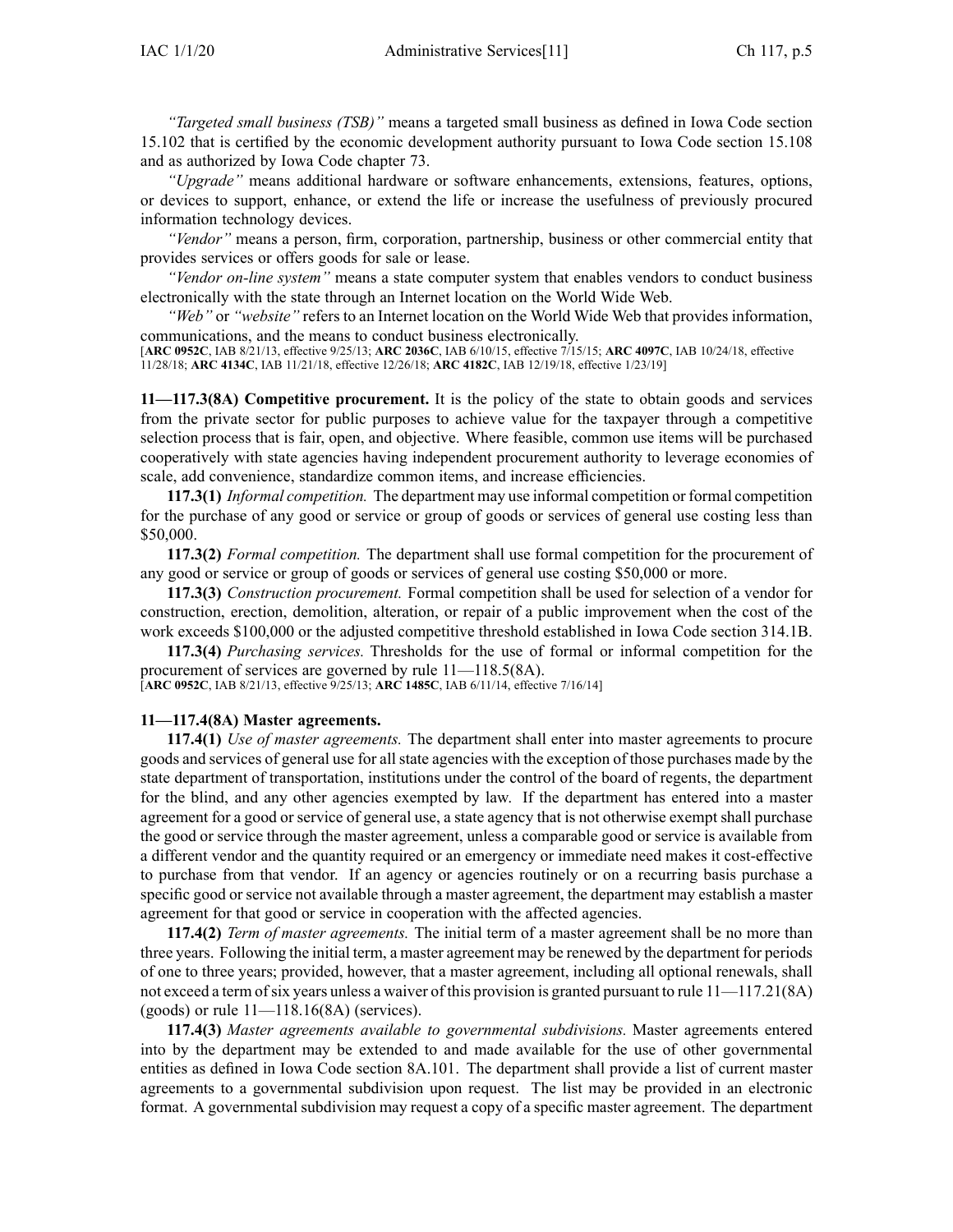may provide the master agreemen<sup>t</sup> in an electronic format and assess <sup>a</sup> copying charge when <sup>a</sup> printed copy is requested.

[**ARC [2036C](https://www.legis.iowa.gov/docs/aco/arc/2036C.pdf)**, IAB 6/10/15, effective 7/15/15]

**11—117.5(8A) Exemptions from competitive procurement.** The director or designee may exemp<sup>t</sup> goods and services of general use from competitive procuremen<sup>t</sup> processes when the procuremen<sup>t</sup> meets one of the following conditions. All procurements that are exemp<sup>t</sup> from competitive processes shall be recorded as such, and appropriate justification shall be maintained by the agency initiating the action. Each of the following exemptions from competitive procuremen<sup>t</sup> procedures require additional review and approvals.

# **117.5(1)** *Emergency procurement.*

*a. Justification for emergency procurement.* An emergency procuremen<sup>t</sup> shall be limited in scope and duration to meet the emergency. When considering the scope and duration of an emergency procurement, the department or agency should consider price and availability of the good or service procured so that the department or agency obtains the best value for the funds spen<sup>t</sup> under the circumstances. The department and agencies shall attempt to acquire goods and services of general use with as much competition as practicable under the circumstances.

*b. Special procedures required for emergency procurements.* Justification for the emergency purchase shall be documented and submitted to the director or designee for approval. The justification shall include the good or service that is to be or was purchased, the cost, and the reasons the purchase should be or was considered an emergency.

**117.5(2)** *Targeted small business (TSB) procurement.*

*a. Justification for TSB procurement.* Agencies may purchase from <sup>a</sup> TSB without competition for <sup>a</sup> purchase up to \$25,000 if the purchase would contribute to the agency complying with the targeted small business procuremen<sup>t</sup> goals under Iowa Code sections 73.15 [through](https://www.legis.iowa.gov/docs/ico/section/73.15-21.pdf) 73.21.

*b. Special procedures for TSB procurements.* Agencies must confirm that the vendor is certified as <sup>a</sup> TSB by the economic development authority. An agency may contact the TSB directly.

*c. Reporting requirements for TSB procurement.* By December 1 of each year, each agency shall provide the department with an annual repor<sup>t</sup> of procurements made in the previous fiscal year pursuan<sup>t</sup> to paragraph [117.5\(2\)](https://www.legis.iowa.gov/docs/iac/rule/11.117.5.pdf)*"a."* The annual repor<sup>t</sup> will be in <sup>a</sup> format prescribed by the department.

**117.5(3)** *Iowa Prison Industries (IPI) procurement.*

*a. Justification for IPI procurement.* If IPI manufactures or formulates <sup>a</sup> product, agencies shall purchase the product from IPI or obtain <sup>a</sup> written waiver in accordance with Iowa Code section [904.808](https://www.legis.iowa.gov/docs/ico/section/904.808.pdf), excep<sup>t</sup> as otherwise permitted in paragraphs *"b"* and *"c."*

*b. Purchase of standard modular office systems and related components.* Purchase of standard modular office systems and related components and other furniture items shall be in accordance with [11—subrule](https://www.legis.iowa.gov/docs/iac/rule/11.100.6.pdf) 100.6(6).

*c. Procurement of product manufactured in Iowa.* An agency may conduct <sup>a</sup> competitive procuremen<sup>t</sup> for <sup>a</sup> product that IPI manufactures or formulates if the competitive procuremen<sup>t</sup> requires that the product must be manufactured in Iowa. In such procurements, IPI shall be allowed to submit <sup>a</sup> bid to provide the product. If <sup>a</sup> vendor other than IPI is the lowest responsible bidder, the agency shall obtain written verification that the vendor's product is manufactured in Iowa before making the award.

*d. Special procedures for IPI purchases.* An agency may contact IPI directly.

**117.5(4)** *Procurement based on competition managed by other governmental entities.*

*a. Justification for procuremen<sup>t</sup> based on competition managed by other governmental entities.* The department may utilize <sup>a</sup> current contract, agreement, or purchase order issued by <sup>a</sup> governmental entity to establish an enterprise master agreemen<sup>t</sup> or make <sup>a</sup> purchase without further competition. The department may join <sup>a</sup> contract or agreemen<sup>t</sup> let by <sup>a</sup> purchasing consortium when the department reasonably believes it is in the best interest of the enterprise and reasonably believes the contract, agreement, or order was awarded in <sup>a</sup> fair and competitive manner.

*b. Special procedures for procuremen<sup>t</sup> based on competition managed by other governmental entities*. The department shall notify the other governmental entity and the requesting agency of its intent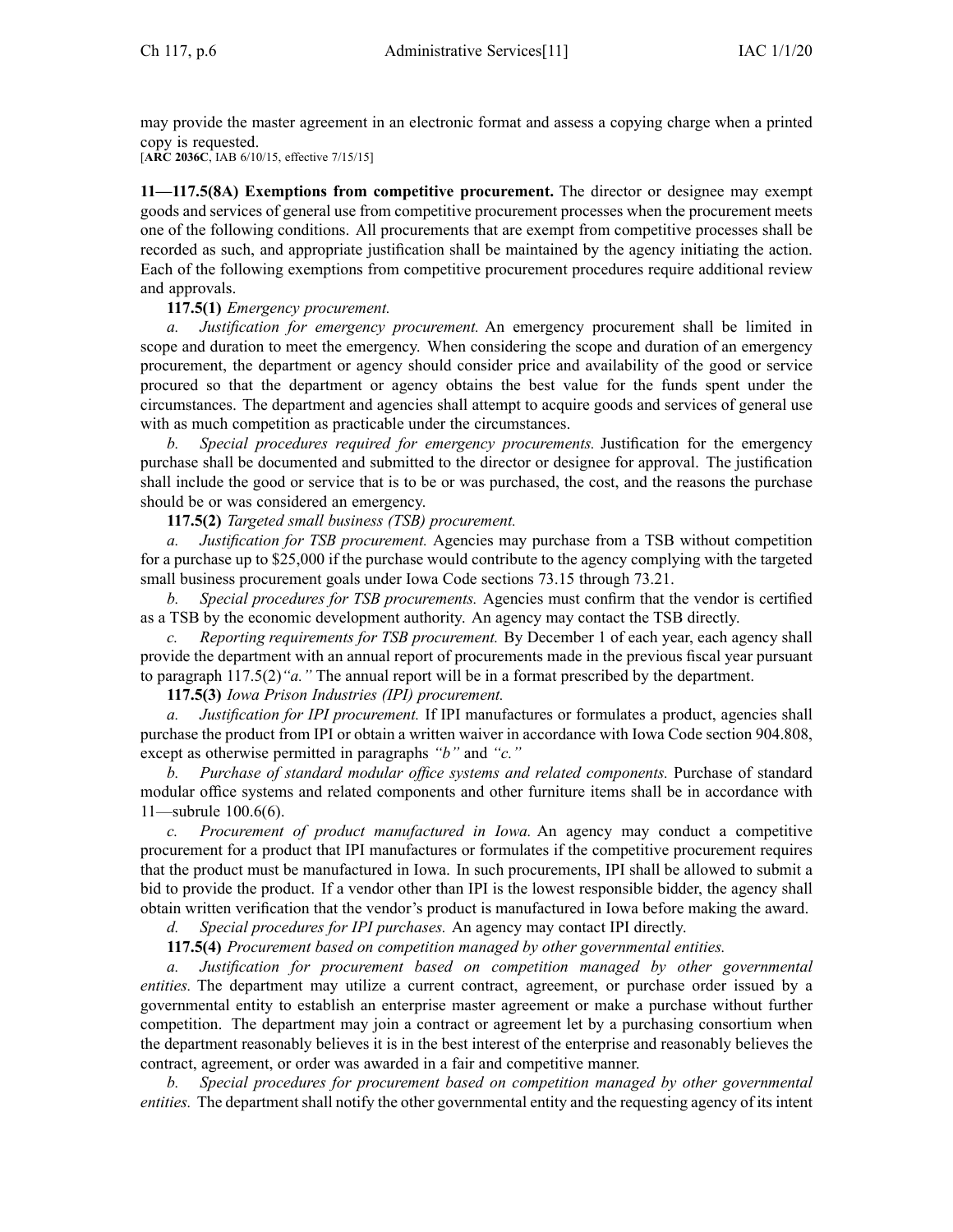to use <sup>a</sup> contract, agreement, or purchase order prior to procuring the good or service in this manner. The department may purchase goods or services from contracts let by other governmental entities provided that the vendor is in agreemen<sup>t</sup> and the terms and conditions of the purchase do not adversely impact the governmental entity which was the original signatory to the contract.

**117.5(5)** *Sole source procurement.*

*a. Justification for sole source procurement.* A sole source procuremen<sup>t</sup> shall be avoided unless clearly necessary and justifiable. The director or designee may exemp<sup>t</sup> the purchase of <sup>a</sup> good or service of general use from competitive selection processes when the purchase qualifies as <sup>a</sup> sole source procuremen<sup>t</sup> as <sup>a</sup> result of the following circumstances:

(1) One vendor is the only one qualified or eligible or is quite obviously the most qualified or eligible to provide the good or service; or

(2) The procuremen<sup>t</sup> is of such <sup>a</sup> specialized nature or related to <sup>a</sup> specific geographic location that only <sup>a</sup> single source, by virtue of experience, expertise, proximity, or ownership of intellectual property rights, could most satisfactorily provide the good or service; or

(3) Applicable law requires, provides for, or permits use of <sup>a</sup> sole source procurement; or

(4) The federal governmen<sup>t</sup> or other provider of funds for the goods and services being purchased (other than the state of Iowa) has imposed clear and specific restrictions on the use of the funds in <sup>a</sup> way that restricts the procuremen<sup>t</sup> to only one vendor; or

(5) The procuremen<sup>t</sup> is an information technology device or service that is systems software or an upgrade, or compatibility is the overriding consideration, or the procuremen<sup>t</sup> would preven<sup>t</sup> voidance or termination of <sup>a</sup> warranty, or the procuremen<sup>t</sup> would preven<sup>t</sup> default under <sup>a</sup> contract or other obligation; or

(6) Other circumstances for services exist as outlined in rule [11—118.7](https://www.legis.iowa.gov/docs/iac/rule/11.118.7.pdf)(8A).

*b. Special procedures required for sole source procurement.* For exemption from competitive processes, the requesting agency shall submit to the director justification that the procuremen<sup>t</sup> meets the definition of sole source procurement. Use of <sup>a</sup> sole source procuremen<sup>t</sup> does not relieve the department or an agency from negotiating <sup>a</sup> fair and reasonable price, investigating the vendor's qualifications and any other data pertinent to the procurement, and thoroughly documenting the action. The agency initiating the procuremen<sup>t</sup> shall maintain in <sup>a</sup> file attached to the order the justification and response from the director. The justification, response, and order shall be available for public inspection. [**ARC [0952C](https://www.legis.iowa.gov/docs/aco/arc/0952C.pdf)**, IAB 8/21/13, effective 9/25/13; **ARC [2036C](https://www.legis.iowa.gov/docs/aco/arc/2036C.pdf)**, IAB 6/10/15, effective 7/15/15; **ARC [3676C](https://www.legis.iowa.gov/docs/aco/arc/3676C.pdf)**, IAB 3/14/18, effective 4/18/18; **ARC [4097C](https://www.legis.iowa.gov/docs/aco/arc/4097C.pdf)**, IAB 10/24/18, effective 11/28/18; **ARC [4845C](https://www.legis.iowa.gov/docs/aco/arc/4845C.pdf)**, IAB 1/1/20, effective 2/5/20]

# **11—117.6(8A) Preferred products and vendors.**

**117.6(1)** *Preference to Iowa products and services.*

*a.* All requests for proposals for materials, products, supplies, provisions and other needed articles and services to be purchased at public expense shall not knowingly be written in such <sup>a</sup> way as to exclude an Iowa-based company capable of filling the needs of the purchasing entity from submitting <sup>a</sup> responsive proposal.

*b.* The department and state agencies shall make every effort to suppor<sup>t</sup> Iowa products when making <sup>a</sup> purchase. Tied responses to solicitations, regardless of the type of solicitation, shall be decided in favor of the Iowa products. Tied bids between Iowa products shall be decided in accordance with subrule [117.13\(4\)](https://www.legis.iowa.gov/docs/iac/rule/11.117.13.pdf).

**117.6(2)** *Preference to Iowa-based businesses.* The department and state agencies shall make every effort to suppor<sup>t</sup> Iowa-based businesses when making <sup>a</sup> purchase. Tied responses to solicitations, regardless of the type of solicitation, shall be decided in favor of the Iowa-based business. Tied bids between Iowa-based businesses shall be decided in accordance with subrule [117.13\(4\)](https://www.legis.iowa.gov/docs/iac/rule/11.117.13.pdf).

**117.6(3)** *American-made products.* The department and agencies shall make every effort to suppor<sup>t</sup> American-made products when making <sup>a</sup> purchase. Tied responses to solicitations, regardless of the type of solicitation, shall be decided in favor of the American-made product. Tied bids between American-made products shall be decided in accordance with subrule [117.13\(4\)](https://www.legis.iowa.gov/docs/iac/rule/11.117.13.pdf).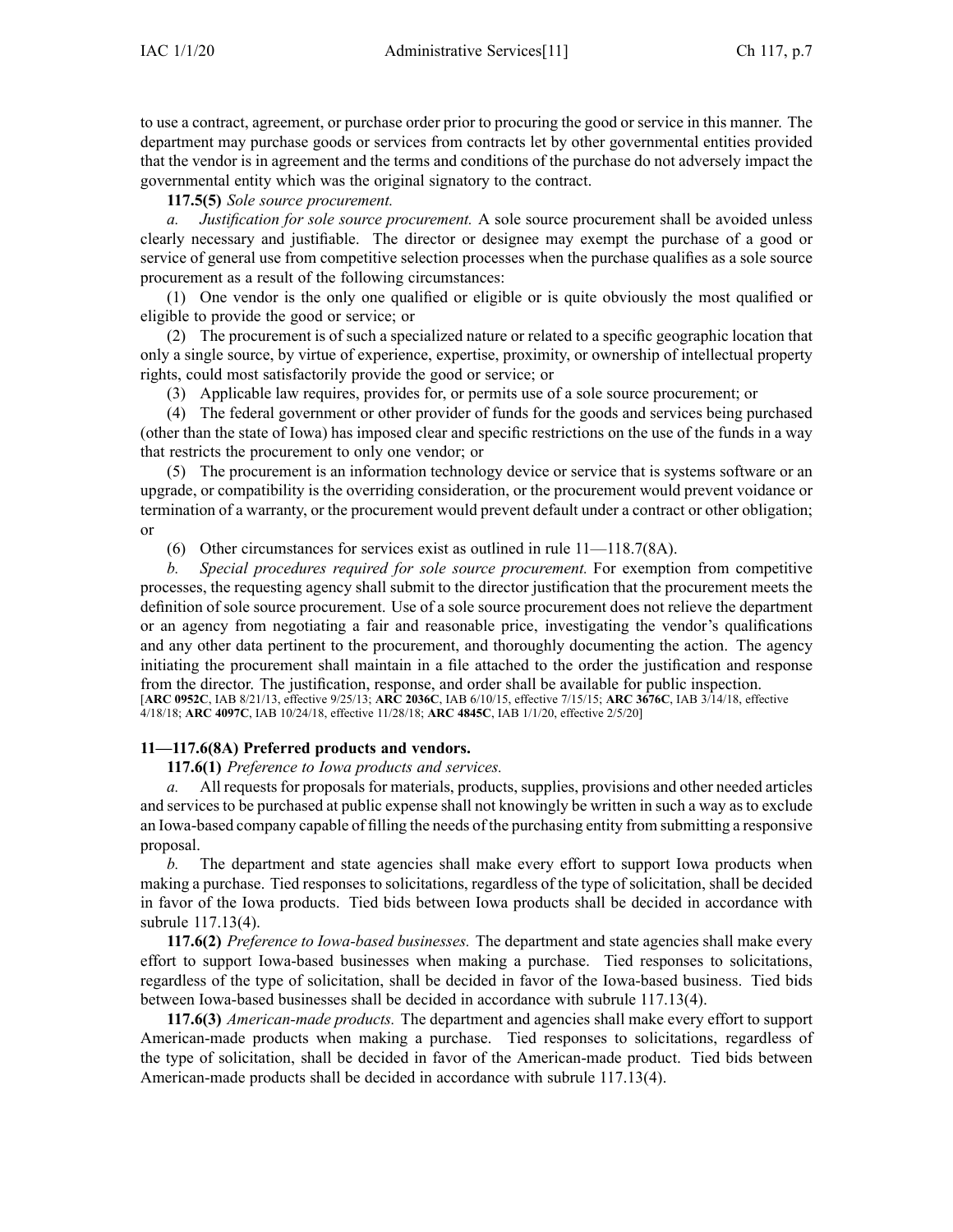**117.6(4)** *American-based businesses.* The department and agencies shall make every effort to suppor<sup>t</sup> American-based businesses when making <sup>a</sup> purchase. Tied responses to solicitations, regardless of the type of solicitation, shall be decided in favor of the American-based business. Tied bids between American-based businesses shall be decided in accordance with subrule [117.13\(4\)](https://www.legis.iowa.gov/docs/iac/rule/11.117.13.pdf).

**117.6(5)** *Recycled product and content.* The department and agencies shall make every effort to protect Iowa's environment in the procuremen<sup>t</sup> of goods. Recycled goods and goods that include recycled content shall be acquired when those goods are available and comparable in quality, performance, and price and there are not other mitigating factors. As required by Executive Order Number 56, the department and agencies shall whenever possible procure durable items that are readily recyclable when discarded, have minimal packaging, and are less toxic.

**117.6(6)** *Products made by persons with disabilities.* The department and agencies shall make every effort to procure those products for sale by sheltered workshops, work activity centers, and other special programsfunded in whole or in par<sup>t</sup> by public moneysthat employ persons with mental retardation, other developmental disabilities, or mental illness if the products meet the required specifications.

**117.6(7)** *Targeted small businesses.* The department and agencies may buy from <sup>a</sup> targeted small business if <sup>a</sup> targeted small business is able to provide the good or service, pursuan<sup>t</sup> to Iowa Code section [73.20](https://www.legis.iowa.gov/docs/ico/section/73.20.pdf).

[**ARC [0952C](https://www.legis.iowa.gov/docs/aco/arc/0952C.pdf)**, IAB 8/21/13, effective 9/25/13; **ARC [2036C](https://www.legis.iowa.gov/docs/aco/arc/2036C.pdf)**, IAB 6/10/15, effective 7/15/15; **ARC [4182C](https://www.legis.iowa.gov/docs/aco/arc/4182C.pdf)**, IAB 12/19/18, effective 1/23/19]

#### **11—117.7(8A) Centralized procurement authority and responsibilities.**

**117.7(1)** *Centralized procuremen<sup>t</sup> of goods and services of general use.* The department shall procure goods and services of general use for all state agencies with the exceptions of those purchases made by the state department of transportation, institutions under the control of the board of regents, the department for the blind, and any other agencies exempted by law.

**117.7(2)** *Delegation of procuremen<sup>t</sup> authority.* The department shall establish guidelines for implementation of procuremen<sup>t</sup> authority delegated to agencies. The department shall assist agencies in developing purchasing and purchasing card procedures consistent with central purchasing policy and procedures and recommended governmental procuremen<sup>t</sup> standards.

**117.7(3)** *Planning, research, and development.* The director may establish advisory groups and customer councils of agency representatives appointed by the respective agency directors to assist the department in procuremen<sup>t</sup> planning and research and to advise on policies, procedures, and financing. This advice includes, but need not be limited to, market research, product specifications, terms and conditions; purchasing rules and guidelines; purchasing system development; and equitable financing of the enterprise purchasing system. The department will provide staff suppor<sup>t</sup> for any advisory groups and councils that are created.

The department may periodically require forecasts from state agencies and institutions regarding future procurements. When requesting forecasts, the department shall assist agencies in securing and analyzing historical information related to previous purchasing activity.

**117.7(4)** *Purchasing card program.* The departmentshall establish and administer <sup>a</sup> purchasing card program available to any state agency, department, division, bureau, enterprise, unit or other state entity to facilitate the acquisition of goods, services and select travel expenses. The department shall establish program policies and procedures in accordance with state procuremen<sup>t</sup> and accounting policies, and any applicable statutory and regulatory authority. Except forstate vehicle fuel purchase cards assigned by the department, the purchasing card shall be the only commercial credit card authorized by the department. [**ARC [0952C](https://www.legis.iowa.gov/docs/aco/arc/0952C.pdf)**, IAB 8/21/13, effective 9/25/13; **ARC [2036C](https://www.legis.iowa.gov/docs/aco/arc/2036C.pdf)**, IAB 6/10/15, effective 7/15/15; **ARC [4182C](https://www.legis.iowa.gov/docs/aco/arc/4182C.pdf)**, IAB 12/19/18, effective 1/23/19]

### **11—117.8(8A) Notice of solicitations.**

**117.8(1)** *General notification.*

*Bid posting.* The department and each state agency shall provide notice of solicitations. The department and each state agency shall pos<sup>t</sup> notice of every formal competitive bidding opportunity and proposal to the official Internetsite, [bidopportunities.iowa.gov](http://bidopportunities.iowa.gov), operated by the department in accordance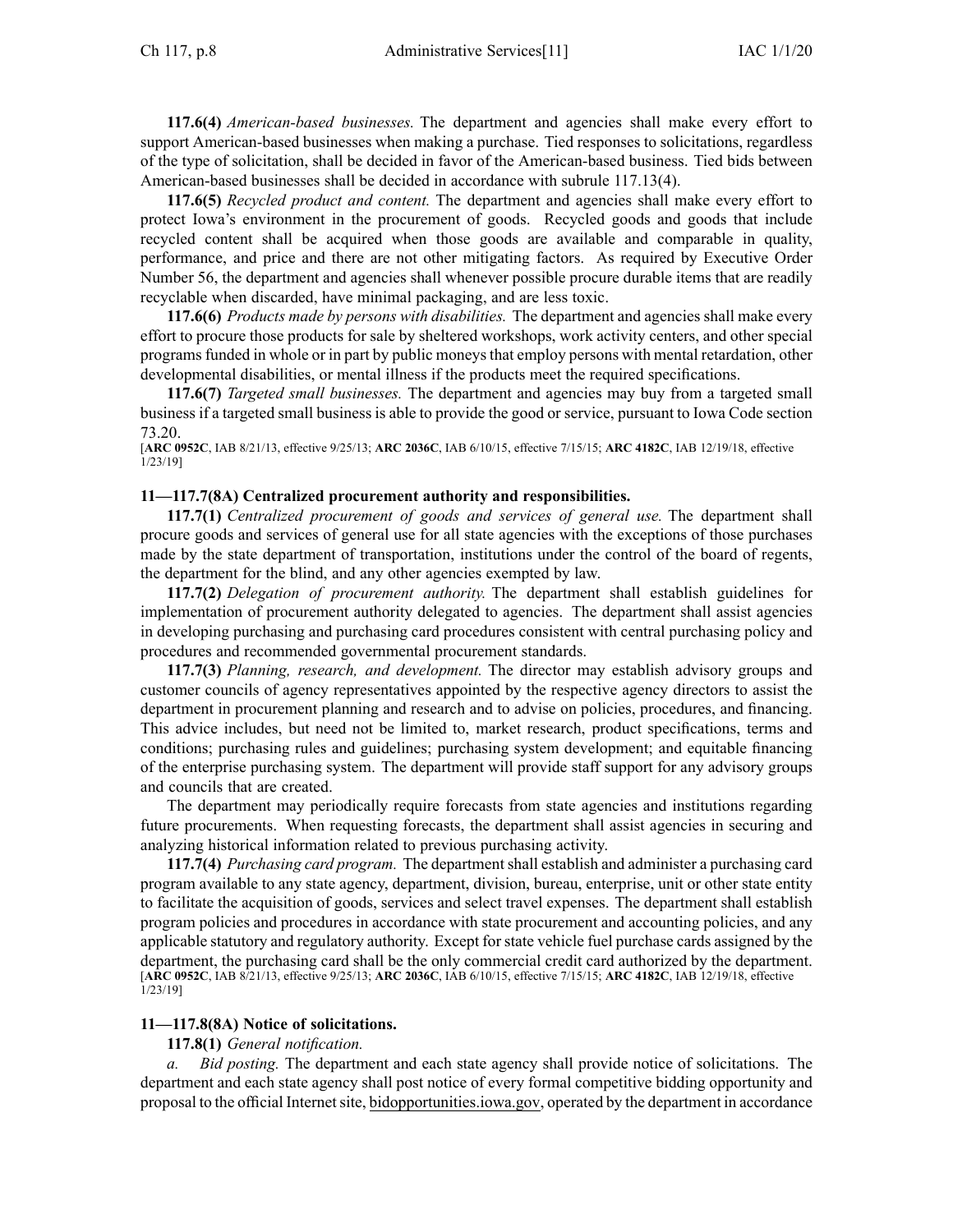with Iowa Code sections [73.2](https://www.legis.iowa.gov/docs/ico/section/73.2.pdf), [8A.311](https://www.legis.iowa.gov/docs/ico/section/8A.311.pdf), and [362.3](https://www.legis.iowa.gov/docs/ico/section/362.3.pdf). Instead of direct posting, the agency may add <sup>a</sup> link to [bidopportunities.iowa.gov](http://bidopportunities.iowa.gov) that connects to the website maintained by the agency on which requests for bids and proposals for that agency are posted. For the purposes of this subrule, <sup>a</sup> formal solicitation is as defined by the appropriate procuremen<sup>t</sup> authority. Informal competitive bidding opportunities and proposals may also be posted on or linked to the official state Internet site operated by the department.

*b. Other forms of notice.* Notice of competitive bidding opportunities and proposals may be provided by telephone or fax, in print, or by other means that give reasonable notice to vendors, in addition to the posting or linking of formal solicitations to the official Internet site operated by the department.

*c. Posting of requests for architectural and engineering services.* A reques<sup>t</sup> for proposals for architectural or engineering services may be posted electronically by <sup>a</sup> department or state agency in addition to other methods of advertisement required by law.

*d. Bids voided.* A formal competitive bidding opportunity that is not preceded by <sup>a</sup> notice that satisfies the requirements of this subrule is void and shall be rebid. This requirement shall be effective for formal competitive bidding opportunities issued on or after September 1, 2005.

**117.8(2)** *Targeted small business notification.* State agencies, when using formal competition, shall provide <sup>a</sup> 48-hour notice of each procuremen<sup>t</sup> for goods to the targeted small business portal located at the Iowa economic development authority's website in conformance with Iowa Code section [73.16\(2\)](https://www.legis.iowa.gov/docs/ico/section/73.16.pdf).

**117.8(3)** *Direct vendor notification.* All procuremen<sup>t</sup> opportunities shall be directly communicated to vendors registered through the state's electronic procuremen<sup>t</sup> system, Vendor Self-Serve (VSS), if the vendors have indicated an interest in the type of good or service that is the subject of the solicitation. The notice shall be sent to the email or fax or other address entered on VSS by the vendor.

**117.8(4)** *Advertisement of construction procurement.* Construction solicitations shall be published when work is to be done and the cost of the work exceeds \$100,000 or the adjusted competitive threshold established in Iowa Code section [314.1B](https://www.legis.iowa.gov/docs/ico/section/314.1B.pdf). The department shall publish notice to bidders in accordance with Iowa Code section [26.3](https://www.legis.iowa.gov/docs/ico/section/26.3.pdf).

**117.8(5)** *Vendor intent to participate.* In the event the department elects to conduct any procuremen<sup>t</sup> electronically or otherwise, it may require that vendors indicate their intention to participate in the procurement process.

[**ARC [0952C](https://www.legis.iowa.gov/docs/aco/arc/0952C.pdf)**, IAB 8/21/13, effective 9/25/13; **ARC [1485C](https://www.legis.iowa.gov/docs/aco/arc/1485C.pdf)**, IAB 6/11/14, effective 7/16/14; **ARC [2036C](https://www.legis.iowa.gov/docs/aco/arc/2036C.pdf)**, IAB 6/10/15, effective 7/15/15; **ARC [4134C](https://www.legis.iowa.gov/docs/aco/arc/4134C.pdf)**, IAB 11/21/18, effective 12/26/18; **ARC [4182C](https://www.legis.iowa.gov/docs/aco/arc/4182C.pdf)**, IAB 12/19/18, effective 1/23/19]

**11—117.9(8A) Types ofsolicitations.** The department may use the following solicitation methods when procuring goods and services of general use for the enterprise.

**117.9(1)** *Informal competition.*

*Description of solicitation*. The informal request for bids or proposals may be completed electronically, by telephone or fax, or by other means determined by the department.

*b. Response and evaluation.* Informal bidsshall be tabulated, evaluated, documented and attached to the purchase order.

**117.9(2)** *Formal competition.*

*a. Description of solicitation.* A formal reques<sup>t</sup> for bids or proposals shall include:

- (1) Bid due date.
- (2) Time of public bid opening.
- (3) Complete description of commodity needed.
- (4) Buyer's name or code.

*b. Response and evaluation.* Bids submitted shall be sealed until the date and time of opening. All bids received prior to the date and time set forth on the solicitation will be publicly opened and announced at the designated time and place. All responses shall be documented, evaluated, tabulated and available for public inspection.

**117.9(3)** *Request for bids.* A reques<sup>t</sup> for bids shall be used to select the lowest responsible bidder from which to purchase goods and services of general use on the basis of price. Vendors may offer goods and services that equal or exceed the state's specifications. Bids that do not meet specifications shall be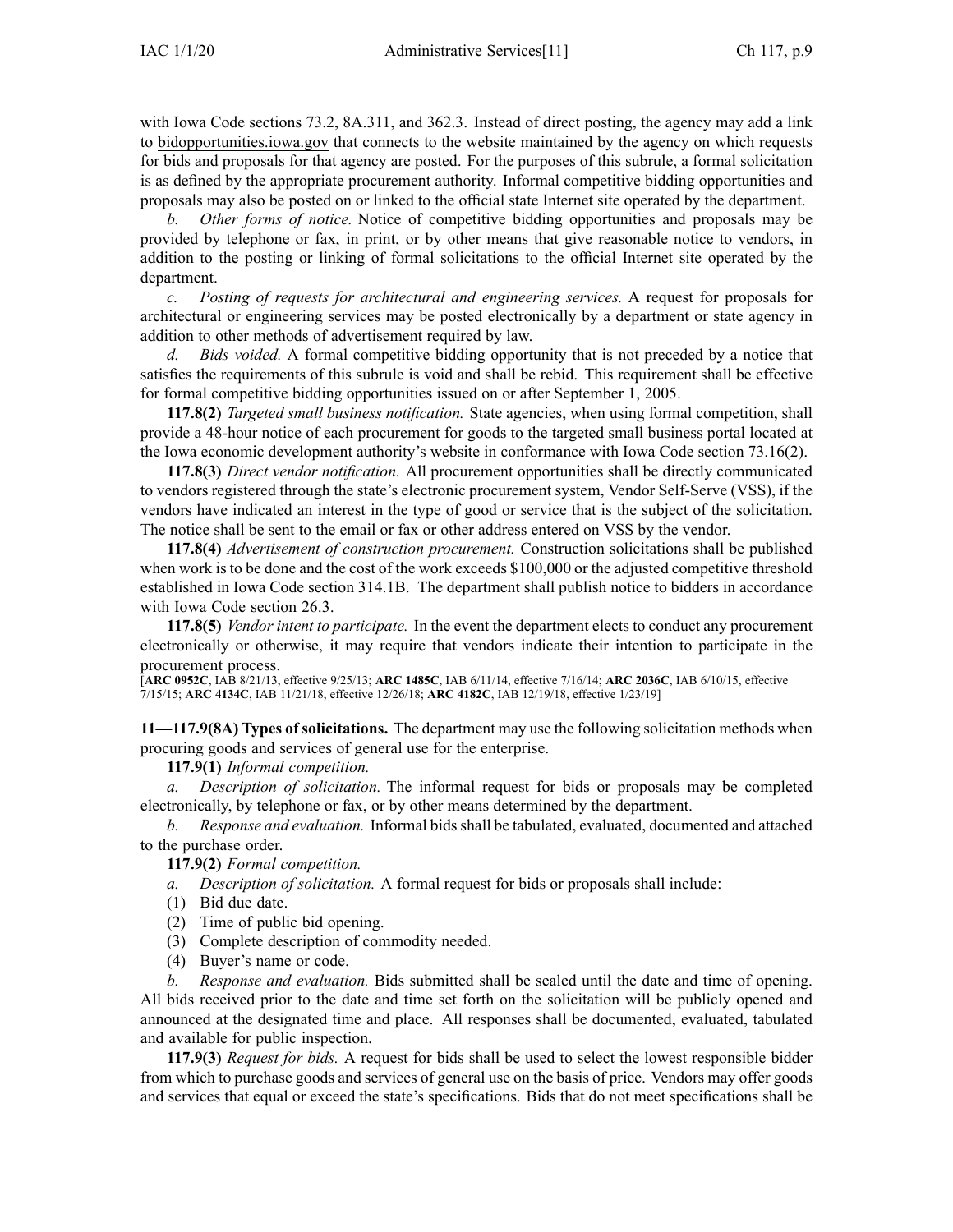rejected. The state will not give weight to goods and services offered which exceed specifications. When it is feasible to do so and objective data exists to suppor<sup>t</sup> the state's decision, the award may be made on <sup>a</sup> life cycle cost basis.

**117.9(4)** *Requests for proposals.*

*a. Description of solicitation.* The department shall issue <sup>a</sup> reques<sup>t</sup> for proposals whenever <sup>a</sup> requirement exists for <sup>a</sup> procuremen<sup>t</sup> and cost is not the sole evaluation criterion for selection. The reques<sup>t</sup> for proposals shall provide information about <sup>a</sup> requirement for technical equipment or professional services that is sufficient for the vendor to propose <sup>a</sup> solution to the requirement. Elements of <sup>a</sup> reques<sup>t</sup> for proposals shall include, but need not be limited to:

- (1) Purpose, intent and background of the requirement.
- (2) Key dates in the solicitation process.
- (3) Administrative requirements for submitting <sup>a</sup> proposal and format for the proposal.
- (4) Scope of work and performance requirements.
- (5) Evaluation criteria and method of proposal evaluation.
- (6) Contractual terms and conditions.
- (7) Need for <sup>a</sup> vendor conference.

*b. Response and evaluation.* Proposals submitted shall be sealed until the date and time of opening. All proposals received prior to the date and time of opening will be opened, and the name of the submitting vendor will be announced. The issuing purchasing officer will review proposals for compliance with requirements before the proposals are submitted for evaluation. A reques<sup>t</sup> for proposals shall be evaluated according to criteria that are developed prior to the issuance of the reques<sup>t</sup> for proposal document and that consist of factors relating to technical capability and the approach for meeting performance requirements; competitiveness and reasonableness of price or cost; and managerial, financial and staffing capability.

# **117.9(5)** *Best and final offer option.*

*a. Description of solicitation.* The department reserves the right at its sole discretion to conduct <sup>a</sup> best and final offer process prior to making an award. The best and final offer process shall be conducted after the receipt of responses to <sup>a</sup> solicitation and prior to publicly releasing the responses. Any best and final offer process shall not allow material modification of the original solicitation requirements or of the evaluation criteria.

The department shall provide to affected vendors instructions that describe in specific terms how the department intends to arrive at the final order or master agreement. The instructions may include modifying the initial offer, updating pricing based on any changes the agency has made, and any added inducements that will improve the overall score in accordance with the evaluation. Other types of solicitations described in this rule may be modified to allow for <sup>a</sup> best and final offer process.

The department may enter into negotiations with the highest ranked vendor or conduct simultaneous negotiations with <sup>a</sup> number of the most highly ranked vendors whose total scores are relatively close.

*b. Response and evaluation.* A best and final offershall arrive by the due date and time determined by the department and shall be sealed. Evaluation of best and final offers shall be conducted in the same manner as original cost proposals. Scores on the best and final offer shall replace the score achieved on the original proposal.

When negotiating with the highest ranked vendor, the department may accep<sup>t</sup> the vendor's best and final offer or reject the offer and open negotiations with the next highest ranked vendor. The department shall proceed in the same manner in rank order. If the state is unable to negotiate an agreemen<sup>t</sup> with the highest ranked vendor, the state may negotiate <sup>a</sup> best and final offer agreemen<sup>t</sup> with another vendor. A best and final offer agreemen<sup>t</sup> accepted from <sup>a</sup> subsequent vendor must be more favorable to the state than the rejected offer or offers.

When negotiating with the highest ranked group of vendors, the department shall reques<sup>t</sup> the best and final offer from each. The department shall issue <sup>a</sup> notice of intent to award that is in the best interest of the enterprise.

**117.9(6)** *Reverse auction.*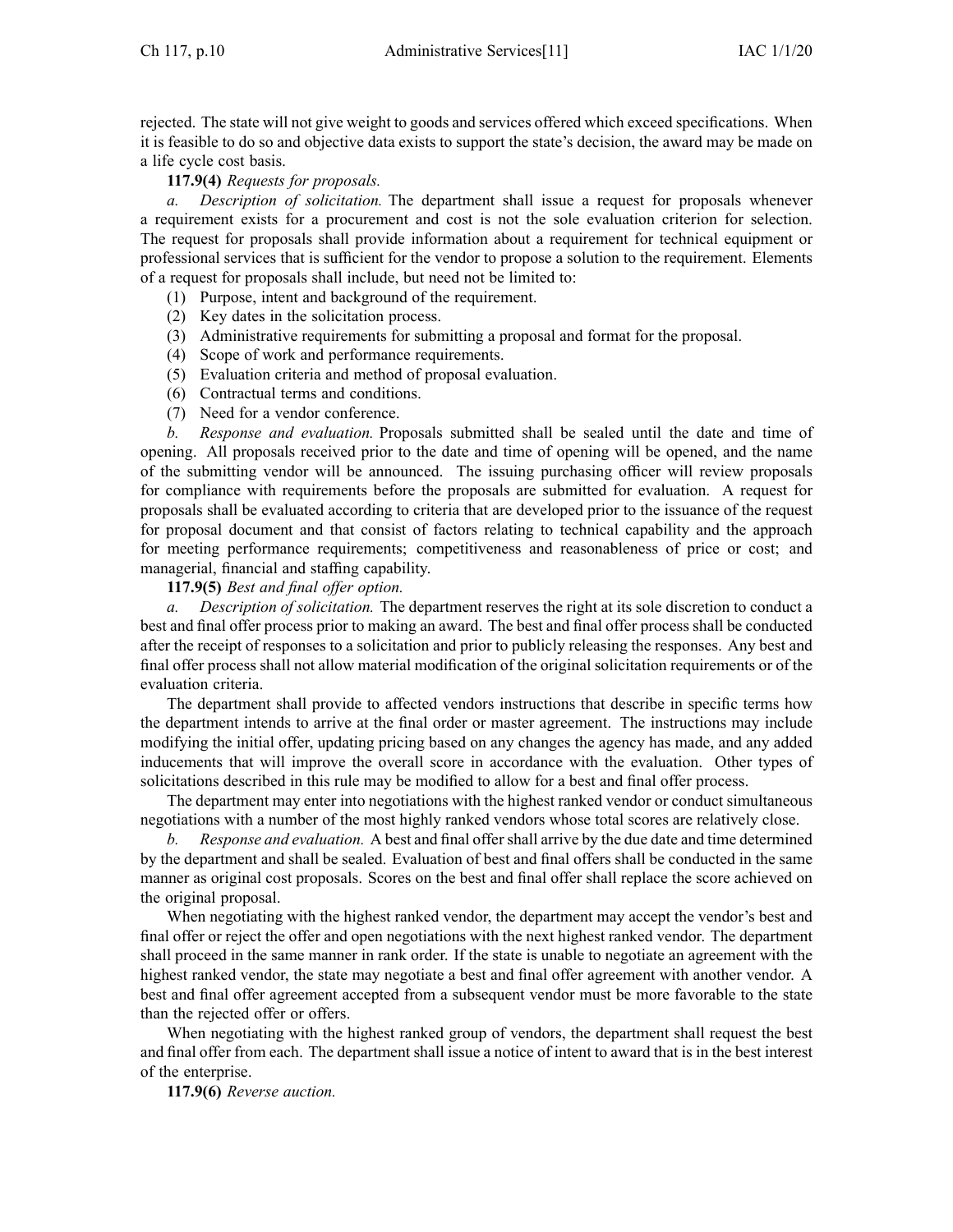*a. Description of solicitation.* The department may purchase goods and services through <sup>a</sup> reverse auction, <sup>a</sup> repetitive competitive bidding process that allows vendors to submit one or more bids, with each bid having <sup>a</sup> lower cost than the previous bid. Notice to vendors shall be given as described in this chapter. The notice shall include the start and ending time for the reverse auction and the method in which it will be conducted.

*b. Response and evaluation.* Vendors intending to participate shall provide to the department <sup>a</sup> notice of their intent to participate and of their agreemen<sup>t</sup> to provide goods or services equal to or exceeding specifications. The department may require vendors to prequalify to participate in <sup>a</sup> reverse auction. Prequalification may include <sup>a</sup> requirement to commit to <sup>a</sup> baseline price.

**117.9(7)** *Invitation to qualify (ITQ).* The department may prequalify vendors and make available to an agency <sup>a</sup> list of vendors that are capable of providing the requested service.

*a. Description of solicitation.* The department may prequalify vendors for certain classes of solicitations, including but not limited to:

(1) Information technology consulting,

- (2) Architectural services, and
- (3) Engineering services.

*b. Notification of ITQ solicitation.* Following institution of <sup>a</sup> prequalification process, the department may select, in <sup>a</sup> competitive manner, <sup>a</sup> prequalified vendor without public notice and without further negotiation of general terms and conditions. A solicitation may be restricted only to prequalified vendors, in addition to the TSB notification required by subrule [117.8\(2\)](https://www.legis.iowa.gov/docs/iac/rule/11.117.8.pdf).

*c. Not an award.* Vendor prequalification is not an award and does not create an obligation on the par<sup>t</sup> of the department.

*d. Purpose.* The department shall use an invitation to qualify process for the purpose of facilitating <sup>a</sup> subsequent solicitation that uses one of the other methods described in these rules. The purposes of using an invitation to qualify process include but are not limited to the following:

(1) Standardize state terms and conditions relating to the type of procurement, thereby avoiding repetition and duplication.

(2) Ensure that prequalified vendors are capable of performing work in <sup>a</sup> manner consistent with operational standards developed and adopted by the department.

(3) Implement <sup>a</sup> pay-for-performance model directly linking vendor payments to defined results as required by Iowa Code section [8.47](https://www.legis.iowa.gov/docs/ico/section/8.47.pdf).

(4) Consolidate records of vendor qualifications and performance in one location for reference and review.

(5) Reduce time required for solicitation of proposals from vendors for individual procurements.

*e. Evaluation criteria.* The department shall develop criteria for vendor qualification based upon its own expertise, the recommendations of its advisors, information and research, and the needs of agencies. The department shall develop and specify evaluation criteria for each invitation to qualify. Examples of evaluation criteria may include but are not limited to the following:

(1) Affirmative responses to <sup>a</sup> mandatory agreemen<sup>t</sup> questionnaire.

- (2) Ratings of at least average on <sup>a</sup> professional/technical personnel questionnaire.
- (3) Scores in <sup>a</sup> specified range for each client reference survey.
- (4) Competitive cost data by type of service.
- (5) Acceptable vendor financial information.
- *f. Issuance of open invitation.*

(1) The department shall issue invitations to qualify on an as-needed basis.

(2) The department shall specify the period of time that the invitation to qualify will remain open and the time period for applicability.

(3) Vendors may apply for eligibility on <sup>a</sup> continuous basis during the time period that the invitation to qualify remains open.

*g. Response and evaluation.*

(1) Vendorsseeking to qualify shall be required to meet all the criteria established by the department for <sup>a</sup> particular category or type of solicitation.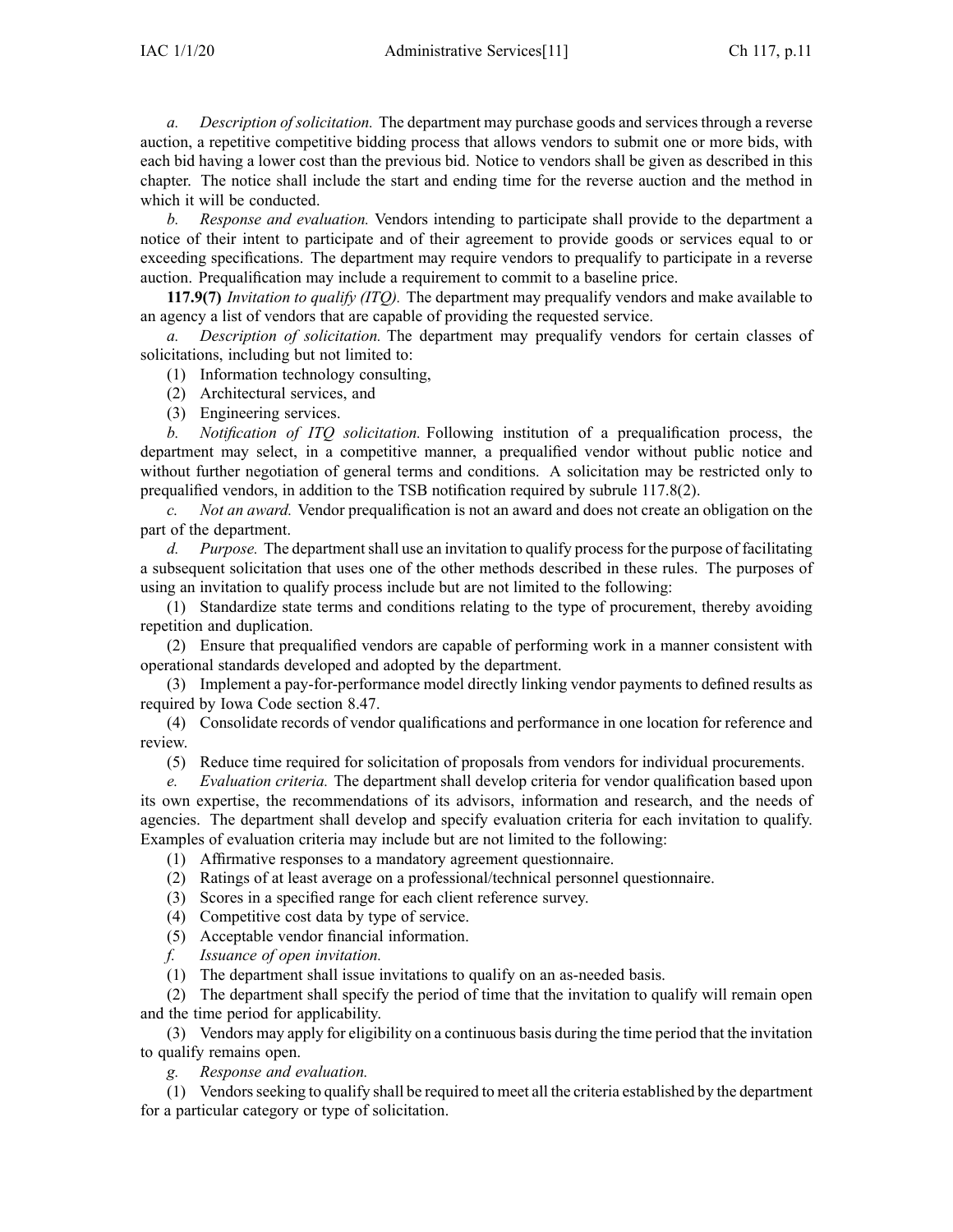(2) The department shall continuously evaluate vendor applications for placement on <sup>a</sup> prequalified-vendor list during the period that the invitation to qualify remains open.

*h. Acceptable performance levels.*

(1) The department shall establish and notify prequalified vendors of minimum acceptable performance levels and institute <sup>a</sup> performance tracking mechanism on each prequalified vendor.

(2) An approved vendor remains qualified for the period specified by the department unless the vendor does not meet minimum acceptable performance levels.

(3) If <sup>a</sup> vendor's performance falls below the minimum acceptable level, the vendor shall be removed from the prequalified list.

(4) A vendor that does not prequalify or that is removed from the prequalified list due to the vendor's performance has the right to appeal in accordance with rule [11—117.20](https://www.legis.iowa.gov/docs/iac/rule/11.117.20.pdf)(8A).

*i. Information technology purchases from <sup>a</sup> prequalified vendor.* Before <sup>a</sup> participating agency may acquire an information technology device or service from <sup>a</sup> prequalified vendor, the agency must obtain all of the required approvals from the department pursuan<sup>t</sup> to rule [11—117.11](https://www.legis.iowa.gov/docs/iac/rule/11.117.11.pdf)(8A).

**117.9(8)** *Other types of solicitations.* The department may use other types of competitive solicitations not outlined in these rules if the following conditions are met:

- *a.* The solicitation method has been clearly described in public notice.
- *b.* The solicitation method includes fair and objective criteria for determining the award.

**117.9(9)** *Request for information (RFI).* A reques<sup>t</sup> for information (RFI) is <sup>a</sup> nonbinding method an agency may use to obtain market information from interested parties for a possible upcoming solicitation. Information may include, but is not limited to, best practices, industry standards, technology issues, and qualifications and capabilities of potentialsuppliers. Agencies considering the use of an RFIshall contact the department for information and guidance in using this process.

[**ARC [0952C](https://www.legis.iowa.gov/docs/aco/arc/0952C.pdf)**, IAB 8/21/13, effective 9/25/13; **ARC [2036C](https://www.legis.iowa.gov/docs/aco/arc/2036C.pdf)**, IAB 6/10/15, effective 7/15/15]

#### **11—117.10(8A) Procurement of architectural and engineering services.**

**117.10(1)** *Qualifications.* As par<sup>t</sup> of the competitive selection process, the department shall determine whether an architect or engineer is competent and qualified. In making this determination, the department may consider the following factors:

- 1. Professional licensing or registration credentials,
- 2. Integrity and reliability,
- 3. Past performance relative to the quality and timeliness of service on similar projects,
- 4. Past experience with the state in relation to services provided,
- 5. Quality and timeliness of the services provided,
- 6. The proposed terms of delivery, and
- 7. The best interests of the state.

**117.10(2)** *Fair and reasonable price.* As par<sup>t</sup> of the competitive selection process, the department may request, in addition to the architect's or engineer's qualifications, pricing information that may include <sup>a</sup> total fee for the specified services, hourly rates, or other pricing measures that will help the department establish <sup>a</sup> fair and reasonable price.

*a.* The department shall reques<sup>t</sup> <sup>a</sup> fee proposal(s) as par<sup>t</sup> of the competitive selection process only when the services required are of limited scope, limited duration or otherwise clearly defined. An award shall not be made solely on the basis of the lowest price.

*b.* When <sup>a</sup> fee is not requested as par<sup>t</sup> of the competitive selection process, other pricing factors shall be requested, and the firm deemed most qualified will be asked to negotiate <sup>a</sup> fee using the pricing factors included in the firm's proposal. If <sup>a</sup> fair and reasonable price for the work cannot be negotiated, the department shall reject the firm's proposal and begin negotiations for <sup>a</sup> fair and reasonable price with the next most qualified firm.

Examples of fair and reasonable pricing factors include:

- (1) Hourly rates and anticipated hours,
- (2) A lump sum fee,
- (3) Any other costs the department determines to be fair and reasonable.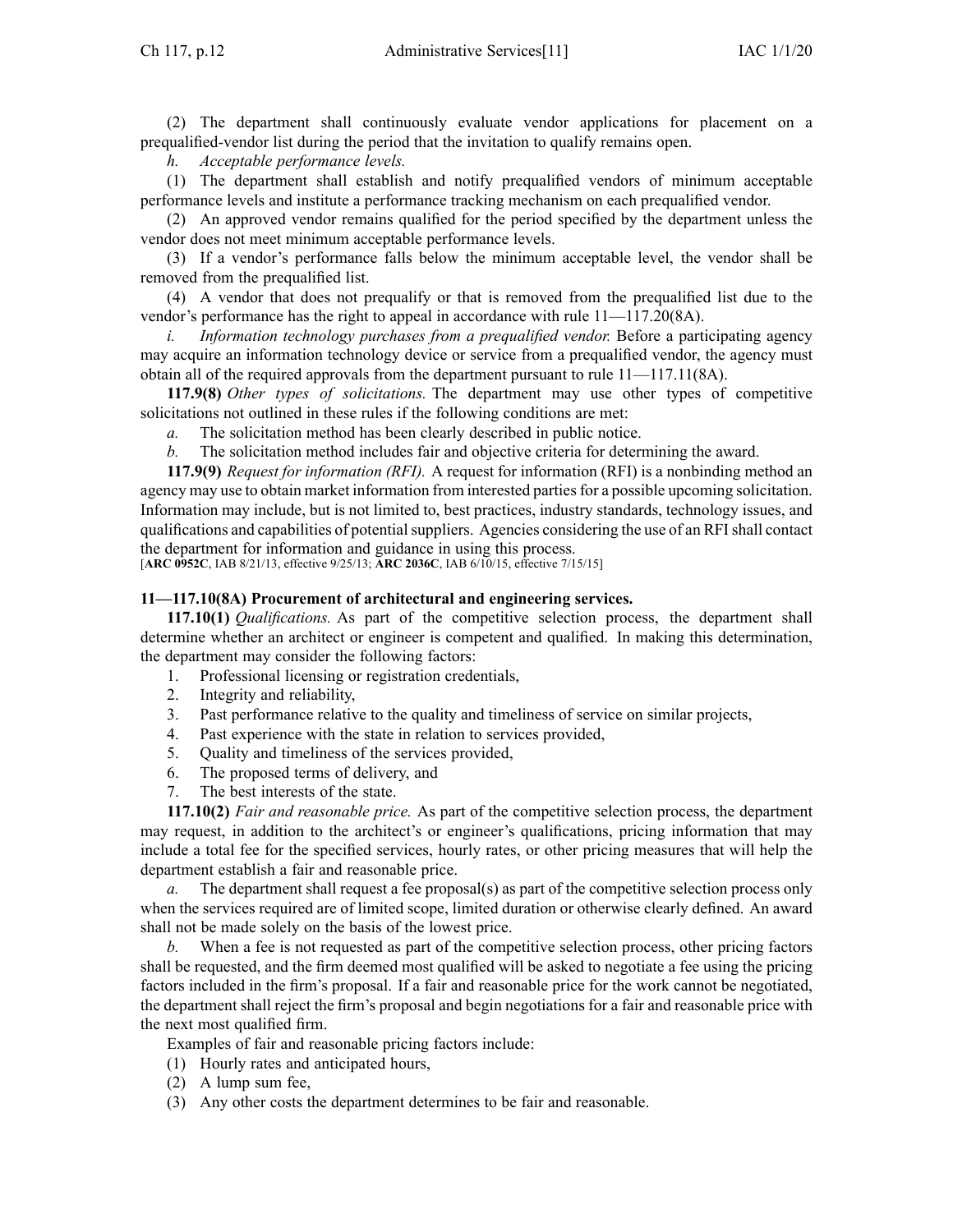*c.* If reimbursable expenses are included in the price proposal, rates shall not exceed those in procedure 210.245, "Travel-in-state—board, commission, advisory council, and task force member expenses," of the department's state accounting enterprise's Accounting Policy and Procedures Manual.

*d.* The fee proposal or other pricing information shall serve as a basis for contract negotiations. [**ARC [0952C](https://www.legis.iowa.gov/docs/aco/arc/0952C.pdf)**, IAB 8/21/13, effective 9/25/13; **ARC [2036C](https://www.legis.iowa.gov/docs/aco/arc/2036C.pdf)**, IAB 6/10/15, effective 7/15/15; **ARC [4134C](https://www.legis.iowa.gov/docs/aco/arc/4134C.pdf)**, IAB 11/21/18, effective 12/26/18]

**11—117.11(8A) Procurement of information technology devices and services.** This rule applies to the procuremen<sup>t</sup> of information technology devices and services by participating agencies.

**117.11(1)** *Approval of participating agency information technology procurements.*

*a.* All procuremen<sup>t</sup> of information technology devices and services must meet operational standards prescribed by the department.

With the exception of requests for proposals (RFPs) which are approved by the technology governance board, procuremen<sup>t</sup> of all information technology devices and services, projects and outsourcing of \$50,000 or more or <sup>a</sup> total involvement of 750 participating agency staff hours or more must receive prior approval from the office of the chief information officer (OCIO) before <sup>a</sup> participating agency issues <sup>a</sup> competitive selection document or any other procuremen<sup>t</sup> document or otherwise seeks to procure information technology devices or services or both through the department or on its own purchasing authority. The participating agency's approval reques<sup>t</sup> shall be in <sup>a</sup> form prescribed by the department.

*c.* Participating agencies shall notify the technology governance board in writing on <sup>a</sup> quarterly basisthat technology purchases made during the previous quarter were in compliance with the technology governance board's procuremen<sup>t</sup> rules and information technology operational standards.

*d.* Participating agencies shall not break purchasing into smaller increments for the purpose of avoiding threshold requirements of this subrule.

**117.11(2)** *Review process for proposed procurements.*

*a.* With the exception of requests for proposals (RFPs) which are approved by the technology governance board, the department shall review <sup>a</sup> proposed information technology procuremen<sup>t</sup> of <sup>a</sup> participating agency regardless of funding source, method of procurement, or agency procuremen<sup>t</sup> authority.

*b.* The department shall review a proposed procurement for compliance with operational standards established by the department.

*c.* Once procuremen<sup>t</sup> is approved, ongoing approval by the department is not required provided that the procuremen<sup>t</sup> or scope of work remains consistent with the previously approved procuremen<sup>t</sup> or scope of work.

*d.* Participating agencies shall obtain the department's approval anytime a material modification of the procuremen<sup>t</sup> or the scope of work is completed. Review and approval by the department is required prior to implementation of <sup>a</sup> material modification to <sup>a</sup> previously approved proposed procuremen<sup>t</sup> by <sup>a</sup> participating agency or by the department on behalf of <sup>a</sup> participating agency.

*e.* After approval of the procuremen<sup>t</sup> is forwarded to the agency contact person and appropriate procuremen<sup>t</sup> authority contacts, the procuremen<sup>t</sup> may proceed.

*f.* When a procurement is not approved, the agency contact will be notified of available options, which include modification and resubmission of the request, cancellation of the request, or requesting <sup>a</sup> waiver from the director on the recommendation of the technology governance board pursuan<sup>t</sup> to subrule [117.11\(3\)](https://www.legis.iowa.gov/docs/iac/rule/11.117.11.pdf).

The department may periodically audit procurements made by a participating agency for compliance with this rule and operational standards of the department. When the audit determines that inconsistencies with established operational standards or with this rule exist, the participating agency shall comply with technology governance board directives to remedy the noncompliance.

*h.* Information technology devices and services not complying with applicable operational standards shall not be procured by any participating agency unless <sup>a</sup> waiver is granted by the director on the recommendation of the technology governance board.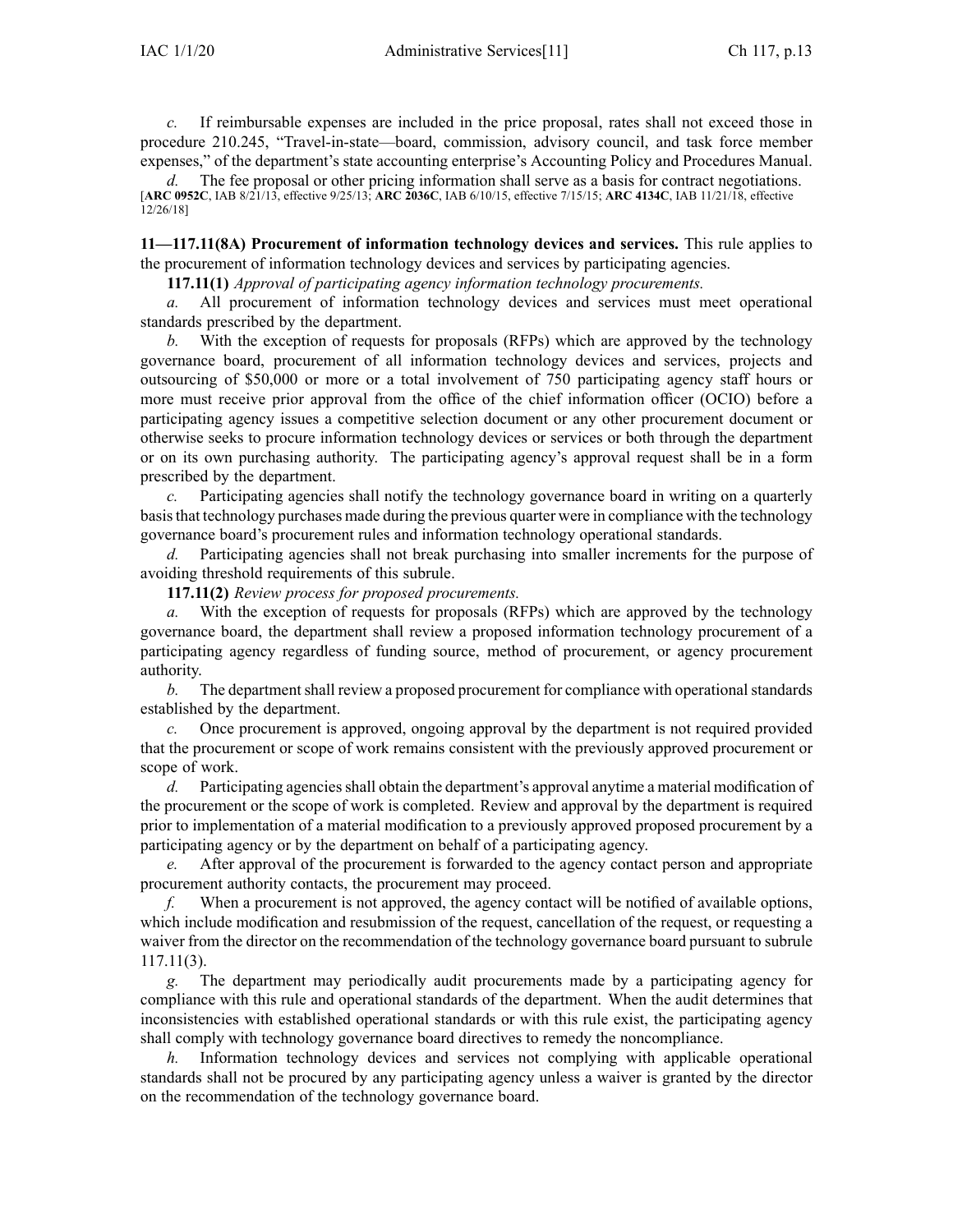*i.* Upon request by a participating agency, the department may procure, as provided by these rules, any information technology devices or information technology services requested by or on behalf of an agency and accordingly bill the agency through the department's regular process for the information technology devices or information technology services or for the use of such devices or services.

*j.* The department may provide pertinent advice to a procurement authority or participating agency regarding the procuremen<sup>t</sup> of information technology devices or services, including opportunities for aggregation with other procurements.

# **117.11(3)** *Waiver requests for operational standards.*

*a.* Waiver requests. In the event a participating agency is advised that its proposed procurement is disapproved and the participating agency seeks <sup>a</sup> waiver of operational standards, it must file its written waiver reques<sup>t</sup> with the department within five calendar days of the date of the disapproval. The waiver reques<sup>t</sup> shall be filed pursuan<sup>t</sup> to rule [11—25.6\(](https://www.legis.iowa.gov/docs/iac/rule/11.25.6.pdf)8A).

*b.* Hearing. The department may conduct <sup>a</sup> hearing with the participating agency regarding the waiver request. Additional evidence may be offered at the time of the hearing. Oral proceedings shall be recorded either by mechanized means or by <sup>a</sup> certified shorthand reporter. Parties requesting that the hearing be recorded by <sup>a</sup> certified shorthand reporter shall bear the costs. Copies of tapes of oral proceedings or transcripts recorded by certified shorthand reporters shall be paid for by the requester.

*c.* Burden of proof. The burden of proof is on the participating agency to show that good cause exists to gran<sup>t</sup> <sup>a</sup> waiver to the participating agency to complete the proposed procurement.

*d.* The director shall notify the participating agency in writing of the decision to grant or deny the waiver. In the event <sup>a</sup> waiver is denied, the participating agency may appeal pursuan<sup>t</sup> to Iowa Code section [679A.19](https://www.legis.iowa.gov/docs/ico/section/679A.19.pdf).

[**ARC [0952C](https://www.legis.iowa.gov/docs/aco/arc/0952C.pdf)**, IAB 8/21/13, effective 9/25/13; **ARC [2036C](https://www.legis.iowa.gov/docs/aco/arc/2036C.pdf)**, IAB 6/10/15, effective 7/15/15; **ARC [2267C](https://www.legis.iowa.gov/docs/aco/arc/2267C.pdf)**, IAB 11/25/15, effective 12/30/15]

**11—117.12(8A) Specifications in solicitations.** All specifications used in solicitations shall be written in <sup>a</sup> manner that encourages competition.

**117.12(1)** *Limitations on brands and models.* Specificationsshall be written in general terms without reference to <sup>a</sup> particular brand or model unless the reference is clearly identified as intending to illustrate the general characteristics of the item and not to limit competition. A specific brand or model may be procured only when necessary to maintain <sup>a</sup> standard required or authorized by law or rule or for connectivity or compatibility with existing commodities or equipment.

**117.12(2)** *Recycled content and products.* When appropriate, specifications shall include requirements for the use of recovered materials and products. The specifications shall require, at <sup>a</sup> minimum, that all responses to <sup>a</sup> solicitation include <sup>a</sup> product content statement that describes the percentage of the content of the item that is reclaimed material.

The department shall revise specifications developed by agencies if the specifications restrict the use of alternative materials, exclude recovered materials, or require performance standards that exclude products containing recovered materials unless the agency seeking the product can document that the use of recovered materials will impede the intended use of the product.

Specifications shall suppor<sup>t</sup> the following procurements:

*a.* Products containing recovered materials, including but not limited to lubricating oils, retread tires, building insulation materials, and recovered materials from waste tires.

*b.* Bio-based hydraulic fluids, greases, and other industrial lubricants manufactured from soybeans in accordance with Iowa Code section [8A.316](https://www.legis.iowa.gov/docs/ico/section/8A.316.pdf).

**117.12(3)** *Life cycle cost and energy efficiency.* The department and agencies shall utilize life cycle cost and energy efficiency criteria in developing standards and specifications for procuring energy-consuming products excep<sup>t</sup> for passenger vehicles; light, medium-duty, and heavy-duty trucks; passenger and cargo vans; and spor<sup>t</sup> utility vehicles.

**117.12(4)** *All or none solicitations.* A solicitation may specify whether or not responses will be accepted on an all or none basis. Only when this statement appears on the solicitation may it be included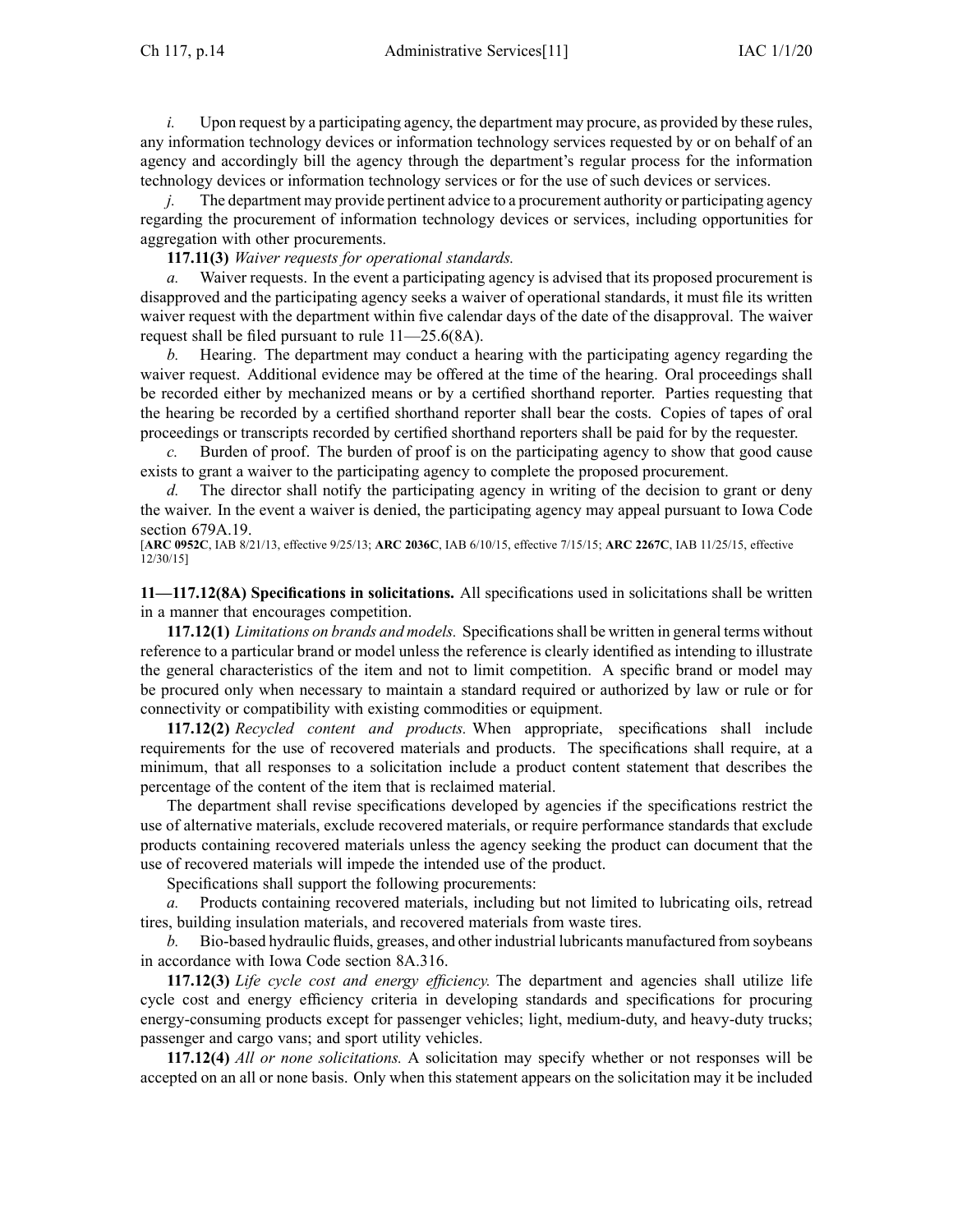in the response. The department may award either by item or by lot, whichever is to the advantage of the enterprise.

**117.12(5)** *Financial security.* The department may require bid, litigation, fidelity, and performance security as designated in the solicitation documents. When required, <sup>a</sup> security may be by certified check, cashier's check, certificate of deposit, irrevocable letter of credit, bond, or other security acceptable to the department.

When required, <sup>a</sup> security shall not be waived. The security provided by vendors shall be retained until all provisions of the solicitation have been met. The security will then be returned to the vendor.

**117.12(6)** *Vehicle procurement.*

*a.* Specifications for procurement of all non-law enforcement, light-duty vehicles, excluding those purchased and used for off-road maintenance work or to pull loaded trailers, shall be for flexible fuel vehicles when an equivalent flexible fuel model is available.

*b.* Use of specifications for hybrid-electric or other alternative fuel vehicles is encouraged. Procurement of hybrid-electric or other alternative fuel vehicles may be dependent upon whether the cost of the vehicle is equivalent to <sup>a</sup> non-alternative fuel vehicle or non-flexible fuel vehicle (a vehicle with a gasoline E10 engine).

*c.* The average fuel efficiency for new passenger vehicles and light trucks that are purchased in <sup>a</sup> year shall equal or exceed the average fuel economy standard for the vehicles' model years as published by the United States Secretary of Transportation.

**117.12(7)** *Bulk diesel fuel procurement.* Specifications for procuremen<sup>t</sup> of all bulk diesel fuel shall ensure that all bulk diesel procured has at least 5 percen<sup>t</sup> renewable content by 2007, 10 percen<sup>t</sup> renewable content by 2008, and 20 percen<sup>t</sup> renewable content by 2010, provided that fuel that meets the American Society for Testing and Materials (ASTM) D-6751 specification is available. Bulk diesel fuel that is used exclusively for emergency generation is exemp<sup>t</sup> from the renewable content requirement. [**ARC [0952C](https://www.legis.iowa.gov/docs/aco/arc/0952C.pdf)**, IAB 8/21/13, effective 9/25/13; **ARC [2036C](https://www.legis.iowa.gov/docs/aco/arc/2036C.pdf)**, IAB 6/10/15, effective 7/15/15; **ARC [4137C](https://www.legis.iowa.gov/docs/aco/arc/4137C.pdf)**, IAB 11/21/18, effective 12/26/18]

**11—117.13(8A) Awards.** The department shall select <sup>a</sup> vendor on the basis of criteria contained in the competitive selection document.

**117.13(1)** *Intent to award.* After evaluating responses to <sup>a</sup> solicitation using formal competition, the department shall notify each vendor submitting <sup>a</sup> response to the solicitation of its intent to award to <sup>a</sup> particular vendor or vendors subject to execution of <sup>a</sup> written contract(s). Documentation of awards for solicitations using informal competition will be made available to interested parties upon request. This notice of intent to award does not constitute the formation of <sup>a</sup> contract(s) between the state and successful vendor(s). If a vendor is not registered on the vendor on-line system and does not provide an email address or fax number, the notice will be mailed.

**117.13(2)** *Rejection of bids.* The department reserves the right to reject any or all responses to solicitations at any time for any reason. New bids may be requested at <sup>a</sup> time deemed convenient to the department and agency involved.

**117.13(3)** *Minor deficiencies and informalities.* The department reserves the right to waive minor deficiencies and informalities if, in the judgment of the department, the best interest of the state of Iowa will be served.

**117.13(4)** *Tied bids and preferences.* If an award is based on the highest score and there is <sup>a</sup> tied score, or if the award is based on the lowest cost and there is <sup>a</sup> tied cost, the award shall be determined by <sup>a</sup> drawing. Whenever it is practical to do so, the drawing will be held in the presence of the vendors with the tied bids. Otherwise, the drawing will be held in front of at least three noninterested parties. All drawings shall be documented.

*a.* Notwithstanding the foregoing, whenever <sup>a</sup> tie involves an Iowa vendor and <sup>a</sup> vendor outside the state of Iowa, first preference will be given to the Iowa vendor. Whenever <sup>a</sup> tie involves one or more Iowa vendors and one or more vendors outside the state of Iowa, the drawing will be held among the Iowa vendors only. Tied bids involving Iowa-produced or Iowa-manufactured products and items produced or manufactured outside the state of Iowa will be resolved in favor of the Iowa product. If <sup>a</sup>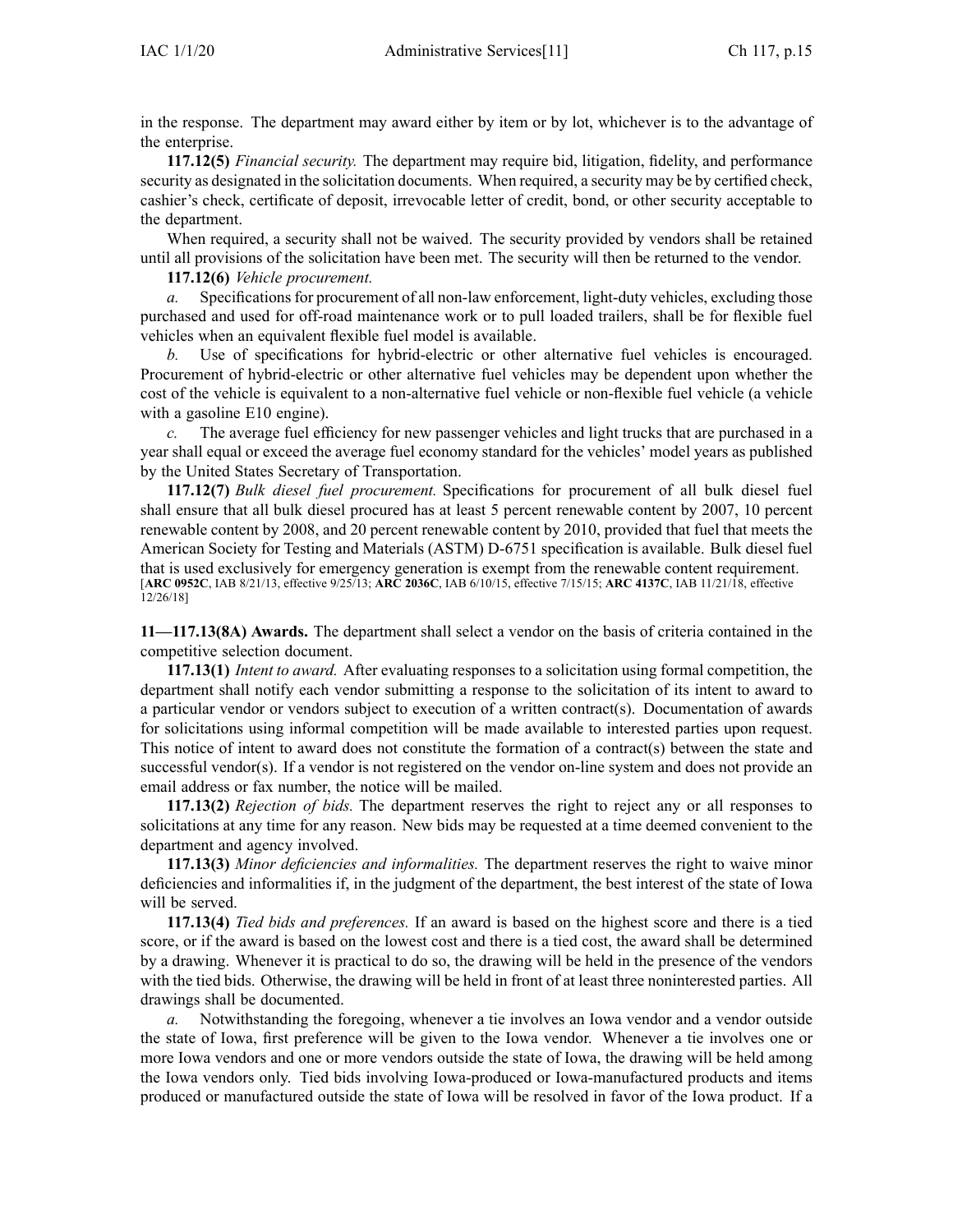tied bid does not include an Iowa vendor or Iowa-produced or Iowa-manufactured product, preference will be given to <sup>a</sup> vendor based in the United States or products produced or manufactured in the United States over <sup>a</sup> vendor based or products produced or manufactured outside the United States.

*b.* In the event of a tied bid between Iowa vendors, the department shall contact the Iowa Employer Support of the Guard and Reserve (ESGR) committee for confirmation and verification as to whether the vendors have complied with ESGR standards. Preference, in the case of <sup>a</sup> tied bid, shall be given to Iowa vendors complying with ESGR standards.

**117.13(5)** *Consideration of life cycle costs.* When appropriate to the procurement, life cycle costs shall be considered during the award process.

**117.13(6)** *Trade-ins.* When applicable and in the best interest of the state, the department may trade in devices or services to offset the cost of devices or services in <sup>a</sup> manner consistent with procuremen<sup>t</sup> practices to ensure accountability with the state's fixed asset inventory system. [**ARC [0952C](https://www.legis.iowa.gov/docs/aco/arc/0952C.pdf)**, IAB 8/21/13, effective 9/25/13; **ARC [2036C](https://www.legis.iowa.gov/docs/aco/arc/2036C.pdf)**, IAB 6/10/15, effective 7/15/15]

# **11—117.14(8A) Agency purchasing authority and responsibilities.**

**117.14(1)** *Purchase of goods.* An agency may acquire goods not otherwise available from <sup>a</sup> master agreemen<sup>t</sup> in accordance with the procuremen<sup>t</sup> threshold guidelines in [11—117.15](https://www.legis.iowa.gov/docs/iac/rule/11.117.15.pdf)(8A).

**117.14(2)** *Purchase of services.* An agency may procure services unique to the agency's program or used primarily by that agency and not by other agencies. The department will assist agencies with these procurements upon request. Procurement of services by an agency shall comply with the provisions of [11—Chapters](https://www.legis.iowa.gov/docs/iac/chapter/11.118.pdf) 118 and [119](https://www.legis.iowa.gov/docs/iac/chapter/11.119.pdf).

# **117.14(3)** *Procurement of printing.*

*a.* As the first step in the printing procuremen<sup>t</sup> process, an agency may provide its reques<sup>t</sup> to state printing. State printing may produce the printing internally or procure the printing for the agency.

*b.* An agency may procure printing. Procurement of printing by an agency shall utilize formal or informal competitive selection, pursuan<sup>t</sup> to [11—117.3](https://www.legis.iowa.gov/docs/iac/rule/11.117.3.pdf)(8A). The agency's internal procedures and controls for competitive selection of <sup>a</sup> printing vendor shall be consistent with the requirements of the department and the state auditor.

**117.14(4)** *Procurements requiring additional authorization.* Except where exempted by statute, the following purchases require additional approval.

*a.* Information technology devices, software and services, as required in Iowa Code sections [8A.202](https://www.legis.iowa.gov/docs/ico/section/8A.202.pdf) and [8A.206](https://www.legis.iowa.gov/docs/ico/section/8A.206.pdf) and rule [11—117.11](https://www.legis.iowa.gov/docs/iac/rule/11.117.11.pdf)(8A).

*b.* Vehicles, as prescribed in Iowa Code sections [8A.361](https://www.legis.iowa.gov/docs/ico/section/8A.361.pdf) and [8A.362](https://www.legis.iowa.gov/docs/ico/section/8A.362.pdf).

Architectural and engineering services, except for agencies with independent authority, as prescribed in Iowa Code sections [8A.302](https://www.legis.iowa.gov/docs/ico/section/8A.302.pdf), [8A.311](https://www.legis.iowa.gov/docs/ico/section/8A.311.pdf), [8A.321](https://www.legis.iowa.gov/docs/ico/section/8A.321.pdf), [218.58](https://www.legis.iowa.gov/docs/ico/section/218.58.pdf), and [904.315](https://www.legis.iowa.gov/docs/ico/section/904.315.pdf).

*d.* Legal counsel, as prescribed in Iowa Code section [13.7](https://www.legis.iowa.gov/docs/ico/section/13.7.pdf).

*e.* Telecommunications equipment and services, as required by Iowa Code chapter [8D](https://www.legis.iowa.gov/docs/ico/chapter/8D.pdf) and the rules of the telecommunications and technology commission.

**117.14(5)** *Establishment of agency internal procedures and controls.*

*a.* Agencies shall establish internal controls and procedures to initiate purchases, complete solicitations, make awards, approve purchases, and receive goods. The procedures shall address adequate public recordings of the purchases under the agency's authority consistent with law and rule. Internal controls and security procedures that are consistent with the requirements of the department and state auditor, including staff authority to initiate, execute, approve, and receive purchases, shall be in place for all phases of the procurement.

*b.* Agencies participating in the department's purchasing card program shall comply with the program policies and procedures in accordance with state procuremen<sup>t</sup> and accounting policies, and any applicable statutory and regulatory authority.

If an agency develops internal policies and procedures specific to its use of purchasing cards, the policies and procedures may be more, but not less, restrictive than the department's. In the event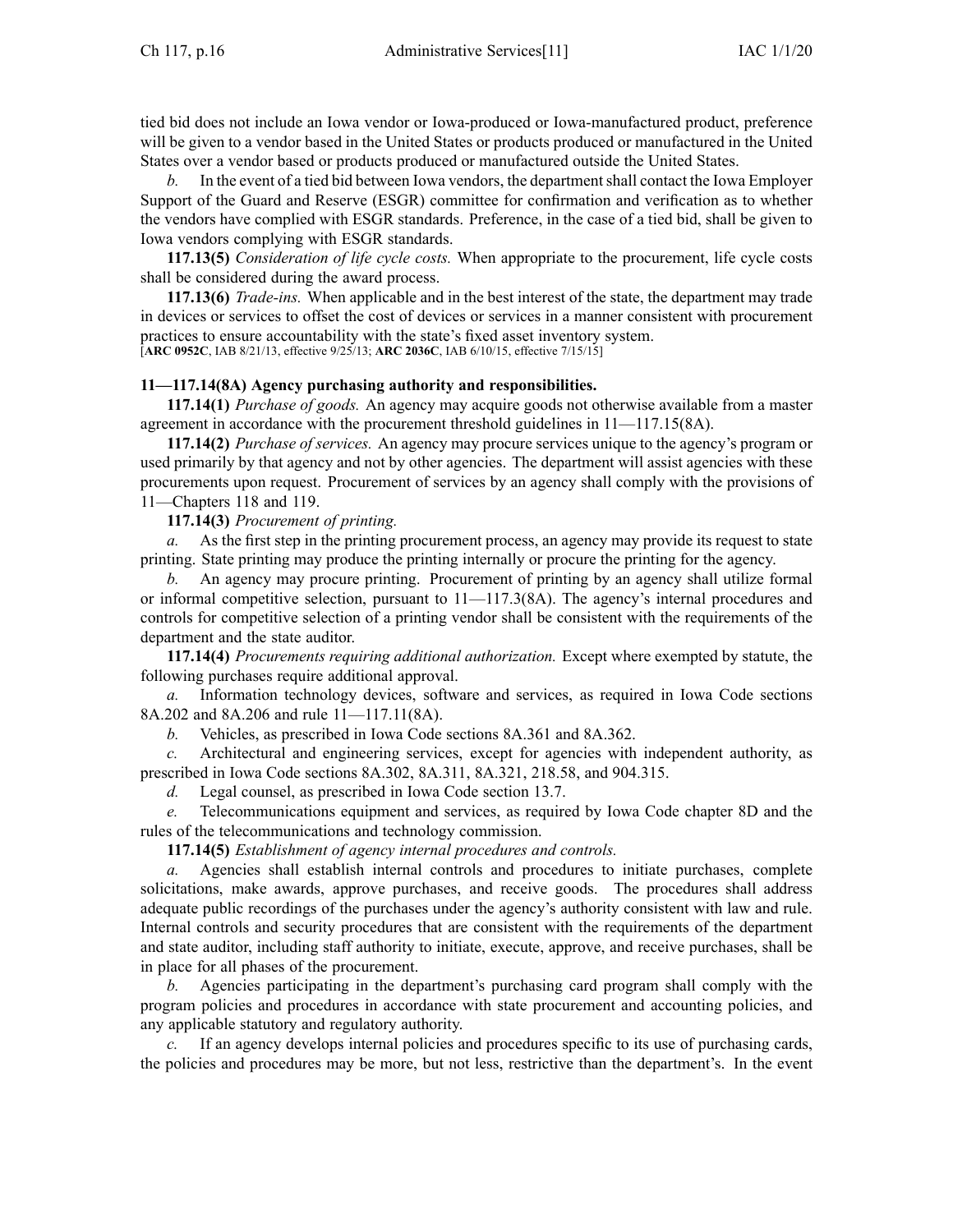of <sup>a</sup> conflict between the agency and department policies and procedures, the department's shall take precedence.

**117.14(6)** *Agency receipt of goods.* Agencies receiving goods shall:

*a.* Inspect or otherwise determine that the goods received meet the specifications, terms and conditions within the order or master agreement,

*b.* Initiate timely paymen<sup>t</sup> for goods meeting specifications, and

*c.* Document the receipt of goods electronically in <sup>a</sup> manner prescribed by the department.

All provisions of  $11$ —117.19(8A) shall apply to agency receipt of goods.

**117.14(7)** *Partial orders.* Agencies may accep<sup>t</sup> partial orders and await additional final receipt or may accep<sup>t</sup> <sup>a</sup> partial order as <sup>a</sup> final order. The agency shall notify the vendor of its decision. An agency may pay <sup>a</sup> vendor <sup>a</sup> prorated amount for the partial order.

**117.14(8)** *Items not meeting specifications.* An agency shall not approve final receipt when goods appear not to meet specifications. An agency shall approve final receipt only when satisfied that the goods meet or exceed the specifications and terms and conditions of the order or master agreement. When an agency and vendor are unable to agree as to whether the specifications, terms and conditions are met, the department shall make the decision.

Agencies shall notify the department and the vendor when apparen<sup>t</sup> defects are first noticed. The department will assist the agency with negotiating <sup>a</sup> satisfactory settlement with the vendor.

**117.14(9)** *Payment to vendors following final receipt.* An agency shall not unreasonably delay paymen<sup>t</sup> on orders for which final receipt is accepted. Except in the case of latent defects in goods, paymen<sup>t</sup> to the vendor by the agency signifies agreemen<sup>t</sup> by the agency that the goods received are satisfactory. Payment to vendors may be made by any commercially acceptable method, including <sup>a</sup> state procuremen<sup>t</sup> card, in accordance with state financial requirements.

[**ARC [0952C](https://www.legis.iowa.gov/docs/aco/arc/0952C.pdf)**, IAB 8/21/13, effective 9/25/13; **ARC [2036C](https://www.legis.iowa.gov/docs/aco/arc/2036C.pdf)**, IAB 6/10/15, effective 7/15/15; **ARC [4182C](https://www.legis.iowa.gov/docs/aco/arc/4182C.pdf)**, IAB 12/19/18, effective 1/23/19]

#### **11—117.15(8A) Thresholds for delegating procurement authority.**

**117.15(1)** *Agency direct purchasing—basic level.* An agency may procure non-master agreemen<sup>t</sup> goods costing up to \$1,500 without competition. An agency shall procure non-master agreemen<sup>t</sup> goods costing between \$1,501 and \$5,000 in <sup>a</sup> competitive manner, using either informal or formal competition. If an informal process is chosen, the agency shall follow the process described in the definition of "informal competition" in rule [11—117.2](https://www.legis.iowa.gov/docs/iac/rule/11.117.2.pdf)(8A). The agency shall document the quotes, or circumstances resulting in fewer than three quotes, in an electronic file attached to the order or in another format.

**117.15(2)** *Agency direct purchasing—advanced level.* An agency may procure non-master agreemen<sup>t</sup> goods up to \$50,000 per transaction in <sup>a</sup> competitive manner provided the agency personnel engaged in the purchase of goods have completed enhanced procuremen<sup>t</sup> training established by the director or designee.

**117.15(3)** *Preference to targeted small businesses.* Agencies shall search the TSB directory on the Iowa economic development authority's website and may purchase <sup>a</sup> good or service directly from the TSB source if the cost is equal to or less than the spending limit set forth in paragraph [117.5\(2\)](https://www.legis.iowa.gov/docs/iac/rule/11.117.5.pdf)*"a."* Agencies shall comply with the TSB notification requirements in subrule [117.8\(2\)](https://www.legis.iowa.gov/docs/iac/rule/11.117.8.pdf).

**117.15(4)** *Misuse of agency authority.*

*a.* Purchasing authority delegated to agencies shall not be used to avoid the use of master agreements. The agency shall not break purchasing into smaller increments for the purpose of avoiding threshold requirements in subrule [117.5\(2\)](https://www.legis.iowa.gov/docs/iac/rule/11.117.5.pdf), [117.15\(1\)](https://www.legis.iowa.gov/docs/iac/rule/11.117.15.pdf) or [117.15\(2\)](https://www.legis.iowa.gov/docs/iac/rule/11.117.15.pdf).

*b.* As <sup>a</sup> remedy, the department may recover administrative fees appropriate to the improper execution of procurement.

*c.* This rule is not intended to prohibit agencies from aggressively seeking competitive prices. Agencies may purchase outside of master agreements under subrule [117.4\(1\)](https://www.legis.iowa.gov/docs/iac/rule/11.117.4.pdf).

*d.* The department may rescind delegated authority of an agency that misuses its authority or uses the authority to procure goods or services already available on <sup>a</sup> master agreement.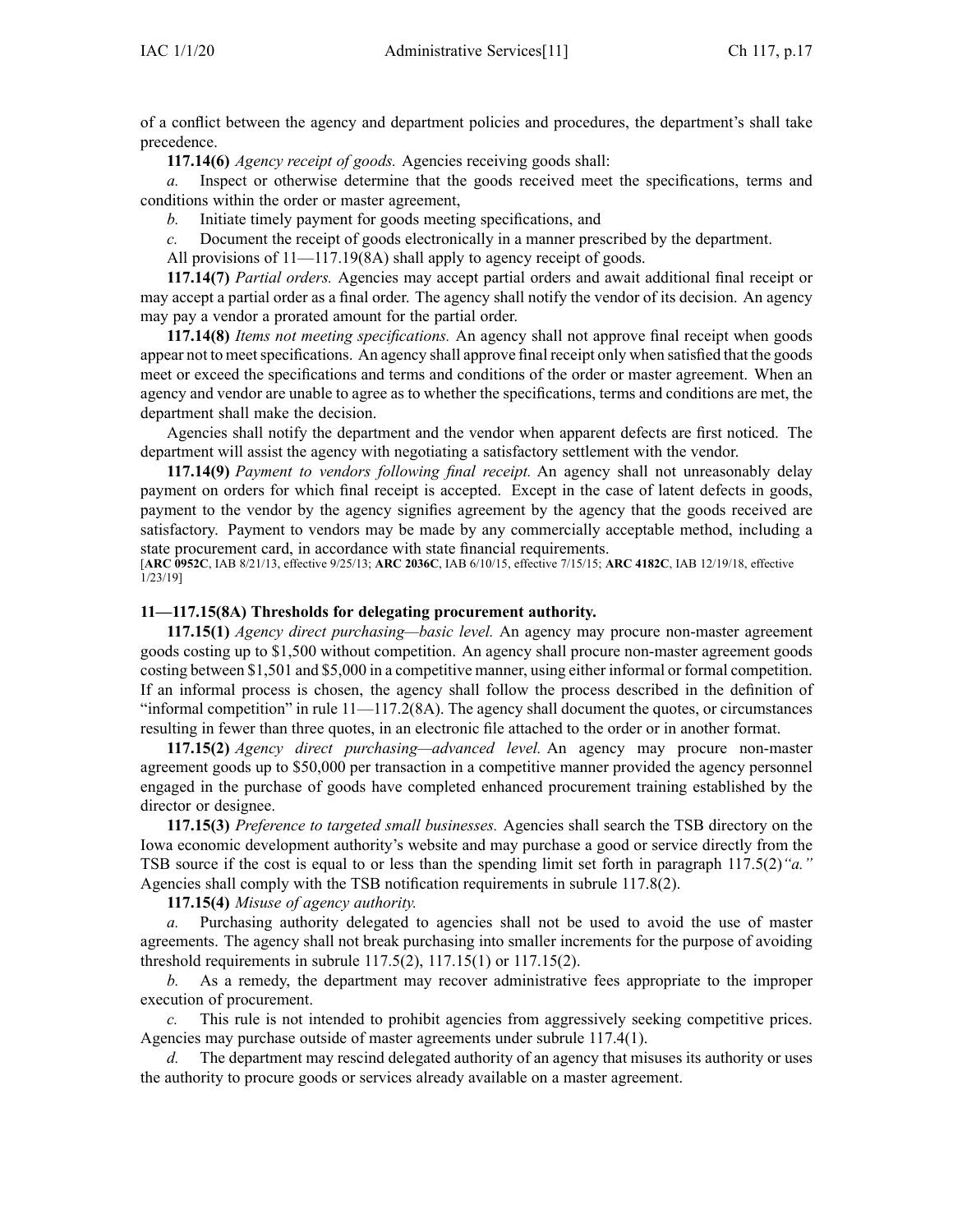*e.* This rule does not prohibit agencies from dividing procurements into contract award units of economically feasible production runs to facilitate offers or bids from targeted small businesses consistent with subrule [117.5\(2\)](https://www.legis.iowa.gov/docs/iac/rule/11.117.5.pdf) and Iowa Code section [73.17\(1\)](https://www.legis.iowa.gov/docs/ico/section/73.17.pdf).

[**ARC [0952C](https://www.legis.iowa.gov/docs/aco/arc/0952C.pdf)**, IAB 8/21/13, effective 9/25/13; **ARC [1485C](https://www.legis.iowa.gov/docs/aco/arc/1485C.pdf)**, IAB 6/11/14, effective 7/16/14; **ARC [2036C](https://www.legis.iowa.gov/docs/aco/arc/2036C.pdf)**, IAB 6/10/15, effective 7/15/15; **ARC [2267C](https://www.legis.iowa.gov/docs/aco/arc/2267C.pdf)**, IAB 11/25/15, effective 12/30/15; **ARC [4182C](https://www.legis.iowa.gov/docs/aco/arc/4182C.pdf)**, IAB 12/19/18, effective 1/23/19; **ARC [4845C](https://www.legis.iowa.gov/docs/aco/arc/4845C.pdf)**, IAB 1/1/20, effective 2/5/20]

**11—117.16(8A) Printing.** This rule provides guidelines for the letting of contracts for public printing by the department and by state agencies, including the enforcement by the department of contracts for printing, excep<sup>t</sup> as otherwise provided by law.

**117.16(1)** *Competitive selection for printing.* The department and state agencies shall procure printing by competitive selection according to the rules of this chapter excep<sup>t</sup> when the printing is produced by state printing, pursuant to rule  $11-102.4(8A)$  or the procurement is otherwise exempt from competitive selection pursuan<sup>t</sup> to rule [11—117.5](https://www.legis.iowa.gov/docs/iac/rule/11.117.5.pdf)(8A). When an agency elects to purchase printing by competitive selection rather than using the services of state printing or <sup>a</sup> TSB, state printing and TSBs shall be par<sup>t</sup> of the bidding process.

#### **117.16(2)** *Specifications for printing.*

*a. Preparation of written specifications.* The department or <sup>a</sup> state agency shall procure printing by preparing <sup>a</sup> competitive selection document with written specifications and issue the same to bidders. The bid specifications shall become <sup>a</sup> par<sup>t</sup> of the printing contract.

*b. Inspection of specifications.* All specifications shall be held on file in the department's printing division office or the office of the state agency conducting the solicitation and shall be available for inspection by prospective bidders.

**117.16(3)** *Notification of solicitation for printing.* The department or <sup>a</sup> state agency conducting the solicitation shall provide notification of the solicitation for printing to vendors.

**117.16(4)** *Bid bonds for printing.*

*a. When applicable.* Security in the form of <sup>a</sup> bid bond or <sup>a</sup> certified or cashier's check may be required from printing vendors.

*b. Amount of bonds.* If <sup>a</sup> bid bond is required, each formal bid for printing must be accompanied by <sup>a</sup> certified or cashier's check for the amount stated in the specifications. An annual bid bond in an amount set by the department may be deposited with the department by the bidder to be used in lieu of <sup>a</sup> certified or cashier's check. The amount of the bond is fixed annually and bonds are dated from July 1 to June 30 of the following year.

*c. Return of bid bonds.* Checks of unsuccessful bidders will be returned when the printed item is contracted. The check of the successful bidder will be returned when the performance bond is received and accepted by the department or by the state agency conducting the solicitation.

*d. Performance bonds.* When required by the specifications, the successful bidder must deposit with the department or with the state agency conducting the solicitation a performance bond equal to 10 percen<sup>t</sup> of the contract price unless otherwise stated in the specifications. The performance bond must be deposited within 21 days of the date the contract or bond paperwork is issued to the vendor by the department or agency.

*e. Forfeiture of bid bond.* Failure to enter into <sup>a</sup> contract by the successful bidder within ten days of the award may result in forfeiture of 10 percen<sup>t</sup> of the bid bond or the certified or cashier's check, if <sup>a</sup> check is on deposit in lieu of <sup>a</sup> bond.

[**ARC [0952C](https://www.legis.iowa.gov/docs/aco/arc/0952C.pdf)**, IAB 8/21/13, effective 9/25/13; **ARC [2036C](https://www.legis.iowa.gov/docs/aco/arc/2036C.pdf)**, IAB 6/10/15, effective 7/15/15]

**11—117.17(8A) Vendor registration and approval.** Every vendor wishing to do business with the state shall register as <sup>a</sup> vendor. Every vendor shall register prior to submitting <sup>a</sup> response to <sup>a</sup> solicitation excep<sup>t</sup> in the case of an emergency procuremen<sup>t</sup> when the vendor shall register prior to filling an order or as soon as practicable. Only properly registered vendors are entitled to payment.

**117.17(1)** *Vendor on-line registration.* Vendors are encouraged to register electronically using the vendor on-line system. Vendors that are registered on the vendor on-line system are eligible for all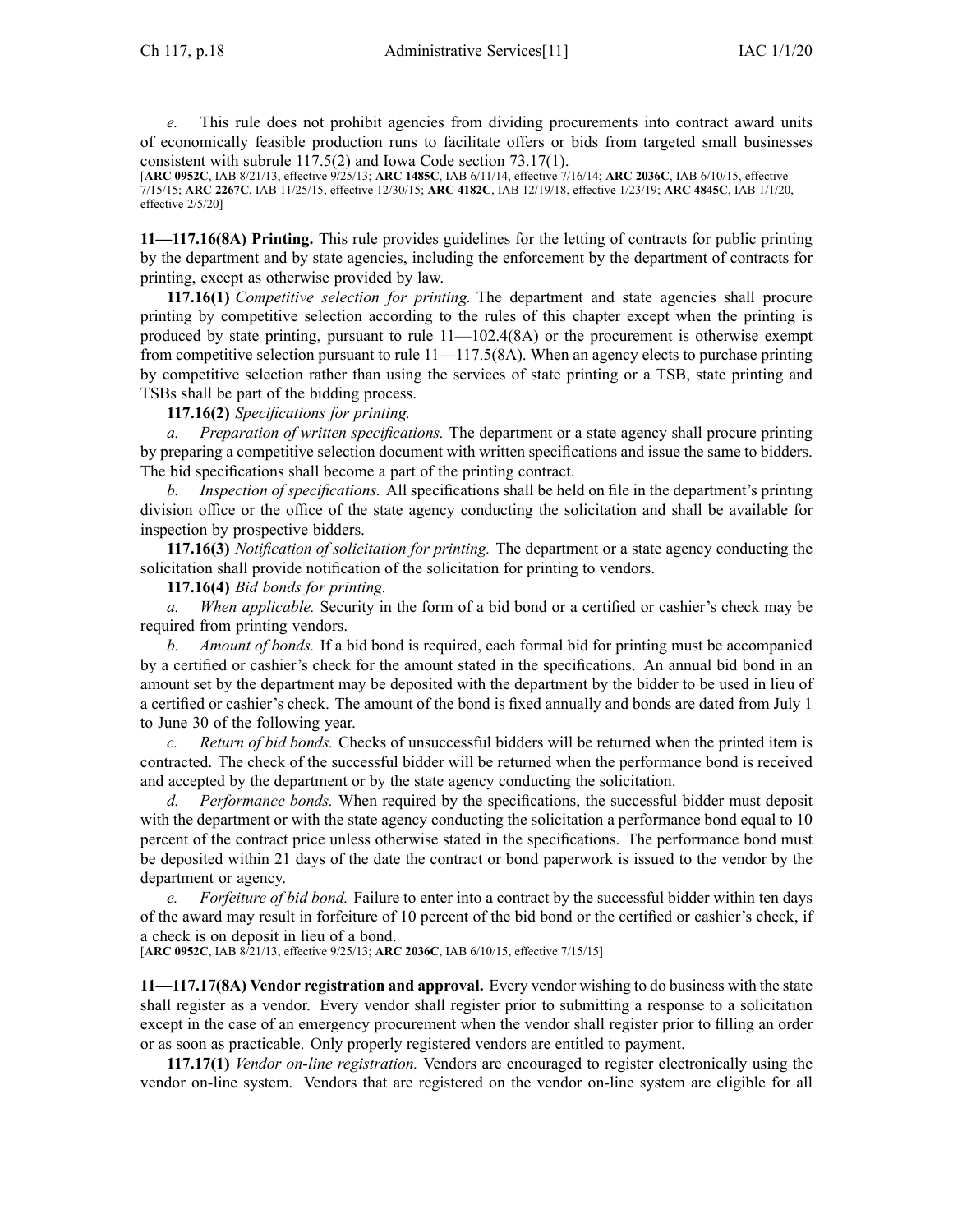services at the site, including receiving electronic notices of solicitations and submitting an electronic response to <sup>a</sup> solicitation.

Information from vendors completing registration through the vendor on-line system shall be protected through the use of uniquely identifying information known only to the department and the vendor to confirm the identity of the vendor for all subsequent actions, including responses to solicitations.

The department may take action to restrict or deny use of the vendor on-line system in response to inappropriate use of the site. The department may edit or delete <sup>a</sup> vendor's posting on the vendor bulletin board if the posting is not appropriate to the business of state purchasing.

**117.17(2)** *Alternate vendor registration.* A vendor may register by directly contacting the department or an agency initiating <sup>a</sup> procurement.

**117.17(3)** *Vendor registration information maintenance.* Vendors are responsible for maintaining current and accurate registration information. If registered on the vendor on-line system, the vendor shall update the vendor's account whenever information changes. If registered in an alternate manner, the vendor is responsible for notifying the department or agency of any change in information. This information includes, but is not limited to, company name or type, paymen<sup>t</sup> address, procuremen<sup>t</sup> address and other contact information.

[**ARC [0952C](https://www.legis.iowa.gov/docs/aco/arc/0952C.pdf)**, IAB 8/21/13, effective 9/25/13; **ARC [2267C](https://www.legis.iowa.gov/docs/aco/arc/2267C.pdf)**, IAB 11/25/15, effective 12/30/15]

### **11—117.18(8A) Vendor performance.**

**117.18(1)** *Review of vendor performance.* The department, in cooperation with agencies, shall periodically, but at least directly prior to renewal of <sup>a</sup> master agreement, review the performance of vendors. Agencies are encouraged to document vendor performance throughout the duration of the contract and repor<sup>t</sup> any problems to the department as they are identified. Performance reviews shall be based on the specifications of the master agreemen<sup>t</sup> or order, and shall include, but need not be limited to:

- 1. Compliance with the specifications,
- 2. On-time delivery, and
- 3. Accuracy of billing.

This review will help determine whether the vendor is <sup>a</sup> responsible bidder for future projects.

**117.18(2)** *Vendor suspension or debarment.* Prior performance on <sup>a</sup> state contract may cause <sup>a</sup> vendor to be disqualified or preven<sup>t</sup> the vendor from being considered <sup>a</sup> qualified bidder. In addition, <sup>a</sup> vendor may be suspended or debarred for any of the following reasons:

*a.* Failure to deliver within specified delivery dates without agreemen<sup>t</sup> of the department or the agency.

- *b.* Failure to deliver in accordance with specifications.
- *c.* Attempts to influence the decision of any state employee involved in the procuremen<sup>t</sup> process.

*d.* Evidence of agreements by vendors to restrain trade or impede competitive bidding. Such activities shall in addition be reported to the attorney general for appropriate action.

Determination by the civil rights commission that a vendor conducts discriminatory employment practices in violation of civil rights legislation and executive order.

*f.* Evidence that <sup>a</sup> vendor has willfully filed <sup>a</sup> false certificate with the department.

*g.* Debarment by the federal government.

**117.18(3)** *Correcting performance.* The department shall notify in writing any vendor considered for suspension or debarment and provide the vendor an opportunity to cure the alleged situation. If the vendor fails to remedy the situation after proper notice, the department director may suspend the vendor from eligibility for up to one year or debar the vendor from future business depending on the severity of the violation. The appeal provisions of this chapter shall apply to the decision of the director.

**117.18(4)** *Remedies for failure to deliver or for delivery of nonconforming goods or services.* If <sup>a</sup> vendor fails to remedy the situation after the opportunity to cure is provided, the department or agency may procure substitute goods or services from another source and charge the difference between the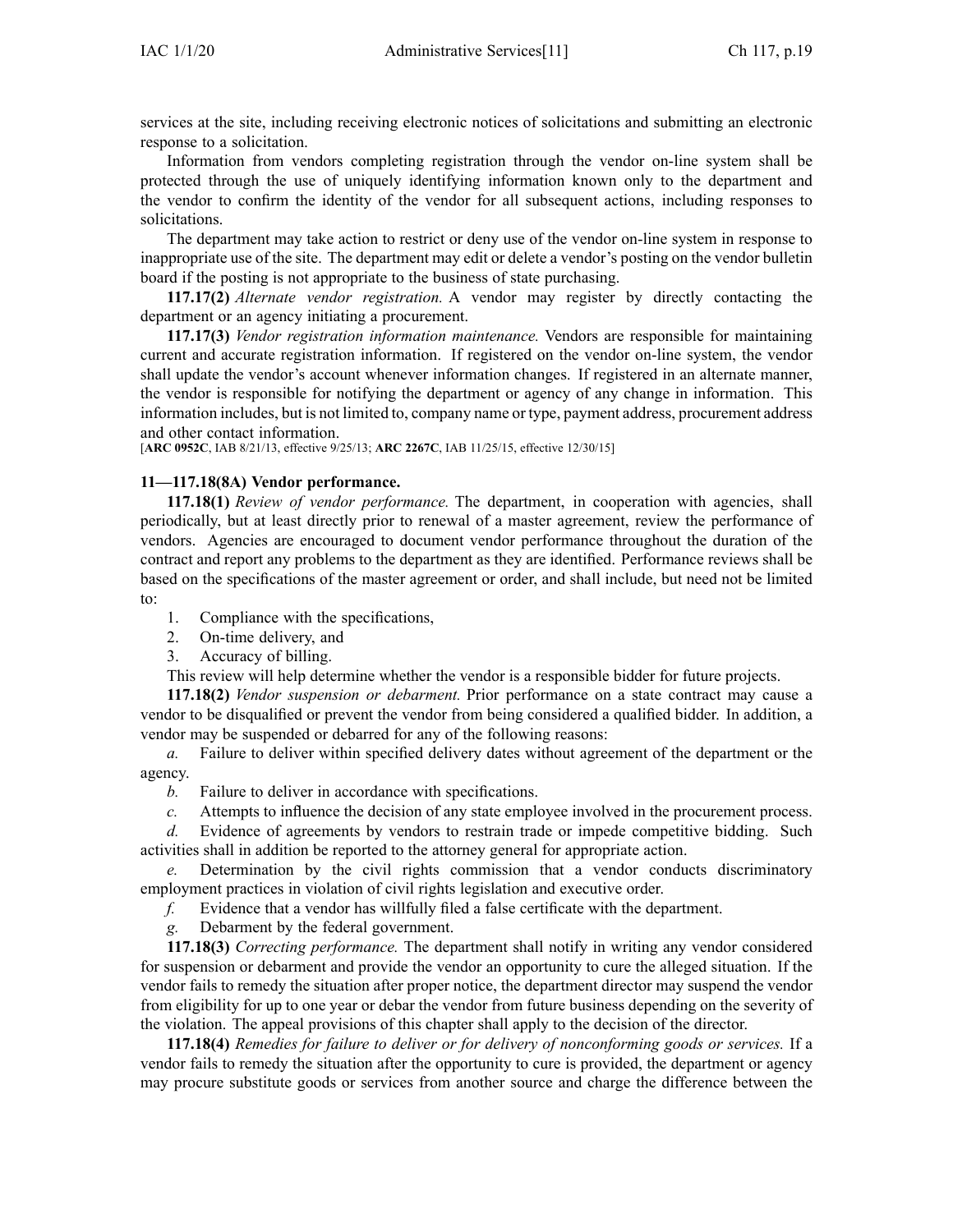contracted price and the market price to the defaulting vendor. The attorney general shall be requested to make collection from the defaulting vendor. [**ARC [0952C](https://www.legis.iowa.gov/docs/aco/arc/0952C.pdf)**, IAB 8/21/13, effective 9/25/13]

**11—117.19(8A) General instructions, terms and conditions for vendors.** The following instructions, terms and conditions shall apply to all solicitations unless otherwise stated in the solicitation.

**117.19(1)** *Instructionsfor vendors.* The vendor must follow all instructionsin the manner prescribed and furnish all information and samples as stated in the solicitation. Minor deficiencies and informalities may be waived if, in the judgment of the department, the best interests of the state will be served.

**117.19(2)** *Deadline for submission of bid or proposal.* It is the responsibility of the vendor to submit <sup>a</sup> response to <sup>a</sup> solicitation according to time, date, and place stated in the solicitation documents. Late responses will be rejected. Unfamiliarity with <sup>a</sup> geographical location, weather events, labor stoppages, failure of <sup>a</sup> carrier to meet promised delivery schedules, mechanical failures, and similar reasons are not sufficient justifications for the department to accep<sup>t</sup> <sup>a</sup> late bid or proposal. At its sole discretion, the department may accep<sup>t</sup> <sup>a</sup> late response if the delay is due to <sup>a</sup> catastrophic event and acceptance by the department does not result in an advantage to <sup>a</sup> competitor.

**117.19(3)** *Confidential information in a solicitation response.* Unless material submitted in response to <sup>a</sup> solicitation is identified as proprietary or confidential by the vendor in accordance with Iowa Code section [22.7](https://www.legis.iowa.gov/docs/ico/section/22.7.pdf), all submissions by <sup>a</sup> vendor are public information. To facilitate <sup>a</sup> fair and objective evaluation of proposals, submissions by vendors will not be released to competitors or the public prior to issuance of the notice of intent to award. If <sup>a</sup> vendor's claim of confidentiality is challenged by <sup>a</sup> competitor or through <sup>a</sup> reques<sup>t</sup> by <sup>a</sup> citizen to view the proposal, it is the sole responsibility of the vendor to defend the claim of confidentiality in an appropriate venue. The department will not release the subject material while the matter is being adjudicated.

**117.19(4)** *Recycled products.* A vendor shall be required to include for all applicable procurements a product content statement providing the percentage of the content of the item that is reclaimed material.

**117.19(5)** *Modifications or withdrawal of <sup>a</sup> solicitation response.* A solicitation response may be withdrawn or modified prior to the time and date set for opening. Withdrawal or modification requests shall be in writing. With the approval of the director or designee, <sup>a</sup> bid or proposal may be withdrawn after opening only if the vendor provides promp<sup>t</sup> notification and adequately documents the commission of an honest error that might cause undue financial loss. The department may contact <sup>a</sup> vendor to determine if an error occurred in the vendor's proposal.

**117.19(6)** *Security.* The department may require bid or proposal security in accordance with subrule [117.12\(5\)](https://www.legis.iowa.gov/docs/iac/rule/11.117.12.pdf). When required, security shall not be waived.

**117.19(7)** *Assignments.* A vendor may not assign an order or <sup>a</sup> master agreemen<sup>t</sup> to another party without written permission from the department.

**117.19(8)** *Strikes, lockouts or natural disasters.* A vendor shall notify the department promptly whenever <sup>a</sup> strike, lockout or catastrophic event prevents the vendor from fulfilling the terms of an order or contract. The department and affected agency may elect to cancel an order or master agreemen<sup>t</sup> at their discretion.

**117.19(9)** *Subcontractors orsecondary suppliers.* Vendorsshall be responsible for the actions of and performance of their subcontractors or secondary suppliers. Vendors shall be responsible for paymen<sup>t</sup> to all subcontractors or secondary suppliers. Vendors awarded <sup>a</sup> state construction contract shall disclose the names of all subcontractors within 48 hours after the award of the contract and advise the department of changes in the names of subcontractors throughout the duration of the project.

**117.19(10)** *Material and nonmaterial compliance.* At its sole discretion, the department reserves the right to waive technical noncompliance with instructions when such noncompliance, as viewed by <sup>a</sup> reasonable and prudent person, did not result in an advantage to the vendor submitting the apparen<sup>t</sup> lowest bid or best proposal or would not result in <sup>a</sup> disadvantage to other vendors submitting competing bids or proposals.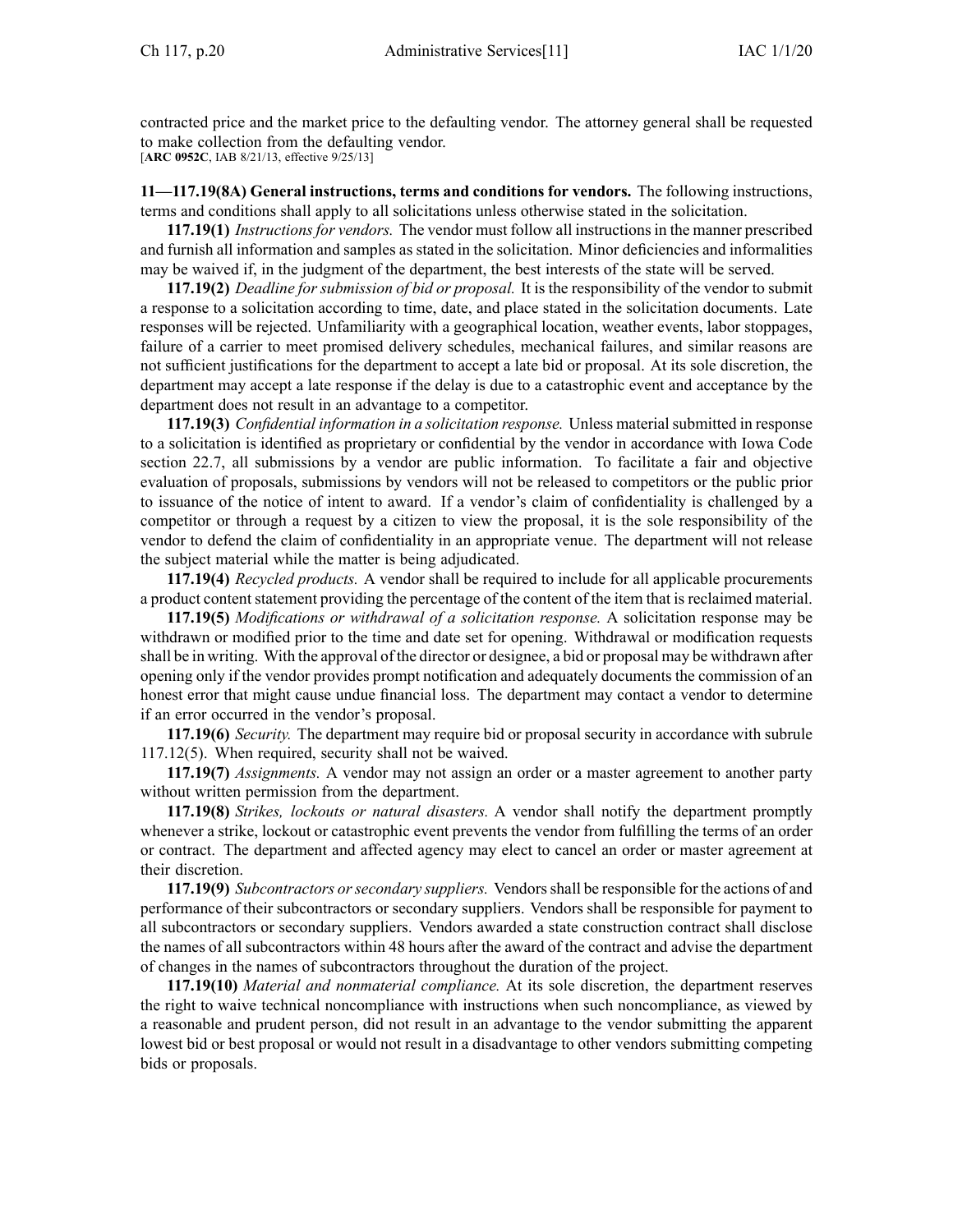**117.19(11)** *Item and pricing.* Price information shall be submitted in response to <sup>a</sup> solicitation as stated in the instructions. In the case of an error, unit price shall prevail. Unless otherwise stated, all prices shall be submitted with free-on-board (FOB) destination including freight and handling costs.

Prices for one-time purchases must be firm, and preference will be given to firm prices in multiple award contracts. If the department believes it is in the best interest of the state, an economic price adjustment clause based on an acceptable economic indicator may be included in multiple delivery contracts.

*a.* Price during testing. Items may require testing either before or after the final award is made. In these cases, the vendor must guarantee the price through the completion of testing.

*b.* Unless otherwise contained in the specifications, all items for which <sup>a</sup> vendor submits <sup>a</sup> quotation shall be new, of the latest model, crop year or manufacture and shall be at least equal in quality to those specified.

*c.* Escalator clauses. Unless specifically provided for in the solicitation document, <sup>a</sup> response containing an escalator clause that provides for an increase in price will not be considered.

*d.* Discounts. Only cash discounts that apply to paymen<sup>t</sup> terms of 30 days or more will be considered in determining awards. Other paymen<sup>t</sup> terms will not be considered. The state will attempt to earn any discounts offered and will compute the period from the latest of the following:

(1) From date of invoice.

(2) From the date the complete order is received.

(3) From the date the vendor's certified invoice is received.

When additional testing of <sup>a</sup> product is required after delivery, the discount period shall not begin until testing is completed and final approval made.

**117.19(12)** *Notice of intent to award.* After evaluating responses to <sup>a</sup> solicitation, the department shall notify each vendor submitting <sup>a</sup> response to the solicitation of its intent to award to <sup>a</sup> particular vendor or vendors subject to execution of <sup>a</sup> written contract(s). This notice does not constitute the formation of <sup>a</sup> contract(s) between the state and the vendor(s) to which the notice of intent to award has been issued.

If <sup>a</sup> vendor is not registered on the vendor on-line system and does not provide an email address or fax number, the notice will be sent by ordinary mail.

**117.19(13)** *Time of acceptance of award.* If <sup>a</sup> time is not stated in the competitive selection document, the vendor may state the length of time that the state has to accep<sup>t</sup> the vendor's offer. This period shall not be less than 10 days for informal quotations or less than 30 days for formal bids. If the vendor states no minimum time period, the offer shall be irrevocable for 90 days. The department may require <sup>a</sup> longer evaluation period for technical equipment.

# **117.19(14)** *Delivery.*

*a. Delivery date.* A vendor shall show in <sup>a</sup> response to <sup>a</sup> solicitation the earliest date on which delivery can be made. The department may include in <sup>a</sup> solicitation the acceptable delivery date for <sup>a</sup> commodity. The department may consider delivery dates as <sup>a</sup> factor in determining to which vendor the notice of intent to award shall be issued. Goods in transit remain the responsibility of the vendor.

*b. Notice of rejection.* The reason for any rejection of <sup>a</sup> shipment, based on apparen<sup>t</sup> deficiencies that can be disclosed by ordinary methods of inspection, will be given by the receiving agency to the vendor and carrier within <sup>a</sup> reasonable time after delivery of the item with <sup>a</sup> copy of this notice provided to the purchasing section. Notice of latent deficiencies that would make items unsatisfactory for the intended purpose may be given at any time after acceptance.

*c. Disposition of rejected item.* The vendor must remove at the vendor's expense any rejected item. If the vendor fails to remove the rejected item within 30 days of notification, the department or an agency may dispose of the item by offering it for sale, deduct any accrued expense and remit the balance to the vendor.

*d. Testing after delivery.* Laboratory analysis of an item or other means of testing may be required after delivery. In such cases, vendors will be notified in writing that <sup>a</sup> special test will be made and that paymen<sup>t</sup> will be withheld until completion of the testing process.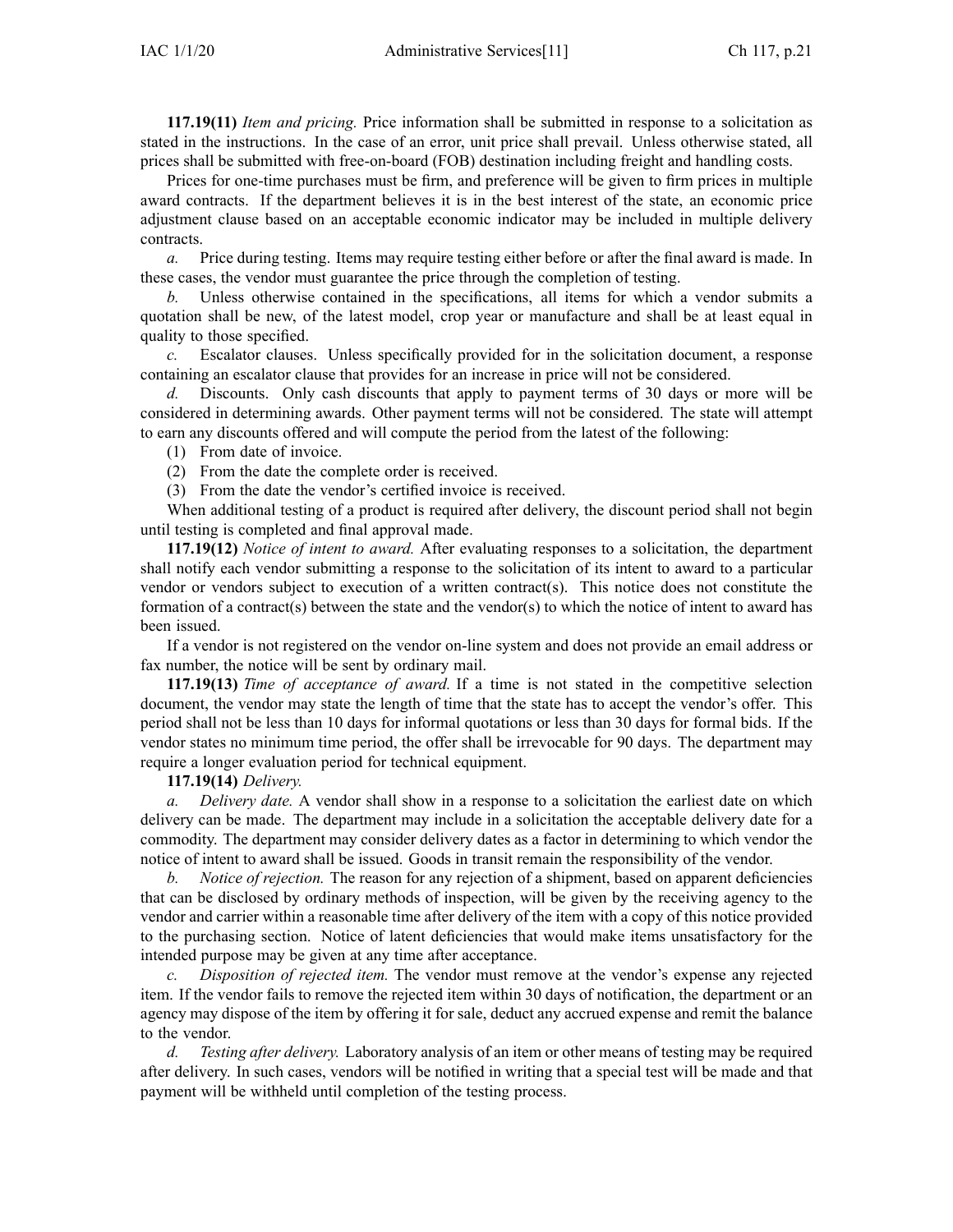*e. Risk of loss or damage.* Risk of loss or damage remains with the vendor until delivery and acceptance by the agency at the destination shown on the order.

*f. Vendor responsibility for removal of trade-ins.* Whenever the purchase of an item of equipment has been made with the trade-in of equipment, it shall be the vendor's responsibility to remove the traded equipment within 30 days of the final acceptance of the purchased equipment by the agency, if not otherwise specified in the competitive selection document. The department or agency will not assume responsibility for equipment that is not removed within this time period and may cause the equipment to be removed by and shipped to the vendor and may bill the vendor for all packing, crating and transportation charges.

**117.19(15)** *Master agreemen<sup>t</sup> and purchase order modifications.* When consistent with the purpose and intent of the original master agreemen<sup>t</sup> or order, amendments or modifications may be issued. All modifications shall be documented and approved by the department or agency and the vendor before modifications take effect. Modifications shall not be used unreasonably to avoid further competition.

**117.19(16)** *Federal and state taxes.* The state of Iowa is exemp<sup>t</sup> from the paymen<sup>t</sup> of Iowa sales tax, motor vehicle fuel tax and any other Iowa tax that may be applied to <sup>a</sup> specified commodity or service. A vendor shall be furnished <sup>a</sup> revenue department exemption letter upon request. [**ARC [0952C](https://www.legis.iowa.gov/docs/aco/arc/0952C.pdf)**, IAB 8/21/13, effective 9/25/13; **ARC [2036C](https://www.legis.iowa.gov/docs/aco/arc/2036C.pdf)**, IAB 6/10/15, effective 7/15/15]

#### **11—117.20(8A) Vendor appeals.**

**117.20(1)** *Filing an appeal.* Any vendor that filed <sup>a</sup> timely bid or proposal and that is aggrieved by an award of the department may appeal the decision by filing <sup>a</sup> written notice of appeal before the Director, Department of Administrative Services, Hoover State Office Building, Third Floor, Des Moines, Iowa 50319, within five calendar days of the date of award, exclusive of Saturdays, Sundays, and legal state holidays. The department must actually receive the notice of appeal within the specified time frame for it to be considered timely. The notice of appeal shall state the grounds upon which the vendor challenges the department's award.

**117.20(2)** *Proceduresfor vendor appeal.* The vendor appealshall be <sup>a</sup> contested case proceeding and shall be conducted in accordance with the provisions of the department's administrative rules governing contested case proceedings, unless the provisions of this rule provide otherwise.

*a.* Notice of hearing. Upon receipt of <sup>a</sup> notice of vendor appeal, the department shall contact the department of inspections and appeals to arrange for <sup>a</sup> hearing. The department of inspections and appeals shall send <sup>a</sup> written notice of the date, time and location of the appeal hearing to the aggrieved vendor or vendors.

The presiding officer shall hold <sup>a</sup> hearing on the vendor appeal within 60 days of the date the notice of appeal was received by the department.

*b.* Discovery. The parties shall serve any discovery requests upon other parties at least 30 days prior to the date set for the hearing. The parties must serve responses to discovery at least 15 days prior to the date set for the hearing.

Witnesses and exhibits. The parties shall contact each other regarding witnesses and exhibits at least 10 days prior to the date set for the hearing. The parties must meet prior to the hearing regarding the evidence to be presented in order to avoid duplication or the submission of extraneous materials.

*d.* Amendments to notice of appeal. The aggrieved vendor may amend the grounds upon which the vendor challenges the department's award no later than 15 days prior to the date set for the hearing.

*e.* If the hearing is conducted by telephone or on the Iowa communications network, the parties must deliver all exhibits to the office of the presiding officer at least 3 days prior to the time the hearing is conducted.

*f.* The presiding officer shall issue <sup>a</sup> proposed decision in writing that includes findings of fact and conclusions of law stated separately. The decision shall be based on the record of the contested case and shall conform to Iowa Code chapter [17A](https://www.legis.iowa.gov/docs/ico/chapter/17A.pdf). The presiding officer shall send the proposed decision to all parties by first-class mail.

*g.* The record of the contested case shall include all materials specified in Iowa Code subsection [17A.12\(6\)](https://www.legis.iowa.gov/docs/ico/section/17A.12.pdf).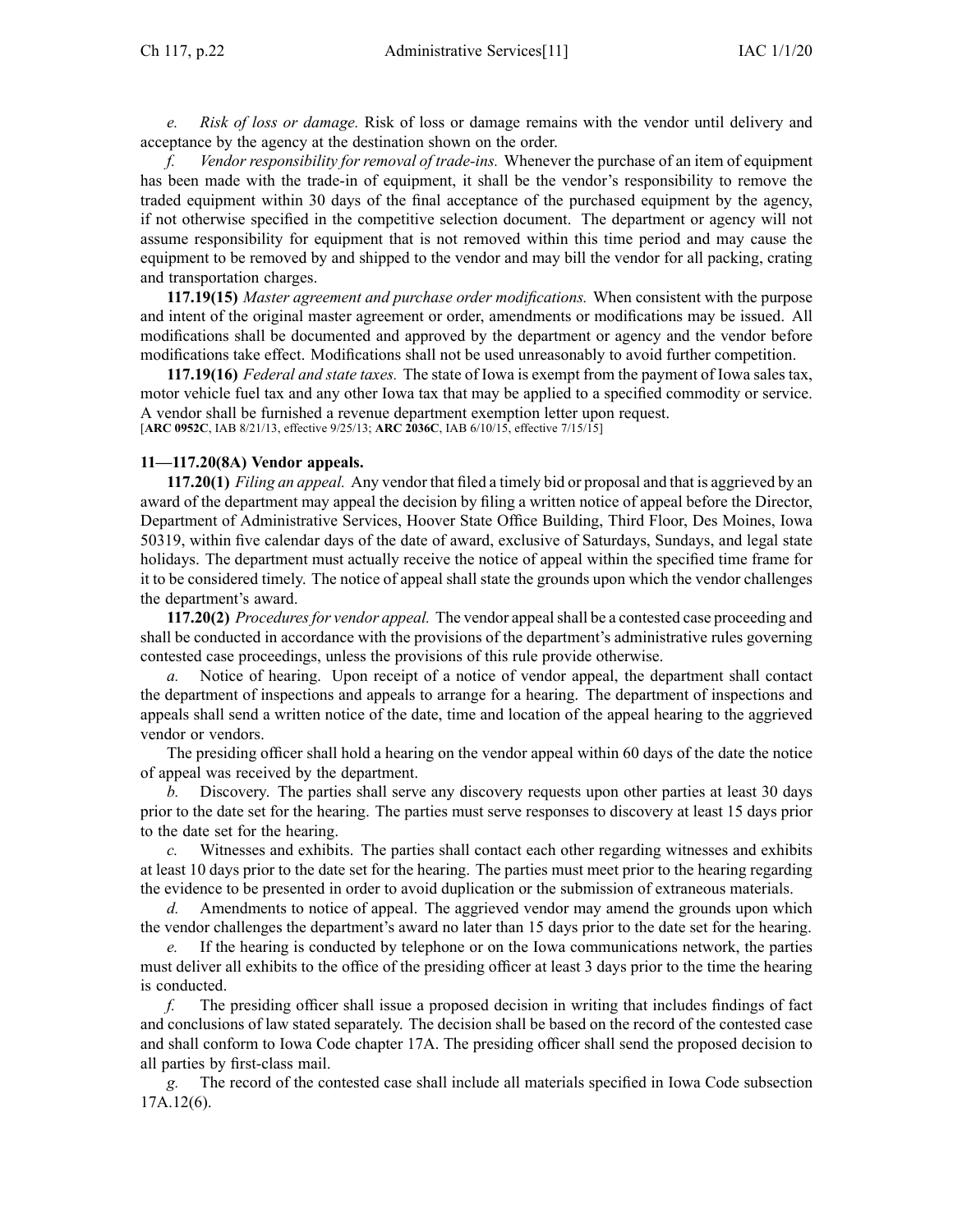(1) Method of recording. Oral proceedings in connection with <sup>a</sup> vendor appeal shall be recorded either by mechanized means or by certified shorthand reporters. Parties requesting that certified shorthand reporters record the hearing shall bear the costs.

(2) Transcription. A party may reques<sup>t</sup> that oral proceedings in connection with <sup>a</sup> hearing in <sup>a</sup> case or any portion of the oral proceedings be transcribed. A party requesting transcription shall bear the expense of the transcription.

(3) Tapes. Parties may obtain copies of tapes of oral proceedings from the presiding officer at the requester's expense.

(4) Retention time. The department shall file and retain the recording or stenographic notes of oral proceedings or the transcription for at least five years from the date of the decision.

**117.20(3)** *Stay of agency action for vendor appeal.*

*a. When available.*

(1) Any party appealing the issuance of <sup>a</sup> notice of award may petition forstay of the award pending its review. The petition for stay shall be filed with the notice of appeal, shall state the reasons justifying <sup>a</sup> stay, and shall be accompanied by an appeal bond equal to 120 percen<sup>t</sup> of the contract value.

(2) Any party adversely affected by <sup>a</sup> final decision and order may petition the department for <sup>a</sup> stay of that decision and order pending judicial review. The petition for stay shall be filed with the director within five days of receipt of the final decision and order, and shall state the reasons justifying <sup>a</sup> stay.

*b. When granted.* In determining whether to gran<sup>t</sup> <sup>a</sup> stay, the director shall consider the factors listed in Iowa Code section [17A.19\(5\)](https://www.legis.iowa.gov/docs/ico/section/17A.19.pdf)*"c."*

*c. Vacation.* A stay may be vacated by the issuing authority upon application of the department or any other party.

### **117.20(4)** *Review of proposed decision.*

*a.* The proposed decision shall become the final decision of the department 15 days after mailing the proposed decision, unless prior to that time <sup>a</sup> party submits an appeal of the proposed decision in accordance with the provisions of this subrule.

*b.* A party appealing the proposed decision shall mail or deliver the notices of appeal to the Director, Department of Administrative Services, Hoover State Office Building, Third Floor, Des Moines, Iowa 50319. Failure to reques<sup>t</sup> review will preclude judicial review unless the department reviews the proposed decision on its own motion. If the department reviews the proposed decision on its own motion, it will send notice of the review to all parties participating in the appeal.

*c.* A party appealing the proposed decision shall mail <sup>a</sup> copy of the notice of appeal to all other parties. Any party may submit to the department exceptions to and <sup>a</sup> brief in suppor<sup>t</sup> of or in opposition to the proposed decision within 15 days after the mailing of <sup>a</sup> notice of appeal or of <sup>a</sup> reques<sup>t</sup> for review. The submitting party shall mail copies of any exceptions or brief it files to all other parties to the proceeding. The director shall notify the parties if the department deems oral arguments by the parties to be appropriate. The director will issue <sup>a</sup> final decision not less than 30 days after the notice of appeal is filed.

*d.* The department shall review the proposed decision based on the record and issues raised in the hearing. The department shall not take any further evidence and shall not consider issues that were not raised at the hearing. The issues for review shall be specified in the party's notice of appeal. The party appealing the proposed decision shall be responsible for transcribing any tape of the proceeding before the presiding officer and filing the transcript as par<sup>t</sup> of the record for review. The party appealing the proposed decision shall bear the cost of the transcription regardless of the method used to transcribe the tape.

*e.* Each party shall have the opportunity to file exceptions to the proposed decision and presen<sup>t</sup> briefs in suppor<sup>t</sup> of or in opposition to the proposed decision. The department may set <sup>a</sup> deadline for submission of briefs. When the department consents, oral arguments may be presented. A party wishing to make an oral argumen<sup>t</sup> shall specifically reques<sup>t</sup> it. The department in its sole discretion may schedule oral arguments regarding the appeal. The department shall notify all parties in advance of the scheduled time and place for oral arguments.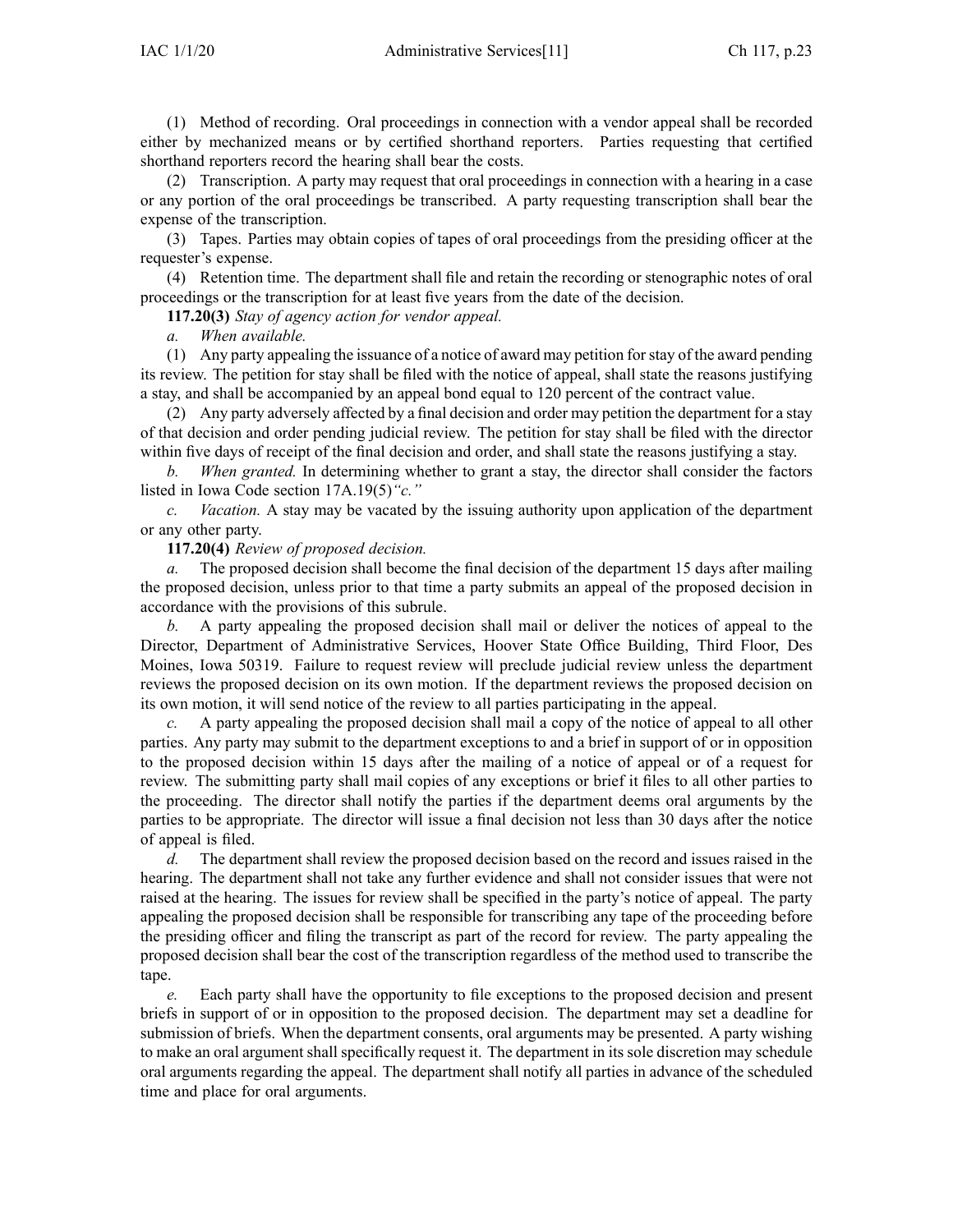*f.* The director shall issue <sup>a</sup> final decision by the department. The decision shall be in writing and shall conform to the requirements of Iowa Code chapter [17A](https://www.legis.iowa.gov/docs/ico/chapter/17A.pdf). [**ARC [0952C](https://www.legis.iowa.gov/docs/aco/arc/0952C.pdf)**, IAB 8/21/13, effective 9/25/13]

#### **11—117.21(8A) Waiver procedure.**

**117.21(1)** *Definition.* For the purpose of this chapter, <sup>a</sup> "waiver or variance" means an action by the director that suspends, in whole or in part, the requirements or provisions of <sup>a</sup> rule in this chapter as applied to <sup>a</sup> state agency when the state agency establishes good cause for <sup>a</sup> waiver or variance of the rule. For simplicity, the term "waiver" shall include both <sup>a</sup> "waiver" and <sup>a</sup> "variance."

**117.21(2)** *Requests for waivers.* A state agency seeking <sup>a</sup> waiver shall submit <sup>a</sup> written reques<sup>t</sup> for <sup>a</sup> waiver to the director. The written reques<sup>t</sup> shall identify the rule for which the state agency seeks <sup>a</sup> waiver or the contract or class of contracts for which the state agency seeks <sup>a</sup> waiver and the reasons that the state agency believes justify the granting of the waiver.

**117.21(3)** *Criteria for waiver.* In response to <sup>a</sup> reques<sup>t</sup> for <sup>a</sup> waiver submitted by <sup>a</sup> state agency, the director may issue an order waiving in whole or in par<sup>t</sup> the requirements of <sup>a</sup> rule in this chapter if the director finds that the state agency has established good cause for the waiving of the requirements of the rule. "Good cause" includes, but is not limited to, the following: (1) the desired good or service is available from one source only, (2) the time frame required issuch that an expedient purchase isin the best interest of the agency, or (3) <sup>a</sup> showing that <sup>a</sup> requirement or provision of <sup>a</sup> rule should be waived because the requirement or provision would likely result in an unintended, undesirable, or adverse consequence or outcome. An example of good cause for <sup>a</sup> waiver is when <sup>a</sup> contract duration period of longer than six years is more economically or operationally feasible than <sup>a</sup> six-year contract in light of the service being purchased by the state agency.

[**ARC [2036C](https://www.legis.iowa.gov/docs/aco/arc/2036C.pdf)**, IAB 6/10/15, effective 7/15/15]

These rules are intended to implement Iowa Code sections 8A.201 to [8A.203](https://www.legis.iowa.gov/docs/ico/section/8A.201-203.pdf), [8A.206](https://www.legis.iowa.gov/docs/ico/section/8A.206.pdf), [8A.207](https://www.legis.iowa.gov/docs/ico/section/8A.207.pdf), [8A.301](https://www.legis.iowa.gov/docs/ico/section/8A.301.pdf), [8A.302](https://www.legis.iowa.gov/docs/ico/section/8A.302.pdf), [8A.311](https://www.legis.iowa.gov/docs/ico/section/8A.311.pdf), 8A.341 to [8A.344](https://www.legis.iowa.gov/docs/ico/section/8A.341-344.pdf), [73.1](https://www.legis.iowa.gov/docs/ico/section/73.1.pdf) and [73.2](https://www.legis.iowa.gov/docs/ico/section/73.2.pdf).

[Filed 10/7/03, Notice 8/20/03—published 10/29/03, effective 12/3/03] [Filed 7/30/04, Notice 6/9/04—published 8/18/04, effective 9/22/04] [Filed emergency 6/15/05—published 7/6/05, effective 7/1/05] [Filed 8/24/05, Notice 7/6/05—published 9/14/05, effective 10/19/05] [Filed 11/30/05, Notice 10/26/05—published 12/21/05, effective 1/25/06] [Filed 12/29/05, Notice 11/23/05—published 1/18/06, effective 2/22/06] [Filed 7/14/06, Notice 6/7/06—published 8/2/06, effective 9/6/06] [Filed 8/22/07, Notice 7/18/07—published 9/12/07, effective 10/17/07] [Filed 11/14/07, Notice 10/10/07—published 12/5/07, effective 1/9/08] [Filed ARC [0952C](https://www.legis.iowa.gov/docs/aco/arc/0952C.pdf) ([Notice](https://www.legis.iowa.gov/docs/aco/arc/0812C.pdf) ARC 0812C, IAB 6/26/13), IAB 8/21/13, effective 9/25/13] [\[Filed](https://www.legis.iowa.gov/docs/aco/arc/1485C.pdf) ARC 1485C ([Notice](https://www.legis.iowa.gov/docs/aco/arc/1302C.pdf) ARC 1302C, IAB 2/5/14), IAB 6/11/14, effective 7/16/14] [Filed ARC [2036C](https://www.legis.iowa.gov/docs/aco/arc/2036C.pdf) ([Notice](https://www.legis.iowa.gov/docs/aco/arc/1969C.pdf) ARC 1969C, IAB 4/15/15), IAB 6/10/15, effective 7/15/15] [[Filed](https://www.legis.iowa.gov/docs/aco/arc/2267C.pdf) ARC 2267C ([Notice](https://www.legis.iowa.gov/docs/aco/arc/2145C.pdf) ARC 2145C, IAB 9/16/15), IAB 11/25/15, effective 12/30/15] [Filed ARC [3676C](https://www.legis.iowa.gov/docs/aco/arc/3676C.pdf) ([Notice](https://www.legis.iowa.gov/docs/aco/arc/3574C.pdf) ARC 3574C, IAB 1/17/18), IAB 3/14/18, effective 4/18/18] [Filed ARC [4097C](https://www.legis.iowa.gov/docs/aco/arc/4097C.pdf) ([Notice](https://www.legis.iowa.gov/docs/aco/arc/3966C.pdf) ARC 3966C, IAB 8/29/18), IAB 10/24/18, effective 11/28/18] [Filed ARC [4134C](https://www.legis.iowa.gov/docs/aco/arc/4134C.pdf) ([Notice](https://www.legis.iowa.gov/docs/aco/arc/4021C.pdf) ARC 4021C, IAB 9/26/18), IAB 11/21/18, effective 12/26/18] [Filed ARC [4137C](https://www.legis.iowa.gov/docs/aco/arc/4137C.pdf) ([Notice](https://www.legis.iowa.gov/docs/aco/arc/4018C.pdf) ARC 4018C, IAB 9/26/18), IAB 11/21/18, effective 12/26/18] [Filed ARC [4182C](https://www.legis.iowa.gov/docs/aco/arc/4182C.pdf) ([Notice](https://www.legis.iowa.gov/docs/aco/arc/4050C.pdf) ARC 4050C, IAB 10/10/18), IAB 12/19/18, effective 1/23/19] [Filed ARC [4845C](https://www.legis.iowa.gov/docs/aco/arc/4845C.pdf) ([Notice](https://www.legis.iowa.gov/docs/aco/arc/4735C.pdf) ARC 4735C, IAB 11/6/19), IAB 1/1/20, effective 2/5/20]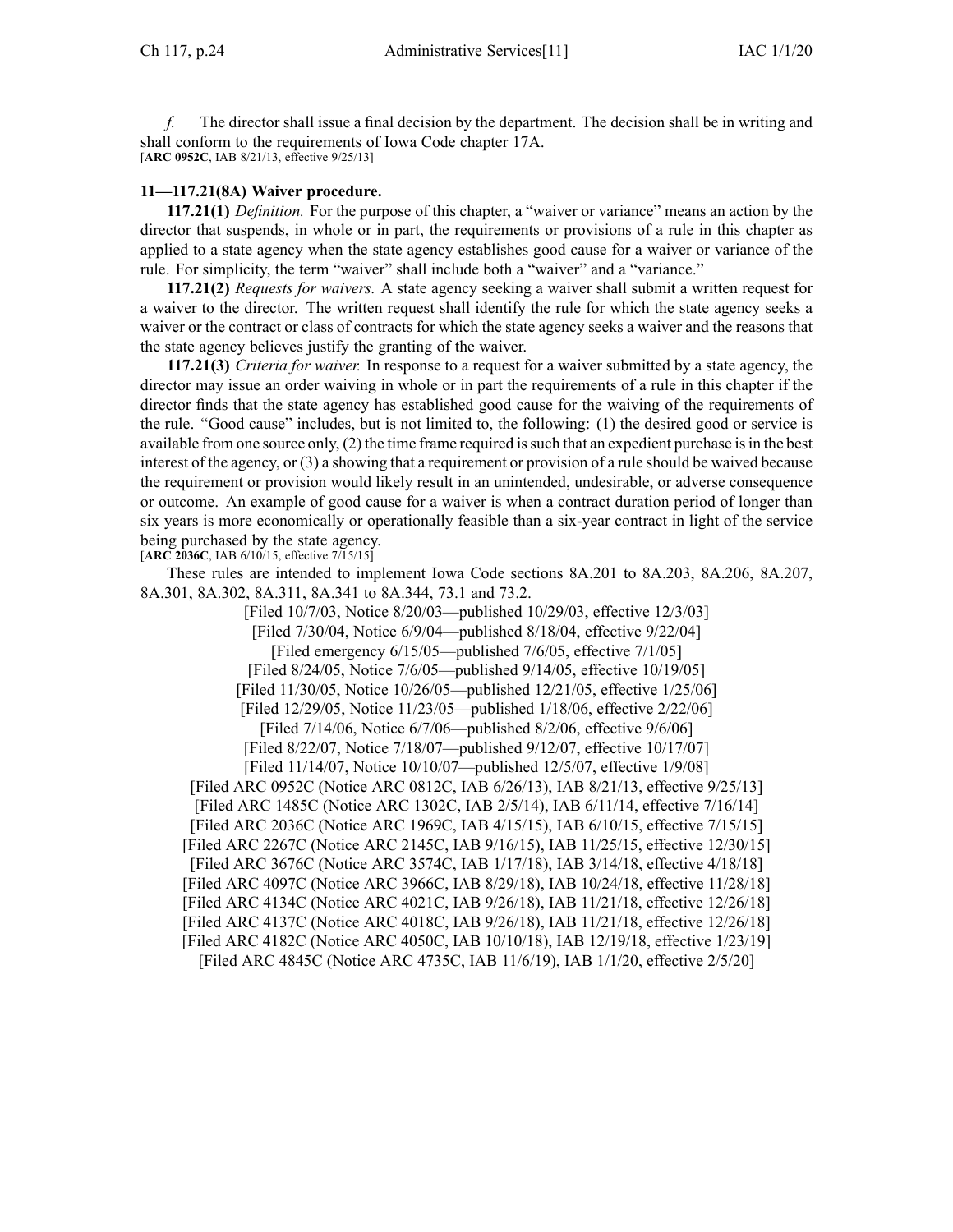#### CHAPTER 118 PURCHASING STANDARDS FOR SERVICE CONTRACTS [Prior to 9/17/03, see 401—Chapter 12]

[Prior to 8/21/13, see 11—Chapter 106]

**11—118.1(8A) Authority and scope.** This chapter is adopted for the purpose of establishing <sup>a</sup> system of uniform standards for purchasing services in state government. The department of administrative services has adopted these uniform standards in cooperation with other state agencies.

The rules address when state agencies must use competitive selection to purchase services and when it is acceptable to use <sup>a</sup> sole source or emergency procuremen<sup>t</sup> instead of <sup>a</sup> competitive selection process. The rules provide <sup>a</sup> mechanism that allows state agencies to use an informal competitive process for purchases of services when the estimated annual value of the contract is less than \$50,000 and when the estimated value of the multiyear contract in the aggregate, including renewals, islessthan \$150,000. The rules also include guidance to state agencies about additional requirements and procedures they should follow when purchasing services.

[**ARC [0952C](https://www.legis.iowa.gov/docs/aco/arc/0952C.pdf)**, IAB 8/21/13, effective 9/25/13]

**11—118.2(8A) Applicability.** This chapter shall apply to all state agencies purchasing services unless otherwise provided by law.

**118.2(1)** When a state agency that is also a "participating agency" as defined by rule [11—117.2\(](https://www.legis.iowa.gov/docs/iac/rule/11.117.2.pdf)8A) intends to procure "information technology services" as defined by rule  $11$ — $117.2(8A)$ , the provisions of rule [11—117.11](https://www.legis.iowa.gov/docs/iac/rule/11.117.11.pdf)(8A) shall also apply to procuremen<sup>t</sup> of the services.

**118.2(2)** When <sup>a</sup> state agency that is subject to the applicability requirements of rule [11—117.1\(](https://www.legis.iowa.gov/docs/iac/rule/11.117.1.pdf)8A) intends to procure "services of general use" as defined by rule [11—117.2](https://www.legis.iowa.gov/docs/iac/rule/11.117.2.pdf)(8A), the provisions of [11—Chapter](https://www.legis.iowa.gov/docs/iac/chapter/11.117.pdf) 117 shall apply to the procurement.

[**ARC [0952C](https://www.legis.iowa.gov/docs/aco/arc/0952C.pdf)**, IAB 8/21/13, effective 9/25/13; **ARC [2036C](https://www.legis.iowa.gov/docs/aco/arc/2036C.pdf)**, IAB 6/10/15, effective 7/15/15]

**11—118.3(8A) Definitions.** For the purposes of this chapter, the following definitions shall apply:

*"Agency"* or *"state agency"* means <sup>a</sup> unit of state government, which is an authority, board, commission, committee, council, department, examining board, or independent agency as defined in Iowa Code section [7E.4](https://www.legis.iowa.gov/docs/ico/section/7E.4.pdf), including but not limited to each principal central department enumerated in Iowa Code section [7E.5](https://www.legis.iowa.gov/docs/ico/section/7E.5.pdf). However, "agency" or "state agency" does not mean any of the following:

1. The office of the governor or the office of an elective constitutional or statutory officer.

- 2. The general assembly, or any office or unit under its administrative authority.
- 3. The judicial branch, as provided in Iowa Code section [602.1102](https://www.legis.iowa.gov/docs/ico/section/602.1102.pdf).

4. A political subdivision of the state or its offices or units, including but not limited to <sup>a</sup> county, city, or community college.

*"Competitive selection"* means <sup>a</sup> formal or informal process engaged in by <sup>a</sup> state agency to compare provider qualifications, terms, conditions, and prices of equal or similar services in order to meet the objective of purchasing services based on quality, performance, price, or any combination thereof. During <sup>a</sup> competitive selection process, <sup>a</sup> state agency may weigh the relevant selection criteria in whatever fashion it believes will enable it to select the service provider that submits the best proposal. The lowest priced proposal is not necessarily the best proposal.

*"Department"* means the department of administrative services (DAS).

*"Director"* means the director of the department of administrative services or the director's designee. *"Duration"* means the specific length of <sup>a</sup> service contract.

*"Emergency"* includes, but is not limited to, <sup>a</sup> condition:

1. That threatens public health, welfare or safety; or

2. In which there is <sup>a</sup> need to protect the health, welfare or safety of persons occupying or visiting <sup>a</sup> public improvement or property located adjacent to the public improvement; or

3. In which the state agency must act to preserve critical services or programs or in which the need is <sup>a</sup> result of events or circumstances not reasonably foreseeable.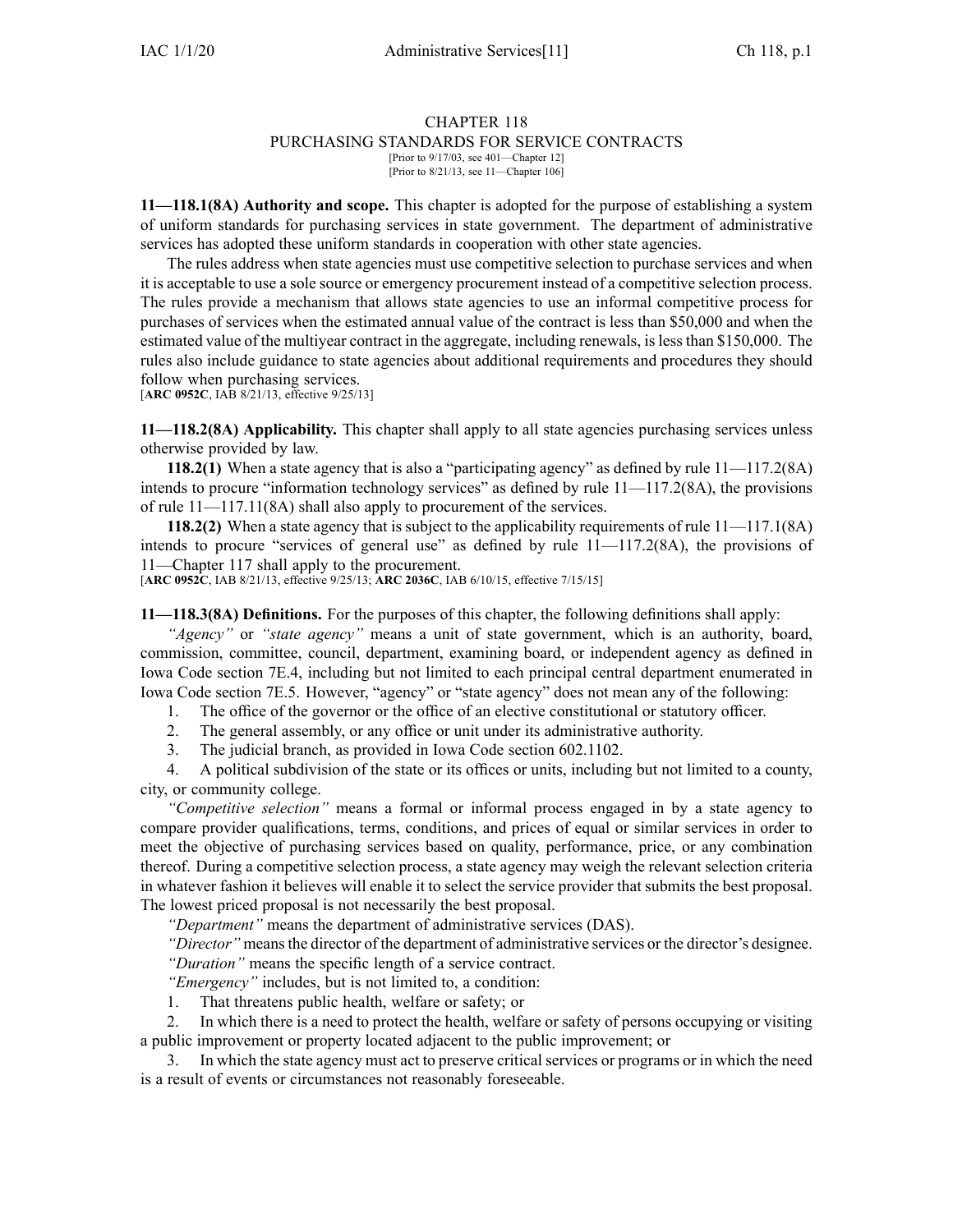*"Emergency procurement"* means an acquisition of a service or services resulting from an emergency need.

*"Formal competition"* means <sup>a</sup> competitive selection process that employs <sup>a</sup> reques<sup>t</sup> for proposal or other competitive selection process authorized by applicable law resulting in <sup>a</sup> service contract.

*"Informal competition"* means <sup>a</sup> streamlined competitive selection process in which <sup>a</sup> state agency makes an effort to contact at least three prospective service providers identified by the purchasing state agency as qualified to perform the work described in the scope of work to provide bids or proposals to provide the services the state agency is seeking.

*"Intergovernmental agreement"* means an agreemen<sup>t</sup> for services between <sup>a</sup> state agency and any other governmental entity whether federal, state, or local and any department, division, unit or subdivision thereof.

*"Private agency"* or *"private agencies"* means an individual or any form of business organization authorized under the laws of this or any other state or under the laws of any foreign jurisdiction.

*"Selection documents"* means documents prepared for <sup>a</sup> competitive selection by <sup>a</sup> state agency to purchase services. Selection documents may include requests for proposal, invitations to bid, invitations to bid with best value considerations, invitations to qualify, requests for strategy, auctions, reverse auctions, negotiated selection, or any other type of document <sup>a</sup> state agency is authorized to use that is designed to advise service providers that <sup>a</sup> state agency is interested in procuring services for state government.

*"Service"* or *"services"* means work performed for <sup>a</sup> state agency or for its clients by <sup>a</sup> service provider and includes, but is not limited to:

1. Professional or technical expertise provided by <sup>a</sup> consultant, advisor or other technical or service provider to accomplish <sup>a</sup> specific study, review, project, task, or other work as described in the scope of work. By way of example and not by limitation, these services may include the following: accounting services; aerial surveys; aerial mapping and seeding; appraisal services; land surveying services; construction manager services; analysis and assessment of processes, programs, fiscal impact, compliance, systems and the like; auditing services; communications services; services of peer reviewers, attorneys, financial advisors, and exper<sup>t</sup> witnesses for litigation; architectural services; information technology consulting services; services of investment advisors and managers; marketing services; policy development and recommendations; program development; public involvement services and strategies; research services; scientific and related technical services; software development and system design; and services of underwriters, physicians, pharmacists, engineers, and architects; or

2. Services provided by <sup>a</sup> vendor to accomplish routine functions. These services contribute to the day-to-day operations of state government. By way of example and not by limitation, these services may include the following: ambulance service; charter service; boiler testing; bookkeeping service; building alarm systems service and repair; commercial laundry service; communications systems installation, servicing and repair; court reporting and transcription services; engraving service; equipment or machine installation, preventive maintenance, inspection, calibration and repair; heating, ventilation and air conditioning (HVAC) system maintenance service; janitorial service; painting; pes<sup>t</sup> and weed control service; grounds maintenance, mowing, parking lot sweeping and snow removal service; towing service; translation services; and travel service.

*"Service contract"* means <sup>a</sup> contract for <sup>a</sup> service or services when the predominant factor, thrust, and purpose of the contract as reasonably stated is for the provision or rendering of services. When there is <sup>a</sup> contract for both goods and services and the predominant factor, thrust, and purpose of the contract as reasonably stated is for the provision or rendering of services with goods incidentally involved, <sup>a</sup> service contract exists and these rules apply. "Service contract" includes grants when the predominant factor, thrust, and purpose of the contract formalizing the gran<sup>t</sup> is for the provision or rendering of services.

*"Service provider"* means <sup>a</sup> vendor that enters into <sup>a</sup> service contract with <sup>a</sup> state agency.

*"Sole source procurement"* means <sup>a</sup> purchase of services in which the state agency selects <sup>a</sup> service provider without engaging in <sup>a</sup> competitive selection process.

<sup>[</sup>**ARC [0952C](https://www.legis.iowa.gov/docs/aco/arc/0952C.pdf)**, IAB 8/21/13, effective 9/25/13; **ARC [2036C](https://www.legis.iowa.gov/docs/aco/arc/2036C.pdf)**, IAB 6/10/15, effective 7/15/15; **ARC [4134C](https://www.legis.iowa.gov/docs/aco/arc/4134C.pdf)**, IAB 11/21/18, effective 12/26/18]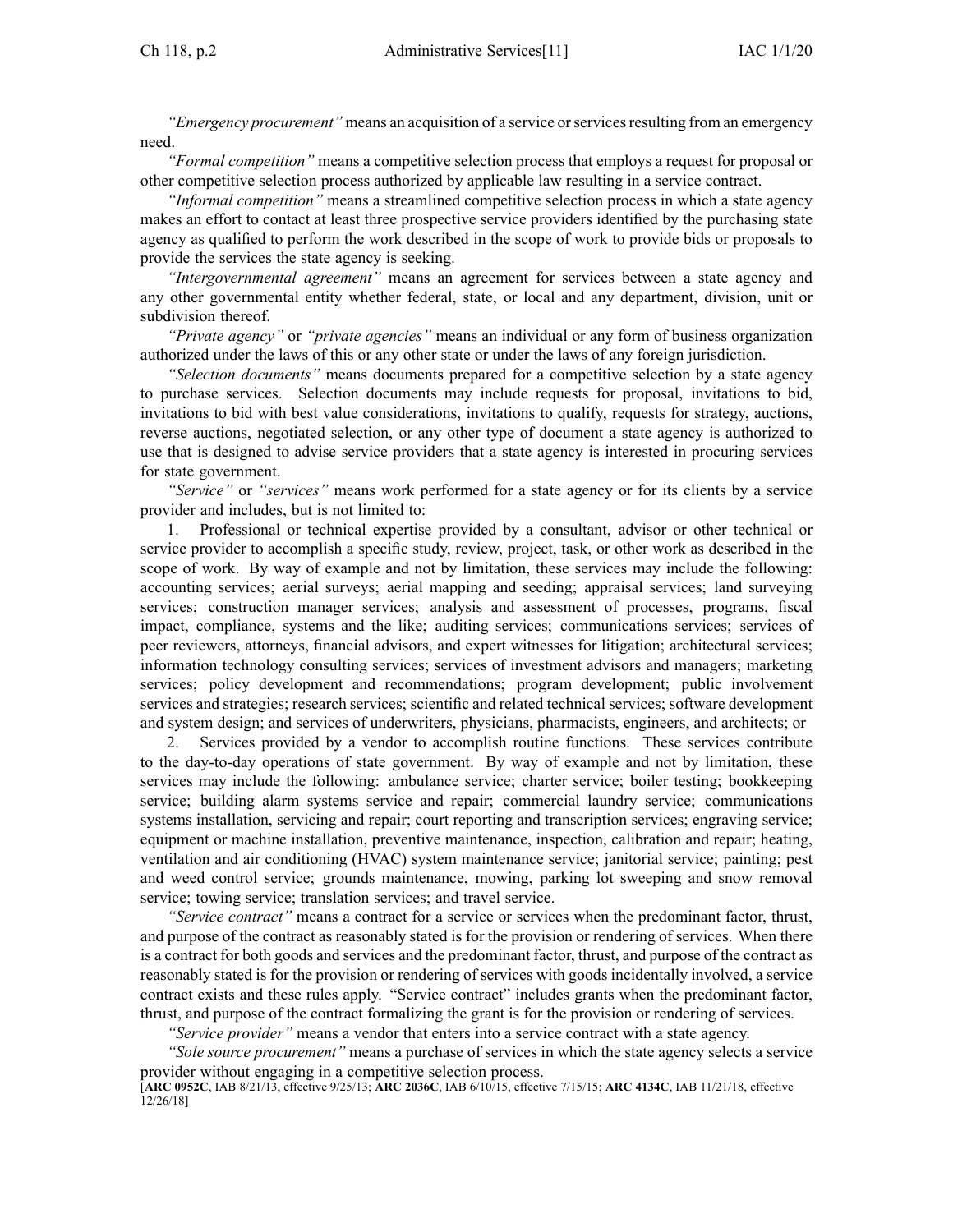**11—118.4(8A) Intergovernmental agreements.** In the event another governmental entity has resources available to supply <sup>a</sup> service sought by <sup>a</sup> state agency, the state agency may enter into an intergovernmental agreemen<sup>t</sup> with the other governmental entity and is not required to use competitive selection.

[**ARC [0952C](https://www.legis.iowa.gov/docs/aco/arc/0952C.pdf)**, IAB 8/21/13, effective 9/25/13]

**11—118.5(8A) Use of competitive selection.** State agencies may procure non-master agreemen<sup>t</sup> services from private entities without competition when the estimated value does not exceed \$5,000. Agencies shall use competitive selection to acquire services from private entities when the estimated annual value of the service contract is greater than \$5,000 or when the estimated value of the multiyear service contract in the aggregate, including any renewals, is greater than \$15,000 unless there is adequate justification for <sup>a</sup> sole source procuremen<sup>t</sup> pursuan<sup>t</sup> to rule [11—118.7](https://www.legis.iowa.gov/docs/iac/rule/11.118.7.pdf)(8A) or emergency procuremen<sup>t</sup> pursuan<sup>t</sup> to rule [11—118.8](https://www.legis.iowa.gov/docs/iac/rule/11.118.8.pdf)(8A) or unless awarded to <sup>a</sup> targeted small business pursuan<sup>t</sup> to [11—paragraph](https://www.legis.iowa.gov/docs/iac/rule/11.117.5.pdf) 117.5(2)*"a"* or procured pursuan<sup>t</sup> to another exception to competitive selection under another provision of law.

**118.5(1)** When the estimated annual value of the service contract is greater than \$50,000 or the estimated value of the multiyear service contract in the aggregate, including any renewals, exceeds \$150,000, <sup>a</sup> state agency shall use <sup>a</sup> formal competitive selection process to procure the service.

**118.5(2)** When the estimated annual value of the service contract is greater than \$5,000 but less than \$50,000 and the estimated value of the multiyear service contract in the aggregate, including any renewals, does not exceed \$150,000, <sup>a</sup> state agency, in its sole discretion, shall use either <sup>a</sup> formal or informal competitive selection process to engage <sup>a</sup> service provider.

**118.5(3)** The requirement to use competitive selection to select <sup>a</sup> service provider when the estimated annual value of the service contract is greater than \$5,000 or when the estimated value of the multiyear service contract in the aggregate, including renewals, is greater than \$15,000 applies even when the state agency purchases services from <sup>a</sup> private entity and designates the contract it enters into with the private entity as <sup>a</sup> 28E agreement.

[**ARC [0952C](https://www.legis.iowa.gov/docs/aco/arc/0952C.pdf)**, IAB 8/21/13, effective 9/25/13; **ARC [4182C](https://www.legis.iowa.gov/docs/aco/arc/4182C.pdf)**, IAB 12/19/18, effective 1/23/19; **ARC [4845C](https://www.legis.iowa.gov/docs/aco/arc/4845C.pdf)**, IAB 1/1/20, effective 2/5/20]

#### **11—118.6** Reserved.

#### **11—118.7(8A) Sole source procurements.**

**118.7(1)** *When justified.* A sole source procuremen<sup>t</sup> shall be avoided unless clearly necessary and justifiable. A state agency may purchase services using <sup>a</sup> sole source procuremen<sup>t</sup> under the following circumstances:

*a.* A state agency determines that one service provider is the only one qualified or eligible or is quite obviously the most qualified or eligible to perform the service; or

The services being purchased involve work that is of such a specialized nature or related to a specific geographic location that only <sup>a</sup> single source, by virtue of experience, expertise, proximity to the project, or ownership of intellectual property rights, could most satisfactorily provide the service; or

*c.* A state agency is hiring <sup>a</sup> service provider to provide peer review services for <sup>a</sup> professional licensing board pursuan<sup>t</sup> to Iowa Code chapter [272C](https://www.legis.iowa.gov/docs/ico/chapter/272C.pdf); or

*d.* A state agency is hiring the services of experts, advisors, counsel or consultants to assist in any type of legal proceeding including but not limited to testifying or assisting in the preparation of quasi-judicial or judicial proceedings; or

*e.* The federal governmen<sup>t</sup> or other provider of funds for the services being purchased (other than the state of Iowa) has imposed clear and specific restrictions on the state agency's use of the funds in <sup>a</sup> way that restricts the state agency to only one service provider; or

*f.* Applicable law requires, provides for, or permits use of <sup>a</sup> sole source procurement; or

*g.* The procuremen<sup>t</sup> is an information service that is systems software or an upgrade, or compatibility is the overriding consideration, or the procuremen<sup>t</sup> would preven<sup>t</sup> voidance or termination of <sup>a</sup> warranty, or the procuremen<sup>t</sup> would preven<sup>t</sup> default under <sup>a</sup> contract or other obligation.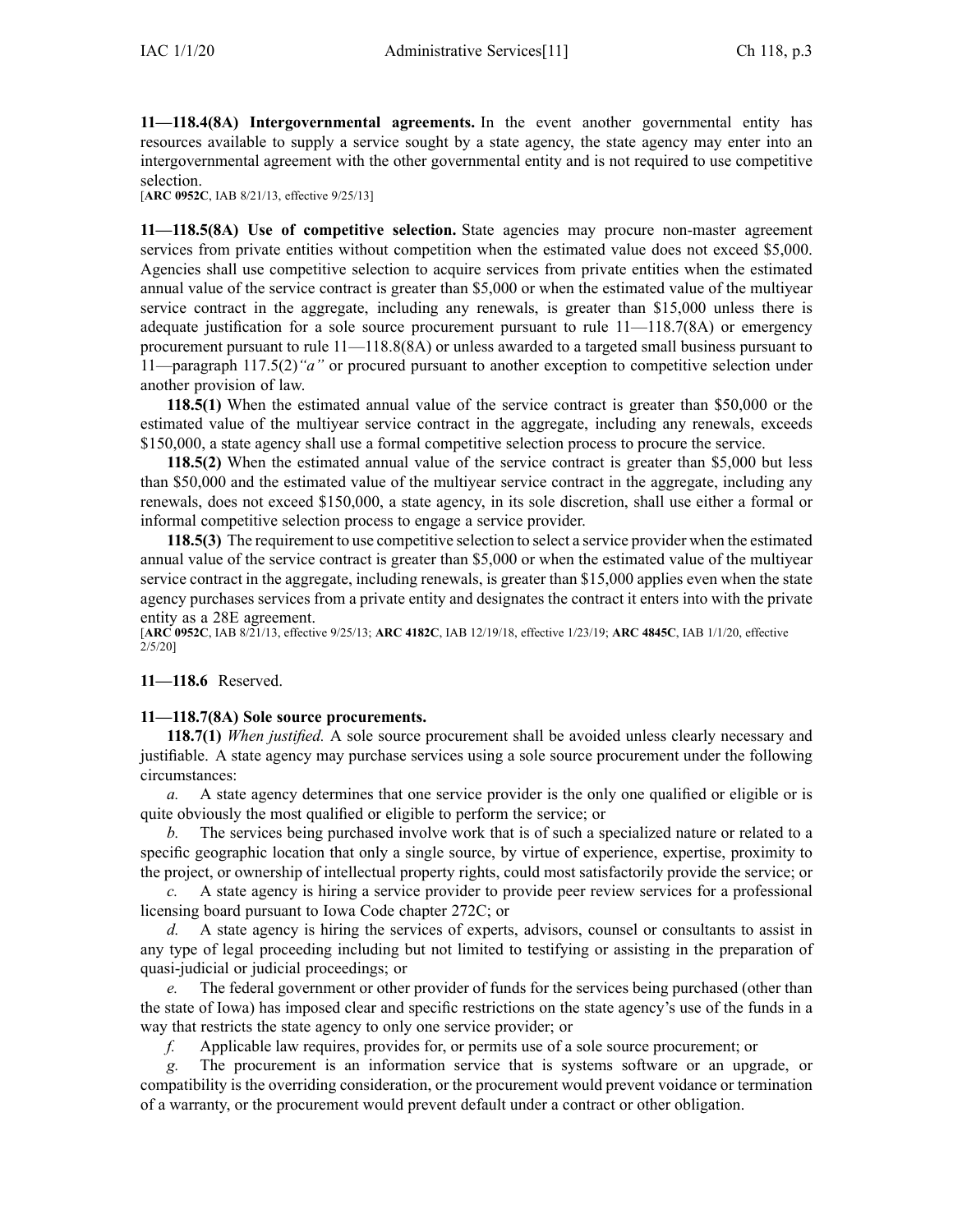**118.7(2)** *Special procedures required for sole source procurements.*

*a.* When the annual value of the service contract exceeds \$5,000 or when the estimated value of the multiyear service contract in the aggregate, including renewals, is greater than \$15,000, the director of <sup>a</sup> state agency or designee shall sign the sole source contract or the amendment. In the absence of the director of <sup>a</sup> state agency or designee, the sole source contract shall be signed only by the DAS director or designee. Use of sole source procuremen<sup>t</sup> does not relieve <sup>a</sup> state agency from negotiating <sup>a</sup> fair and reasonable price and thoroughly documenting the procuremen<sup>t</sup> action.

When the annual value of the service contract exceeds \$5,000 or when the estimated value of the multiyear service contract in the aggregate, including renewals, is greater than \$15,000, <sup>a</sup> state agency shall be required to complete <sup>a</sup> sole source justification form. The director of the state agency or designee shall sign the sole source justification form. In the absence of the director of the state agency or designee, the sole source justification form shall be signed only by the DAS director or designee. The claim for the first paymen<sup>t</sup> on <sup>a</sup> contract requires <sup>a</sup> copy of the signed original contract, <sup>a</sup> copy of the precontract questionnaire, <sup>a</sup> copy of the sole source justification form, and an original invoice or original claimant signature.

*c.* The contract for the sole source procurement shall comply with  $11-119.4(8,8A)$ , uniform terms and conditions for service contracts, or [11—119.5](https://www.legis.iowa.gov/docs/iac/rule/11.119.5.pdf)(8,8A), special terms and conditions. [**ARC [0952C](https://www.legis.iowa.gov/docs/aco/arc/0952C.pdf)**, IAB 8/21/13, effective 9/25/13; **ARC [1485C](https://www.legis.iowa.gov/docs/aco/arc/1485C.pdf)**, IAB 6/11/14, effective 7/16/14; **ARC [4182C](https://www.legis.iowa.gov/docs/aco/arc/4182C.pdf)**, IAB 12/19/18, effective 1/23/19]

# **11—118.8(8A) Emergency procurements.**

**118.8(1)** *When justified.* An emergency procuremen<sup>t</sup> shall be limited in scope and duration to meet the emergency. When considering the scope and duration of an emergency procurement, the state agency may consider price and availability of the service procured so that the state agency obtains the best value for the funds spen<sup>t</sup> under the circumstances. State agencies should attempt to acquire services with as much competition as practicable under the circumstances.

**118.8(2)** *Special procedures required for emergency procurements.*

*a.* The head of <sup>a</sup> state agency shall sign all emergency contracts and amendments regardless of value or length of term. If the head of <sup>a</sup> state agency is not available, <sup>a</sup> designee may sign an emergency contract or amendment. Use of an emergency procuremen<sup>t</sup> does not relieve <sup>a</sup> state agency from negotiating <sup>a</sup> fair and reasonable price and documenting the procuremen<sup>t</sup> action.

*b.* When the value of the service contract exceeds \$5,000, <sup>a</sup> state agency shall be required to complete an emergency justification form. The head of the state agency or designee shall sign the emergency justification form.

*c.* If an emergency procuremen<sup>t</sup> results in the extension of an existing contract that contains performance criteria, the contract extension shall comply with rule [11—119.4](https://www.legis.iowa.gov/docs/iac/rule/11.119.4.pdf)(8,8A), uniform terms and conditions for service contracts, or rule [11—119.5](https://www.legis.iowa.gov/docs/iac/rule/11.119.5.pdf)(8,8A), special terms and conditions. [**ARC [0952C](https://www.legis.iowa.gov/docs/aco/arc/0952C.pdf)**, IAB 8/21/13, effective 9/25/13; **ARC [2036C](https://www.legis.iowa.gov/docs/aco/arc/2036C.pdf)**, IAB 6/10/15, effective 7/15/15]

# **11—118.9(8A) Informal competitive procedures.**

**118.9(1)** When utilizing an informal competition as defined in rule [11—118.3](https://www.legis.iowa.gov/docs/iac/rule/11.118.3.pdf)(8A), the state agency may contact the prospective service providersin person, by telephone, fax, email or letter. When the state agency is not able to locate three prospective service providers, the state agency must justify contacting fewer than three service providers. The justification shall be included in the contract file.

**118.9(2)** A state agency may send copies of the scope of work to service providers that it has identified as qualified to perform the work described in the scope of work. [**ARC [0952C](https://www.legis.iowa.gov/docs/aco/arc/0952C.pdf)**, IAB 8/21/13, effective 9/25/13]

# **11—118.10** Reserved.

### **11—118.11(8A) Duration of service contracts.**

**118.11(1)** Each service contract signed by <sup>a</sup> state agency shall have <sup>a</sup> specific starting and ending date.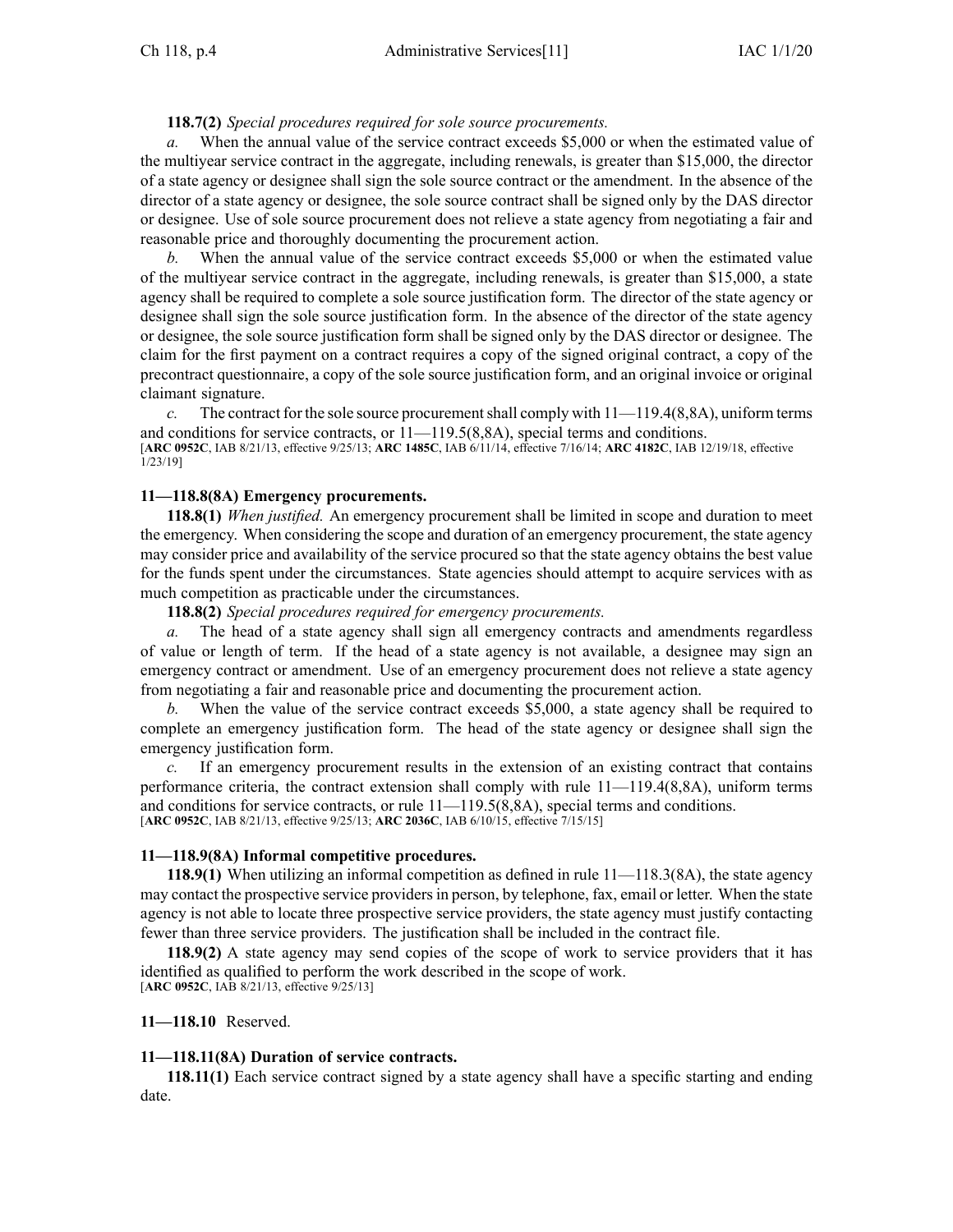**118.11(2)** State agencies shall not sign self-renewing service contracts that do not have <sup>a</sup> specific ending date.

**118.11(3)** A service contract should be competitively selected on a regular basis so that a state agency obtains the best value for the funds spent; avoids inefficiencies, waste or duplication; and may take advantage of new innovations, ideas and technology. A service contract, including all optional renewals, shall not exceed <sup>a</sup> term of six years; however, information technology service contracts entered into by the department or office of chief information officer may have <sup>a</sup> term length not to exceed ten years. Service contracts shall not exceed the term lengths set forth herein unless the state agency obtains <sup>a</sup> waiver of this provision pursuant to rule  $11$ — $118.16(8A)$ .

[**ARC [0952C](https://www.legis.iowa.gov/docs/aco/arc/0952C.pdf)**, IAB 8/21/13, effective 9/25/13; **ARC [2036C](https://www.legis.iowa.gov/docs/aco/arc/2036C.pdf)**, IAB 6/10/15, effective 7/15/15; **ARC [4182C](https://www.legis.iowa.gov/docs/aco/arc/4182C.pdf)**, IAB 12/19/18, effective 1/23/19]

# **11—118.12(8A) Additional procedures or requirements.**

**118.12(1)** State agencies, when utilizing formal competition, shall provide <sup>a</sup> 48-hour notice of each procuremen<sup>t</sup> for services to the targeted small business portal located at the Iowa economic development authority's website in conformance with Iowa Code section [73.16\(2\)](https://www.legis.iowa.gov/docs/ico/section/73.16.pdf).

**118.12(2)** Except in an emergency procurement, services shall not be performed pursuant to a service contract for <sup>a</sup> state agency until all parties to the contract have signed the contract.

**118.12(3)** At the conclusion of the competitive selection process, all service providers shall be required to sign <sup>a</sup> service contract.

**118.12(4)** Each state agency shall maintain <sup>a</sup> contracting file for each service contract signed by the state agency.

[**ARC [0952C](https://www.legis.iowa.gov/docs/aco/arc/0952C.pdf)**, IAB 8/21/13, effective 9/25/13; **ARC [4182C](https://www.legis.iowa.gov/docs/aco/arc/4182C.pdf)**, IAB 12/19/18, effective 1/23/19]

### **11—118.13** and **118.14** Reserved.

### **11—118.15(8A) Exclusions and limitations.**

**118.15(1)** These rules do not apply to contracts for both goods and services when the predominant factor, thrust, and purpose of the contract as reasonably stated is for the purchase of goods with service incidentally involved. However, in no event shall state agencies designate contracts as contracts for goods to avoid the application of these rules.

**118.15(2)** Nothing in this chapter is intended to supplant or supersede the requirements adopted by the department relating to the processing of claims. State agencies entering into personal services contracts should refer to procedure 240.102, Miscellaneous—Services Contracting, of the department's state accounting enterprise policy and procedure manual.

[**ARC [0952C](https://www.legis.iowa.gov/docs/aco/arc/0952C.pdf)**, IAB 8/21/13, effective 9/25/13; **ARC [4134C](https://www.legis.iowa.gov/docs/aco/arc/4134C.pdf)**, IAB 11/21/18, effective 12/26/18]

#### **11—118.16(8A) Waiver procedure.**

**118.16(1)** For the purpose of this chapter, <sup>a</sup> "waiver or variance" means an action by the director of the department that suspends, in whole or in part, the requirements or provisions of <sup>a</sup> rule in this chapter as applied to <sup>a</sup> state agency when the state agency establishes good cause for <sup>a</sup> waiver or variance of the rule. For simplicity, the term "waiver" shall include both <sup>a</sup> "waiver" and <sup>a</sup> "variance."

**118.16(2)** Requests for waivers. A state agency seeking <sup>a</sup> waiver shall submit <sup>a</sup> written reques<sup>t</sup> for <sup>a</sup> waiver to the director. The written reques<sup>t</sup> shall identify the rule for which the state agency seeks <sup>a</sup> waiver, the contract or class of contracts for which the state agency seeks <sup>a</sup> waiver, and the reasons that the state agency believes justify granting the waiver.

**118.16(3)** Criteria for waiver. In response to <sup>a</sup> reques<sup>t</sup> for <sup>a</sup> waiver submitted by <sup>a</sup> state agency, the director may issue an order waiving in whole or in par<sup>t</sup> the requirements of <sup>a</sup> rule in this chapter if the director finds that the state agency has established good cause for waiving the requirements of the rule. "Good cause" includes, but is not limited to, <sup>a</sup> showing that <sup>a</sup> requirement or provision of <sup>a</sup> rule should be waived because the requirement or provision would likely result in an unintended, undesirable, or adverse consequence or outcome. An example of good cause for <sup>a</sup> waiver is when <sup>a</sup> contract duration